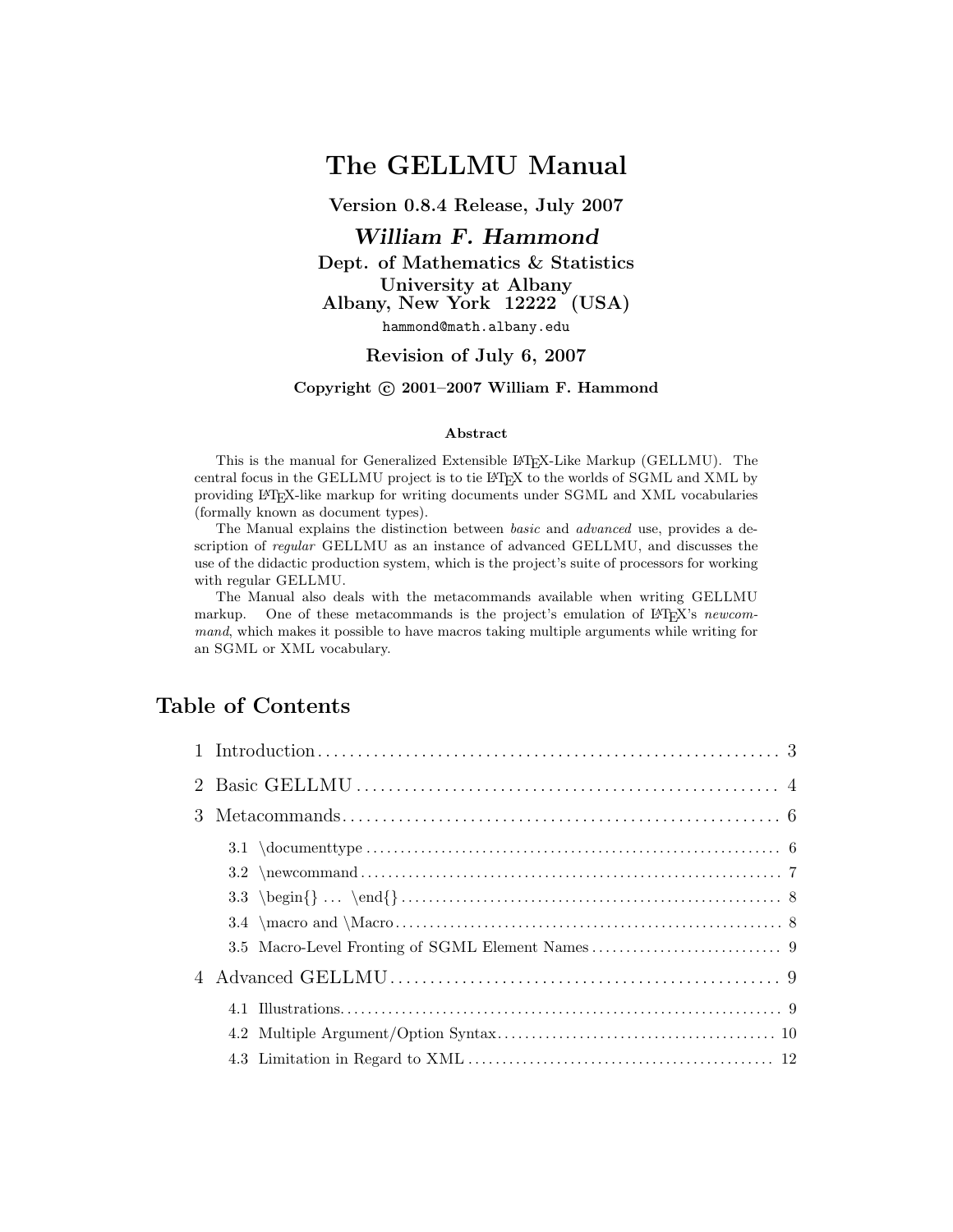| 5 |     |  |
|---|-----|--|
|   |     |  |
|   |     |  |
|   |     |  |
|   |     |  |
|   |     |  |
|   |     |  |
|   |     |  |
|   |     |  |
|   |     |  |
|   |     |  |
|   |     |  |
|   |     |  |
|   |     |  |
|   |     |  |
|   | 5.7 |  |
|   | 5.8 |  |
|   | 5.9 |  |
|   |     |  |
| 6 |     |  |
|   |     |  |
|   |     |  |
|   |     |  |
|   |     |  |
|   |     |  |
|   |     |  |
| 7 |     |  |
|   |     |  |
|   |     |  |
|   | 7.3 |  |
|   |     |  |
|   |     |  |
|   |     |  |
|   |     |  |
|   |     |  |
|   |     |  |
|   |     |  |
|   |     |  |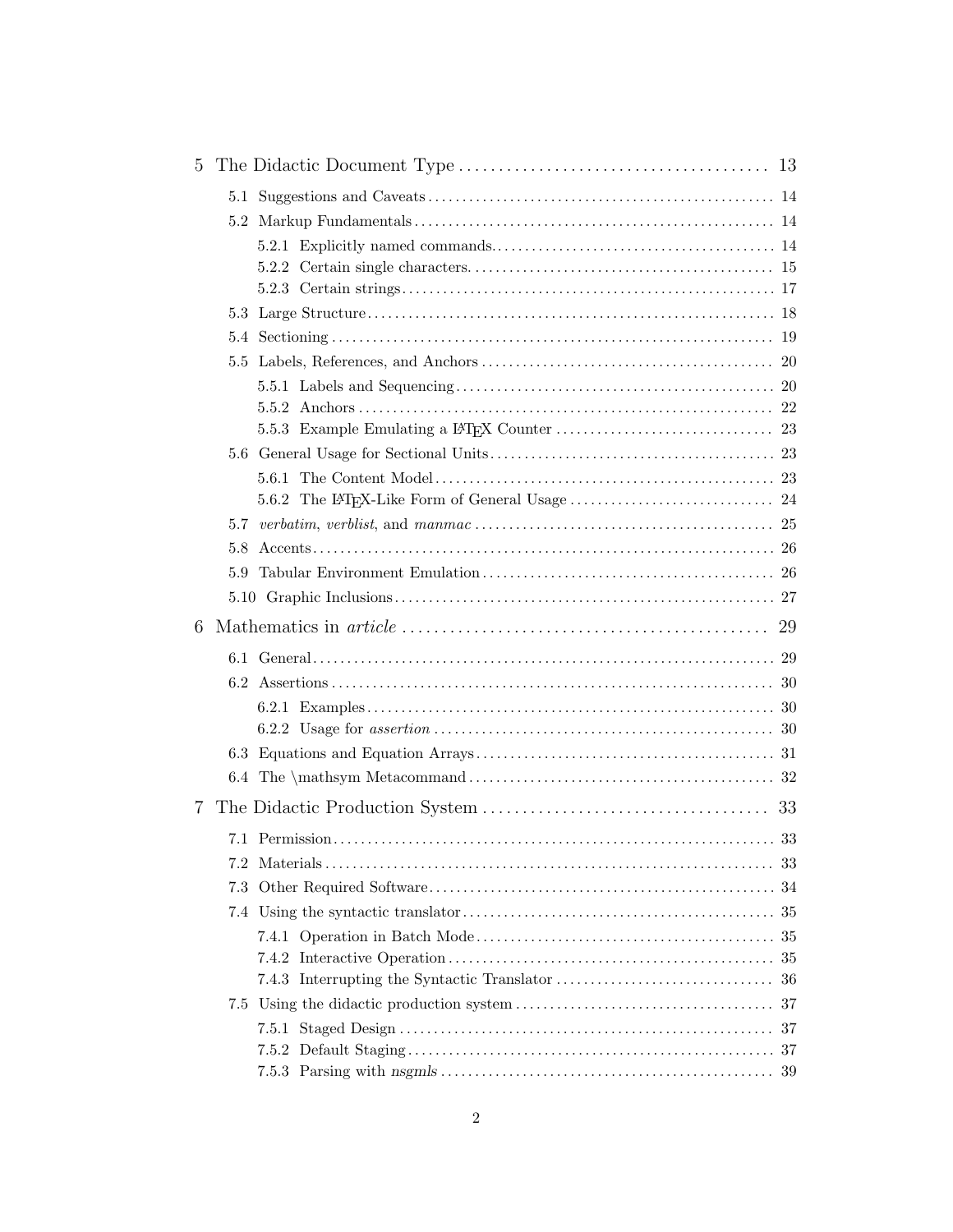# 1 Introduction

GELLMU is an acronym for "Generalized Extensible LAT<sub>EX</sub>-Like MarkUp", which is the author's concept for using LATEX-like markup to write consciously for SGML document types such as HTML, DOCBOOK, TEI, or GELLMU's own didactic L<sup>AT</sup>EX-like document type called article.

It evolved from earlier thought about delineation of a coherent subset of L<sup>AT</sup>EX commands with the property that if a LATEX document used only those commands then it could be translated with full reliability to other formats including HTML so that documents could be prepared both for print and for the web from a single source.

Problems with this early thought during the years 1996–1997 included the fact that there did not seem to be a community of LAT<sub>EX</sub> users willing to focus on a narrow vocabulary and the fact then of a legacy practice that mixed LAT<sub>EX</sub> commands freely with non-LAT<sub>EX</sub> T<sub>EX</sub> commands.

The present idea was crystalized in the summer of 1998 while the author was looking at Ulrich Vieth's L<sup>AT</sup>EX markup for the TEX Directory System (TDS) specification from the TEX User Group (TUG), which now is physically realized in TUG's T<sub>EX</sub>Live series of T<sub>EX</sub>-related software distributions on CDROM. The HTML version of that specification was derived through an intermediate ad hoc translation from LATEX to Texinfo, the language of the GNU Documentation System, which is a robust hypertex system pre-dating HTML driven by T<sub>E</sub>X the Program.

In thinking about generalizing Vieth's ad hoc translation, which used GNU Emacs Lisp (Elisp), one of the most widely available free<sup>1</sup> cross-platform programming languages for which there is a free robust engine, the same engine that underlies the interactive editing interface of Emacs, the author realized that the structure of Texinfo is very much like that of an authoring level SGML document type. From that idea it was a small step to decide that one might profitably write Elisp code to use LAT<sub>E</sub>X-like markup for the conscious writing of a new LAT<sub>E</sub>X-like *article* document type.

<sup>1</sup>URI: http://www.gnu.org/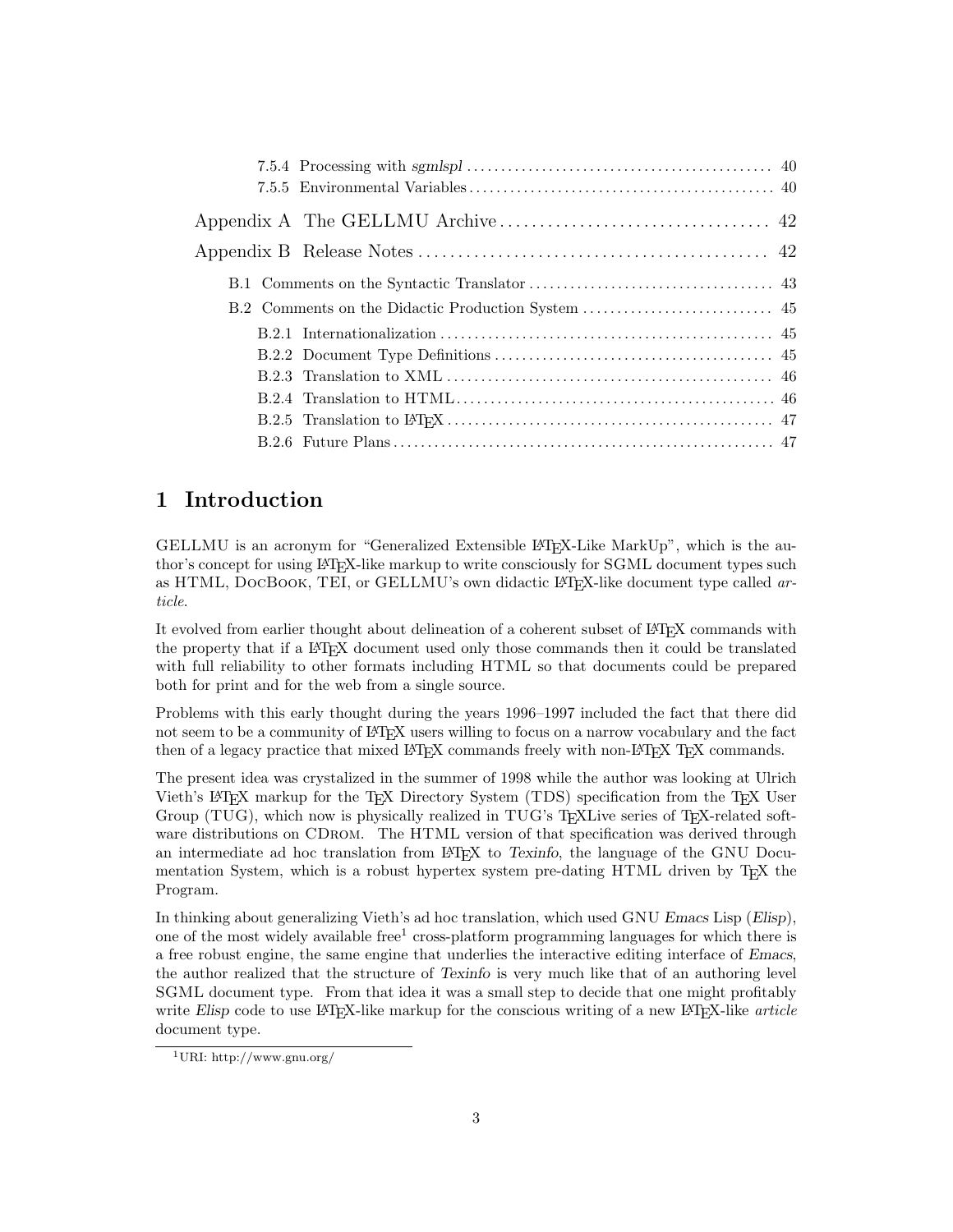The idea, which by itself saves keystrokes, gains significant power with the emulation of LAT<sub>E</sub>X's newcommand. Although SGML markup offers both subdocument inclusions and macro substitutions using the notion of *entity*, there is no SGML-standard macro facility that takes arguments. Moreover, GELLMU's newcommand, which is, unlike L<sup>A</sup>T<sub>E</sub>X's, a simple macro substitution facility, also provides a base for experimenting with document type extensions in a way that the SGML notion of entity does not since SGML entities are invoked with a notation that is apart from that used to markup with SGML elements, which are the objects corresponding in the GELLMU scheme with LAT<sub>E</sub>X-like *commands*.

Software associated with the GELLMU project falls into two parts:

- 1. The syntactic translator. This is a purely syntactic layer for converting  $\text{LFT}_K$ -like markup in configurable ways to SGML markup. Its output may be handled in standard SGML or XML systems.
- 2. The didactic production system. This component is a sketch, which might usefully serve as a base for further development, of an SGML production system for an authoring environment that consists of
	- (a) An SGML document type called article that is accompanied by a corresponding XML document type.
	- (b) A package of extensible translating utilities written in the language Perl.

As its name suggests, these materials are didactic and should be regarded as unfinished for production work.

There are two overall concepts: basic mode and advanced mode. The basic mode may be used to write consciously for any standard document type such as HTML, DocBook, or TEI, and the syntactic translator is for that mode the only software under this project that might be relevant. The advanced mode incorporates a configurable broader array of LAT<sub>EX</sub>-like markup features, mostly for brevity, in the syntactic translator. This mode is fully developed only for use with a LAT<sub>EX</sub>-like document type such as the didactic *article* document type that is part of the didactic production system.

One may use any SGML or XML processing framework in working with the article document type. The didactic production system includes what is needed to produce both HTML and regular L<sup>AT</sup>EX forms of an *article* instance. Consequently, one is able to produce both DVI using the LATEX format for TEX, the program, and PDF using the LATEX format for PDFTEX, the program. Moreover, one may tune the PDF in various ways using small alterations of the Perl code for translating the XML version of *article* to regular IAT<sub>E</sub>X.

# 2 Basic GELLMU

Neither the basic nor the advanced mode involves in any way adoption of the language of LATEX. (But many command names under the didactic article document type, mimic LATEX command names.) There are two fundamental ideas:

1. A LATEX-like command "\foo" corresponds to an SGML element "<foo>".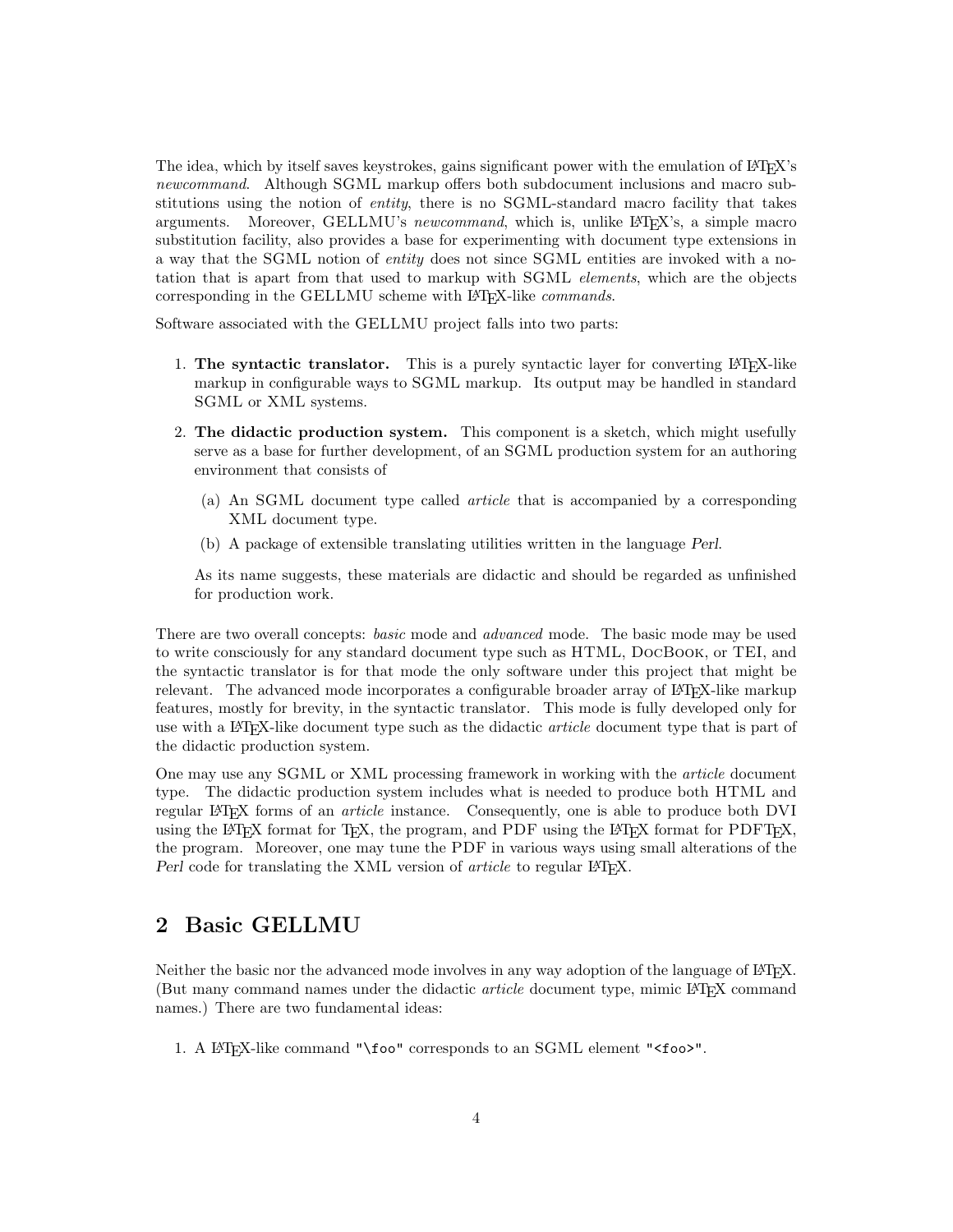2. The syntactic translator is almost entirely ignorant of vocabulary and a name like foo need not have meaning in it although it must have meaning in the document type for which one is consciously writing.<sup>2</sup>

To use the basic mode one must be familiar with the SGML document type for which one is writing. Ordinary HTML is an example. Very few of the features in the advanced markup not also part of the basic markup<sup>3</sup> make any sense for use in the direct preparation of HTML with L<sup>AT</sup>FX-like input.

GELLMU uses LATEX special characters such as '\', '{', and '}' along with LATEX-like argument/option syntax, where braces immediately following a command name indicate command arguments and square brackets, i.e., '[' and ']', indicate command options. A command corresponds to an SGML element, and in basic mode a command may have at most one argument, the content of which corresponds to SGML element content, and at most one option, the content of which corresponds to a list of SGML attribute specifications. Thus for example, in basic mode for HTML one may use the markup

\a[href="http://www.w3.org/"]{The World Wide Web Consortium}

to form the HTML anchor:

```
<a href="http://www.w3.org/">The World Wide Web Consortium</a> .
```
(The formation of anchors with the didactic article document type in advanced mode is slightly more complicated because the characters  $\epsilon$  and  $\epsilon$  ', which may acquire special (and "overloaded") semantic significance in mathematical contexts, are held for delayed evaluation as empty elements and because the syntactic translator, which does not recognize command names, regards this usage in advanced mode as multiple argument/option syntax (section 4.2), which is not part of basic mode.)

An example of the distinction between basic and advanced GELLMU is that in advanced mode it is possible and easy to arrange to have a blank line, as in LATEX, represent the beginning of a paragraph. In basic mode for HTML one must<sup>4</sup> use " $\pi$ " to begin a paragraph, and for the XML version of HTML one must also provide markup for the end of every paragraph, which may be done in several ways.

For some of the details on using the basic markup with HTML see Using the GELLMU Syntactic Translator to Write  $HTML^5$ . It will be instructive to have the parallel source markup<sup>6</sup> available at the same time.

<sup>&</sup>lt;sup>2</sup>The syntactic translator does, however, have some facilities for classifying the names in a list in regard to common syntactic behavior. See, in particular, the Elisp variables gellmu-autoclose-list and gellmu-parb-hold, both of which are not significant in basic GELLMU.

<sup>3</sup>With several minor exceptions, one related to the direct writing of SGML attributes (which cannot contain markup and which do not have many parallels in LATEX) and another related to the way of escaping the character '\', everything about basic mode also applies to advanced mode.

<sup>&</sup>lt;sup>4</sup>There is a way, with the setting of several variables for the syntactic translator in advanced mode, to have blank lines begin new paragraphs in basic input for HTML

 $5$ URI: ghtml.html

<sup>6</sup>URI: ghtml.glm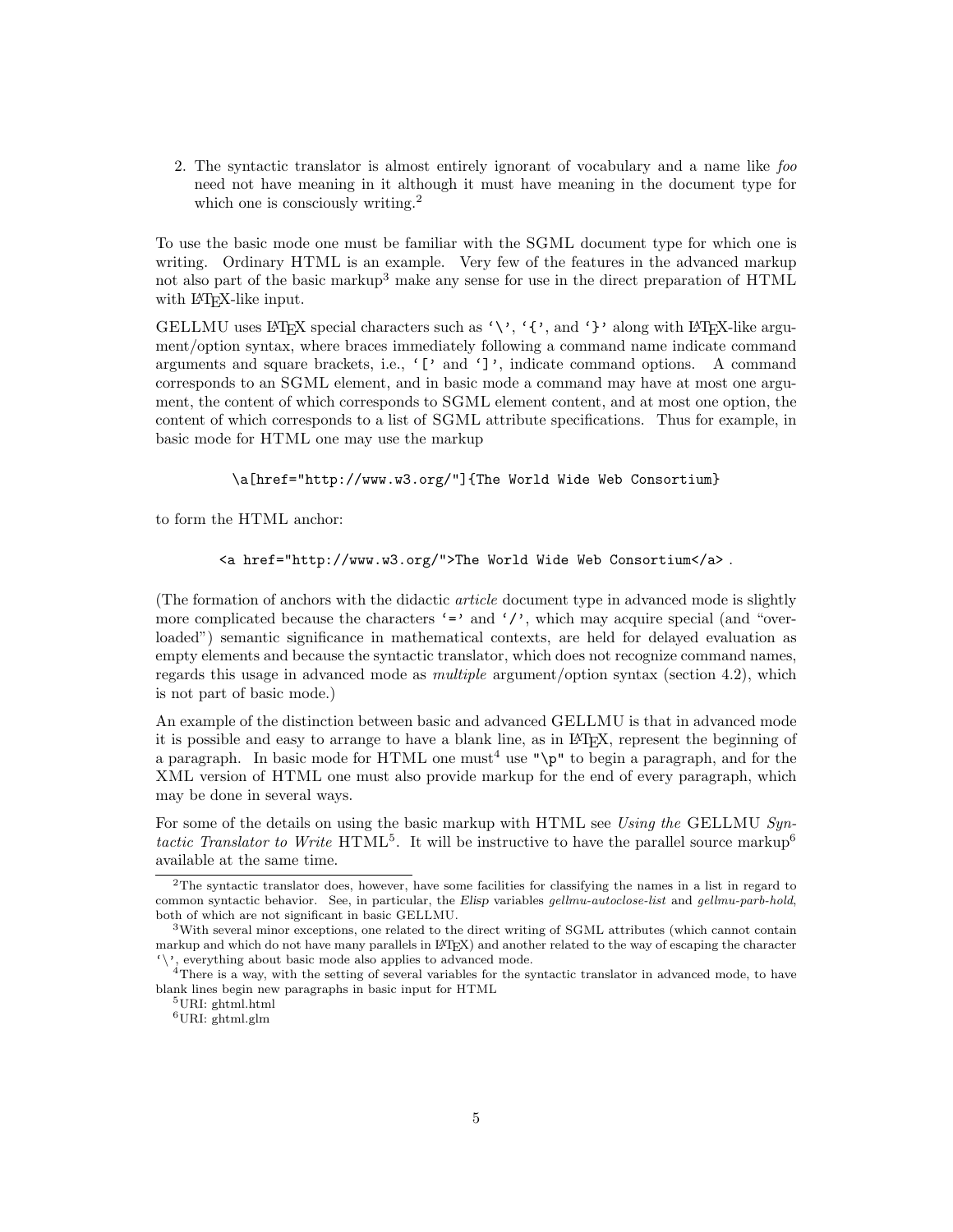# 3 Metacommands

A metacommand is a LATEX-like command that does not correspond to an SGML element. Each metacommand is handled internally by the syntactic translator.

# 3.1 \documenttype

A document prepared in GELLMU source usually begins with a documenttype command. For example,

## \documenttype{html}

is used to begin a document prepared for the most common form of classical HTML.

The syntactic translator has two public variables gellmu-doctype-keylist and gellmu-doctypeinfo, which are Elisp associative lists, that enable one to match XML or SGML "<!DOCTYPE  $\ldots$  >" declarations with LAT<sub>EX</sub>-like

### $\dot{\Omega}_{\text{key}}$ [my-optional-key]{my-doctype}

commands, where my-optional-key is available to override a default key for my-doctype. Thus, for example, "\documenttype{html}" points to the default key for "html", which is "html-4.01" and which points to the W3C HTML 4.01 Transitional document type, while

### \documenttype[xhtml-1.0s]{html}

indicates W3C XHTML 1.0 Strict.

A user may configure these variables without modifying the source code for the GELLMU syntactic translator, but minimal knowledge of Elisp will be required. A future release might provide a configuration file for this purpose.

A second option for the documenttype metacommand, which must follow the single required argument, is provided for writing an internal declaration subset. The contents of an internal declaration subset constructed this way may be any internal declaration subset material. However, some care is required for entering characters that are special. To ease the handling of special characters four metacommands have been provided for use inside the internal declaration subset:

```
\attlist{...}
\element{...}
\entity{...}
\notation{...}
```
For example, a user who wishes to be able in source to use "&quo;" to reference the ASCII quotation mark when writing consciously in basic mode for TEI.2 would begin the source file with:

```
\documenttype{TEI.2}[
\langleentity{quo """}
]
```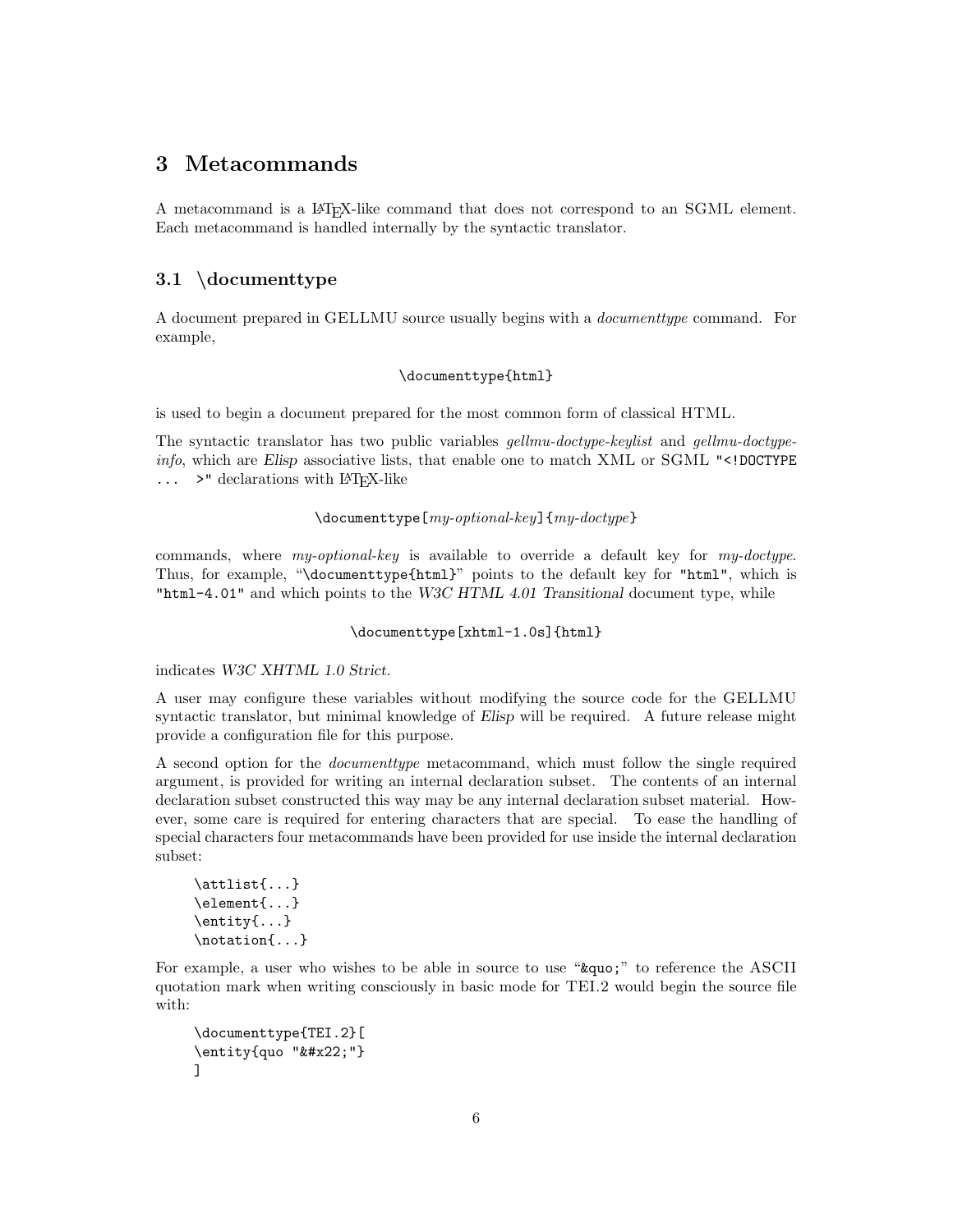## 3.2 \newcommand

From a user's viewpoint this provides emulation of LAT<sub>EX</sub>'s newcommand. But it is a simple facility providing macro substitution with arguments forward in a source file from the point of its occurrence. It differs from the newcommand facility in LATEX in that it does not add the name of a newcommand to any namespace. Instead, as the syntactic translator encounters each newcommand definition, it performs the corresponding expansions and then forgets the name.<sup>7</sup>

The general construction of a newcommand definition is

\newcommand{name}[nargs][first]{value}

where name is the name of the newcommand, nargs optionally specifies the number of its arguments, first is an optionally-provided default value for the first argument, and value denotes the value string.

In the value string the character '#' is used to reference an argument by the numeric value of its position. Thus, "#1" refers to the first argument that is provided at an invocation of the newcommand, "#2" the second, etc., and there is no limit on the number of arguments. It is not required that *nargs* be supplied in order to define and use a newcommand taking arguments. However, for the sake of automatic error checking the use of nargs is strongly recommended when the definition of a newcommand taking arguments is entered.

Example. In writing HTML one might use

```
\newcommand{\href}[2][http://www.w3.org/]{\a[href="#1"]{#2}}
```
for brevity in writing many HTML anchors. With this definition the invocation

\href{http://www.myweb.mydomain/me.html}{my web page}

gives rise to the HTML markup

<a href="http://www.myweb.mydomain/me.html">my web page</a>

while the invocation "\href{Web Central}" gives rise to

```
<a href="http://www.w3.org/">Web Central</a> .
```
### Rules.

- 1. The name of a newcommand may not be referenced in its value string.<sup>8</sup>
- 2. A newcommand may not be invoked before it is defined unless the invocation occurs in the value string of another newcommand definition in which case the definition of the latter may be first and must be first if the invocation of the former in the definition of the latter involves argument substitutions.

<sup>7</sup>This means that it is a relatively slow form of processing, but the author believes that it is a good match for the intuitive expectations of most IATEX users.

<sup>&</sup>lt;sup>8</sup>In a future release an alternative metacommand called *frontcommand* may be provided which could be used, for example, if one wishes to have a macro name of some kind match the name of an actual SGML element.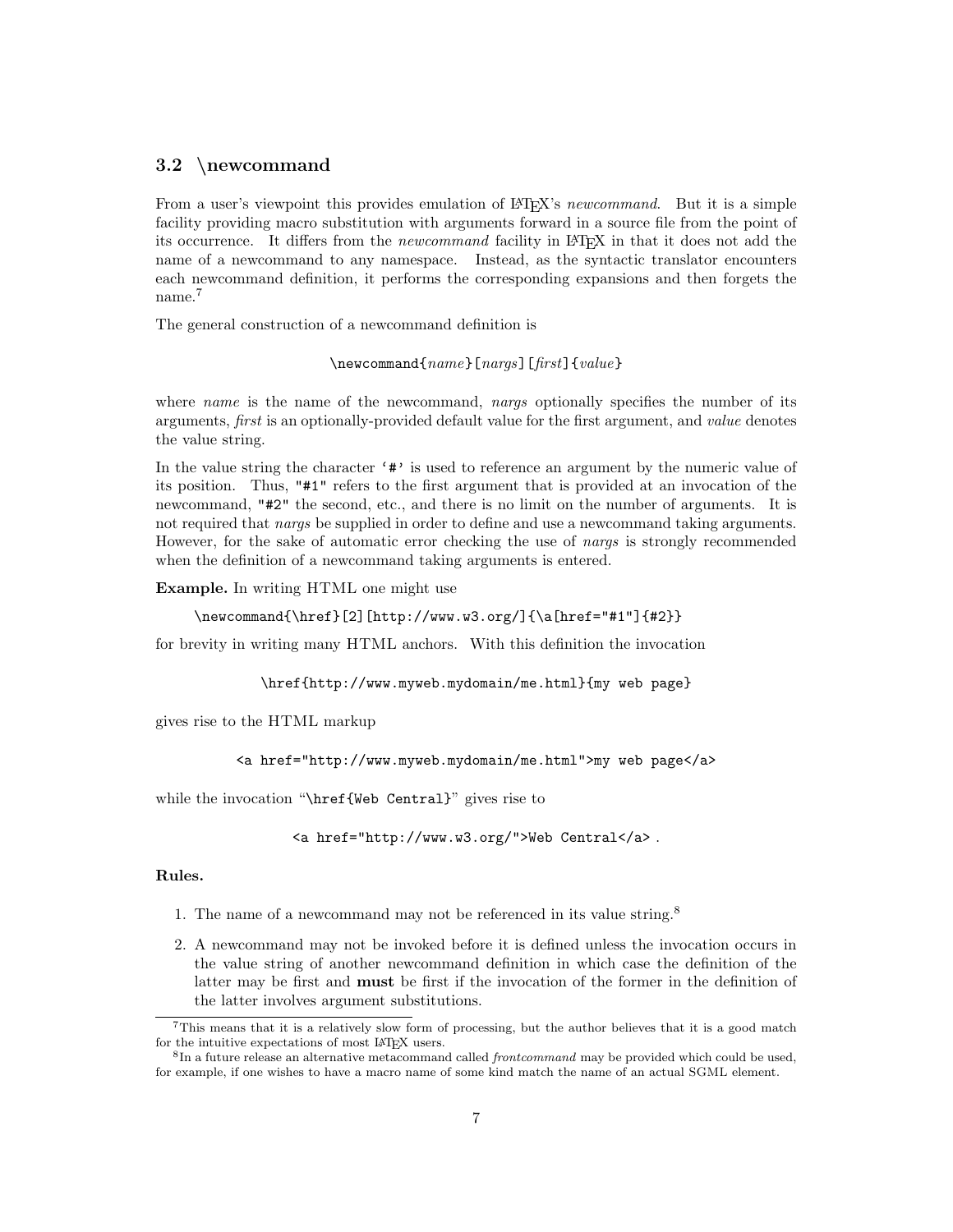Failure to observe these rules may cause the syntactic translator to enter an infinite recursive loop. If a user suspects this may have happened, then the invocation of the syntactic translator should be interrupted (section 7.4.3).

# 3.3 \begin $\{\} \ldots \ \end{}\}$

These provide emulation of LATEX environment notation without actually providing anything that is not otherwise available. Markup which resembles that for a LATEX environment simply resolves to an SGML element. This usage may be convenient for SGML elements of large scope such as, for example, the body of an HTML document.

With advanced mode the special form

\begin{document} . . . \end{document}

may be used to emulate the corresponding feature of LATEX for a document type, such as the didactic article document type, that in the large consists of a preamble and a body.

# 3.4 \macro and \Macro

Use of these is discouraged in the absence of a need. One situation that presents a need is name "fronting": see the discussion below in section 3.5. Please note that in most situations one may use newcommand without an argument for simple macro substitutions.

macro and Macro do very much the same thing except for the order of expansions. Every macro is expanded forward as encountered before any newcommand definition is expanded. Every Macro is expanded forward after every newcommand has been expanded.

There are four primary differences between macro and Macro, on the one hand, and newcommand, on the other hand.

- 1. Neither macro nor Macro can be used to define a macro that takes arguments.
- 2. The name of a newcommand must consist of word characters, but there is no restriction on the characters, apart from unbalanced brace characters ( $'$ {' and '}'), that may appear in the name field of a macro or Macro metacommand.
- 3. If the name of a macro or Macro does not begin with the command sequence introducer, i.e., the character  $\langle \cdot \rangle$ , then an invocation of that metacommand is given by every forward match of its name. The use of such names is strongly discouraged because document segments can then become opaque much too easily.
- 4. A newcommand invocation, absent the use of a semi-colon for termination, is only effective at the whole word level — with *word* here denoting a maximal string of successive word characters — whereas *macro* and *Macro* invocations are effective regardless of word boundaries.

Elaboration on the last point: If  $x$  is the name of a newcommand, then invocations are only considered by the syntactic translator on the string "\x" when it is followed by a non-word character. For example, if the locale is us-ascii, then the word characters are the 52 upper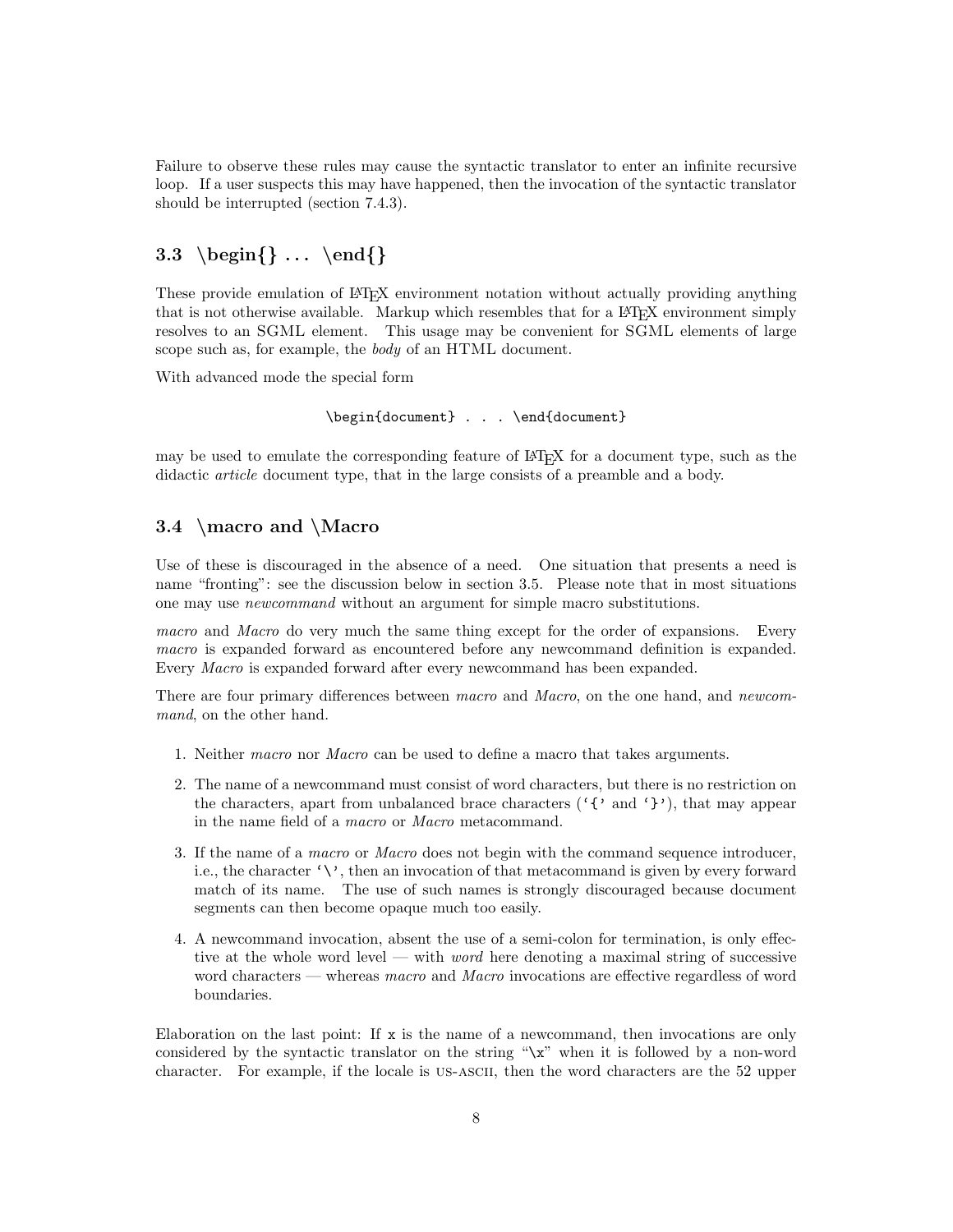and lower case letters and the ten numerals. Therefore with *newcommand*, as with its namesake in regular LATEX, the use of "x" as a name will not intercept the occasions of " $x$ " as an initial substring of " $\chi$ y". With either macro or Macro such interception does take place. One may block it at the point of an invocation with the markup " $\chi$ ;", and when this is done, the terminating semi-colon is removed.

Human authors using either macro or Macro may find unanticipated interactions between the three forms of macro substitution.

Unbalanced brace characters, i.e., the characters  $\{\}$  and  $\}$ , may not be used in the name field or the value field of any form of macro metacommand.

## 3.5 Macro-Level Fronting of SGML Element Names

The word fronting as used here describes the practice of modifying the meaning of an SGML element name by using one or more of the macro facilities to generate usage of the same name as an element combined with other markup using the syntax that would otherwise correspond to basic use of the element.

Suppose, for example, one wants all paragraphs in HTML (marked with \p in GELLMU source) to be placed in a (style) class called *custom*.

Recommended procedure: Create a new unique name and then use *macro* to front it.

```
\newcommand{\cp}[1][]{\p[class="custom"]{#1}}
\n\frac{{\p}({\text{cp}})
```
Each invocation of " $\pmb{\cdot}$ " $\mathbf{r}$ " will first be replaced by " $\pmb{\cdot}$ " $\mathbf{r}$ " because all macro definitions are expanded before any newcommand definition is expanded. Subsequent expansion of the newcommand will yield

 $\pi$ [class="custom"] $\{ \ldots \}$ .

This will not intercept the alternate, otherwise nearly equivalent, markup given with **\begin{p}**  $\ldots$  \end{p} since *newcommand* is based on simple macro substitution and does not operate at the level of namespaces.

# 4 Advanced GELLMU

The idea with advanced GELLMU is that for SGML document types sharing structural characteristics with LATEX one might wish to have the syntactic translator provide LATEX-like markup syntax beyond the level used with basic GELLMU and that these additional layers of syntax should be configurable. The only substantial realization of this program so far is the case of the GELLMU didactic document type called article. The specifics of that realization are discussed in the following section.

# 4.1 Illustrations.

One might want to be able to use blank lines, as in LATEX, for introducing new paragraphs in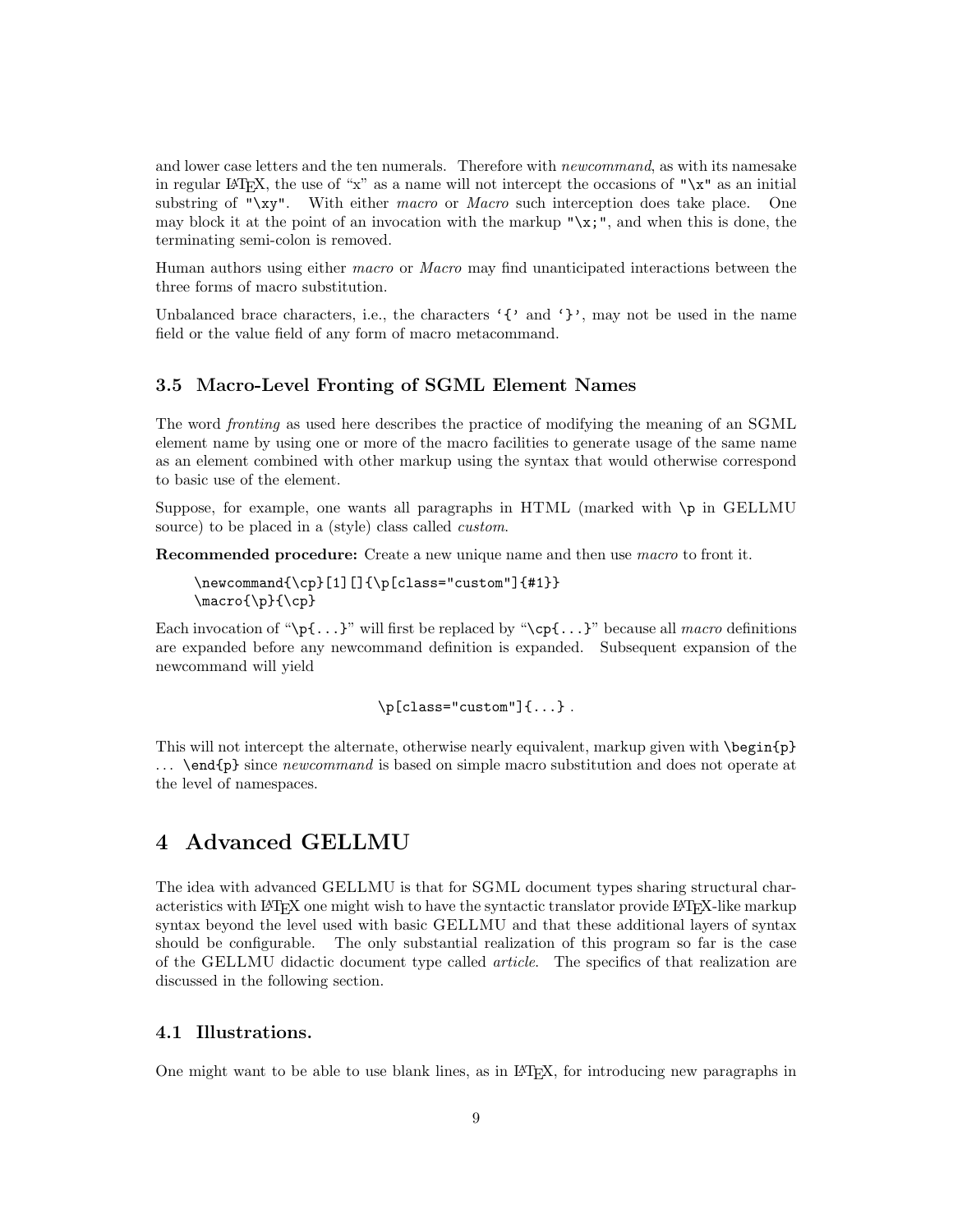a document type that provides paragraphs.

In some article-level document types each sectional unit has a unit header providing markup for various, often optional, unit descriptors. It is convenient to be able to use LATEX-like multiple argument/option syntax (section 4.2) for these.

If the document type provides authoring-level mathematical markup beyond inclusions of the World Wide Web Consortium's Mathematical Markup Language<sup>9</sup> (MATHML) under its XML namespace<sup>10</sup> regime, then one might want to be able to use the ' $\mathcal{F}'$  character to toggle in and out of inline math, and if the document provides for math displays, then one might want to use, as in LAT<sub>EX</sub>, the strings " $\[\Gamma\]$ " and " $\]\]$ " as delimiters for unstructured mathematical displays, and markup such as

```
\begin{equation} . . . \end{equation}
```
for a single equation, and markup such as

```
\begin{eqnarray} . . . \end{eqnarray}
```
for a list of equations.

It is important to emphasize, however, that by overall system design the syntactic translator operates without substantial knowledge of vocabulary. While it is true that if  $\mathcal{F}$  is to provide a toggle for an inline element containing math, say, tmath, then the syntactic translator needs to have that association made, but the association is provided as the value of a configuration variable in the syntactic translator that can be changed between documents so that the syntactic translator may be used with many document types.

One way to make such configuration convenient is to use an array of Elisp functions that are fronts with various variable configuration packages for the basic function gellmu-trans in the syntactic translator.

The general outline for advanced GELLMU with arbitrary document types is not fully developed in the present release. Instead the project has concentrated on the realization of these ideas for the project's didactic article document type, which is the subject of the next section.

As the syntactic translator stands now, basic mode is characterized in the syntactic translator by the true setting for its Boolean variable gellmu-straight-sgml, while the configuration used by default for the didactic document type (which could be handled in basic mode with more verbose source markup) has that variable set false and also the variable *gellmu-regular-sgml* set false.

The term *regular* GELLMU refers to use of the syntactic translator with the default configuration for the didactic document type. It involves nearly maximal emulation of LATEX-like markup; it implies both *advanced* mode and the didactic document type (section 5) article.

# 4.2 Multiple Argument/Option Syntax

An essential point in the present design is that the whole system is built from components, each

<sup>9</sup>URI: http://www.w3.org/Math/

<sup>10</sup>URI: http://www.w3.org/TR/REC-xml-names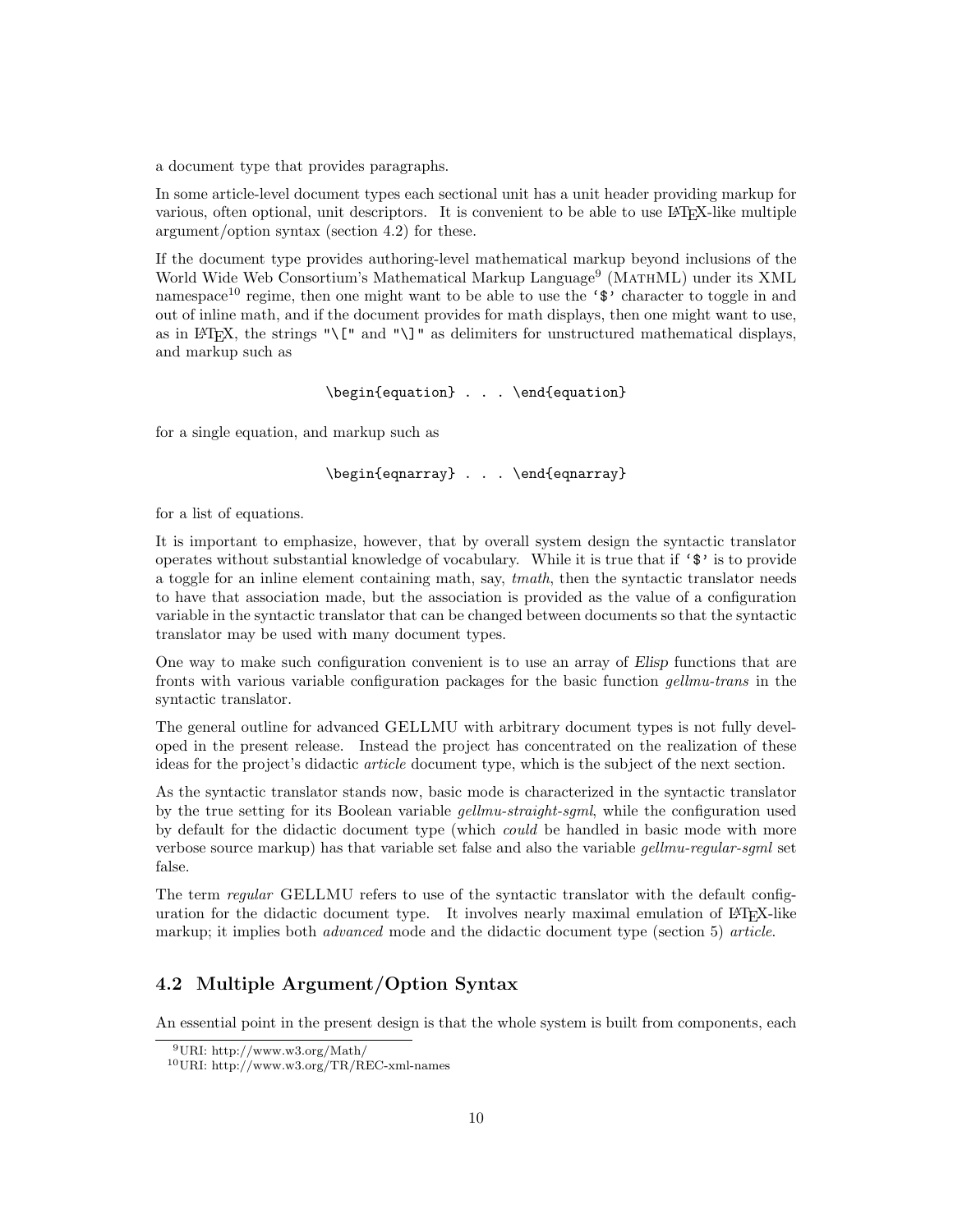of which has its own function<sup>11</sup>. Consistent with this design the syntactic translator operates with knowledge of syntax but little or no knowledge of language.

Multiple argument/option syntax has been built into advanced mode as part of the overall idea of providing, where sensible, LATEX-like features in a precise user markup interface for writing in document types under SGML and XML.

What are the rules for converting the multiple argument/option syntax in source markup into SGML? Direct conversion by the syntactic translator of this type of usage into XML is not available because such conversion requires some language knowledge and the program does not operate with knowledge of language at that level<sup>12</sup>. One obtains an XML version of a document in the didactic production system by using a translator with minimal knowledge of the command vocabulary to create the XML version from an SGML version that is the immediate output of the syntactic translator.

In multiple argument/option syntax, which is much like that of LATEX, arguments and options follow command names. Arguments are delimited by braces, i.e., '{' and '}' and options by square brackets, i.e., '[' and ']'. There must be no white space between the arguments and options nor between the command name and the first member of an argument/option sequence.

Each command with a multiple argument/option sequence is translated to an open tag whose name is the name of the command. Each argument is translated to an  $aq\theta$  element and each option to an  $op0$  element. (Both  $ag0$  and  $op0$  lie in GELLMU's reserved name space.) There are two exceptional cases.

1. The first argument or option is an option inside which the very first character is a colon, i.e.,  $'$ :'. This is the method provided in advanced mode for the direct entry of an SGML attribute sequence.<sup>13</sup> The entire contents of the option string, apart from the leading  $\cdot$ : which is discarded, are understood to be a sequence of SGML attributes for the SGML element whose name is the name of the command. There is no syntax check of the attribute contents by the syntactic translator. Such an attribute option is not treated as an  $op0$  element. In particular, an attribute option is correctly followed immediately by a semi-colon, i.e., the character ';', if and only if the corresponding SGML element is a defined-empty element under the SGML document type. Since SGML attributes correspond to very little of classical  $\mathbb{F} T_F X^{14}$ , attribute options are seldom used<sup>15</sup> in the didactic production system. One such use is for the GELLMU equivalent of latex's

 $11$ In the prototype production system based on the didactic *article* document type the output from each stage is available for examination and, where necessary, intervention. However, such use of intervention is intended only for temporary expedient use while a GELLMU system is being designed or enhanced. As with LATEX, enhancement is an ongoing process.

<sup>&</sup>lt;sup>12</sup>In handling GELLMU source markup one could provide a more elaborate processor that can be configured to know for each such command the list of names for its positional arguments and options. It was decided that this goes somewhat beyond syntactic handling but that the question of whether a list of arguments and options corresponds to sole content might be regarded as a syntactic matter.

<sup>13</sup>Its use is optionally permitted in basic mode as well.

<sup>&</sup>lt;sup>14</sup>Indeed, LATEX usage allows markup in options, but (element level) markup is not permitted in SGML attributes. Note, however, that in the didactic document type the SGML content model for an option is more restrictive than that for an argument. Also in the didactic document type some options, such as that for anch, which is described later in this section, are practically required.

 $15T\sigma$  say seldom is not to say not. Two important instances in the didactic production system are the series attribute for the label command, which stands in, to the extent possible, for the notion of counter in IATEX, and the type attribute for the series command, which provides emulation of counter conversion from, say, number values to letter values.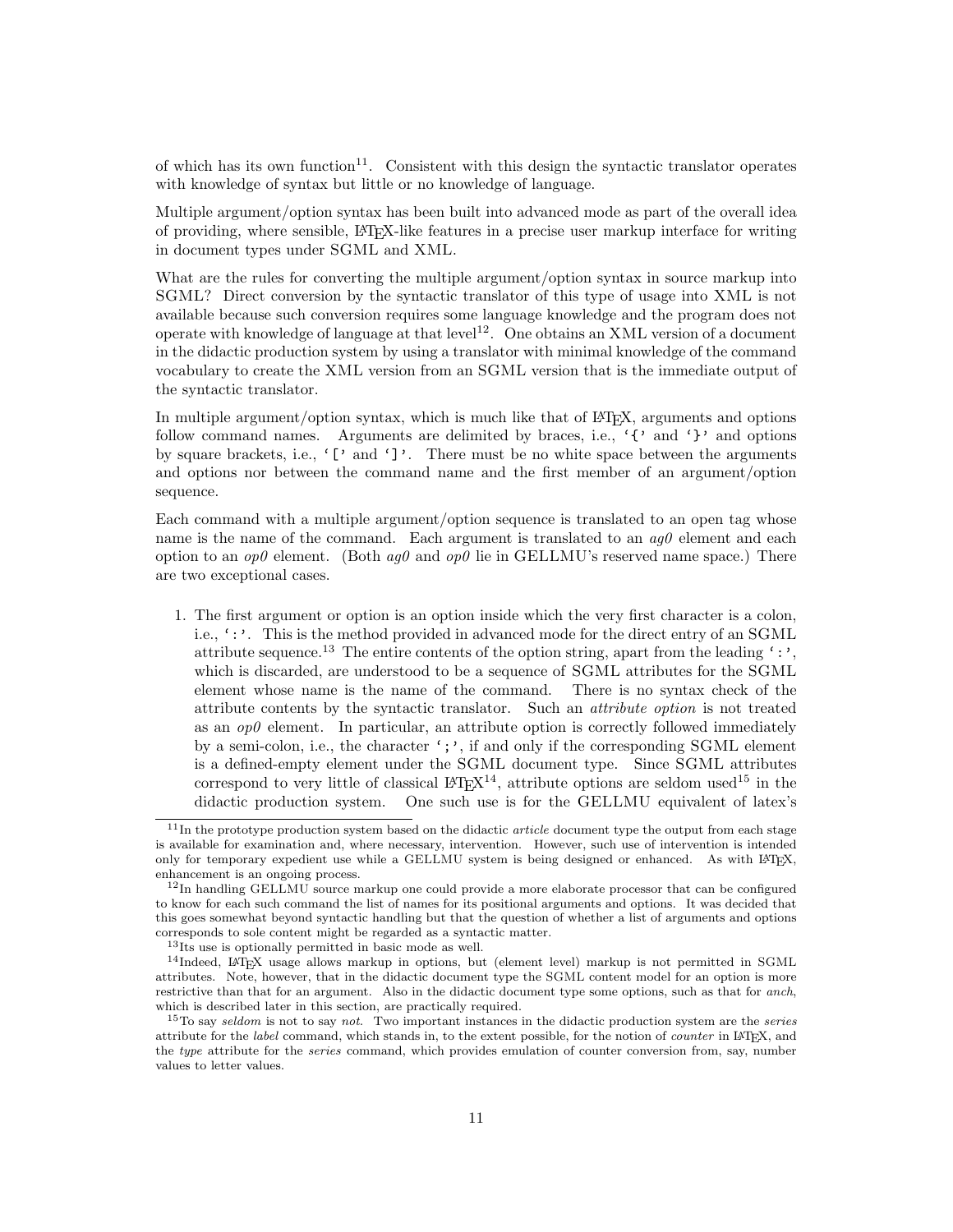equation\* and equation\* environments, which is marked up this way:

```
\begin{equation}[:nonum="true"]
e = mc^2\end{equation}
```
to produce:

$$
e = mc^2
$$

2. The first argument is the only argument and there are no options apart from a possible attribute option. This case, which is extremely common, is exceptional relative to argument/option handling since the sole argument simply becomes element content without an  $aq0$  wrapper.

When a command has a multiple argument/option sequence, the question arises whether the  $aq\theta$  and  $\partial p\theta$  elements that arise from the arguments and options are the only content of the element corresponding to the command. The syntax does not provide a way to determine this. On the other hand, the SGML document type definition does provide information that indicates whether other content is possible. It is beyond the scope of the design of the syntactic translator for the syntactic translator to read a document type definition. The syntactic translator does, however, have a configurable list variable *gellmu-autoclose-list* that contains the names of elements for which no content beyond the elements arising from arguments and options is possible. While it is not necessary that every such command be entered in this list, when such a command not in the list is not explicitly followed by an element closing command, it is possible in some instances for an SGML parser to infer incorrectly the location of end of the element. Thus, the didactic production system provides a command anch for making anchors. The document type definition provides for one option, a reference, and one argument, the anchored text.<sup>16</sup> Because the syntactic translator does not consider the document type definition, if one enters the markup

\anch[href="http://www.w3.org/"]{W3C} HQ ,

unless the name anch is in the list<sup>17</sup> gellmu-autoclose-list, an SGML parser will not have reason to close the anch until it sees the space following the anchored text "W3C", and so that space will be considered insignificant white space with the result that there will be no space between the anchored text and the following "HQ".

# 4.3 Limitation in Regard to XML

A final general comment about advanced mode is that the features it can provide beyond basic mode when one is writing consciously for an XML document type are somewhat limited. For example, blank lines cannot easily be made adequate for paragraph markup with the XML form of the didactic article document type. Although it is not a specific limitation for future editions of the syntactic translator, the vision is that use of advanced mode will be specifically for a somewhat rich SGML version of a document type.

 $16$ In the XML version of *article* the option becomes the element *anchref* and the anchored text becomes the element anchv. One may use these names directly in GELLMU source, but option/argument notation is more familiar and more succinct.

<sup>&</sup>lt;sup>17</sup>There was no list of this type in early pre-release versions of the syntactic translator.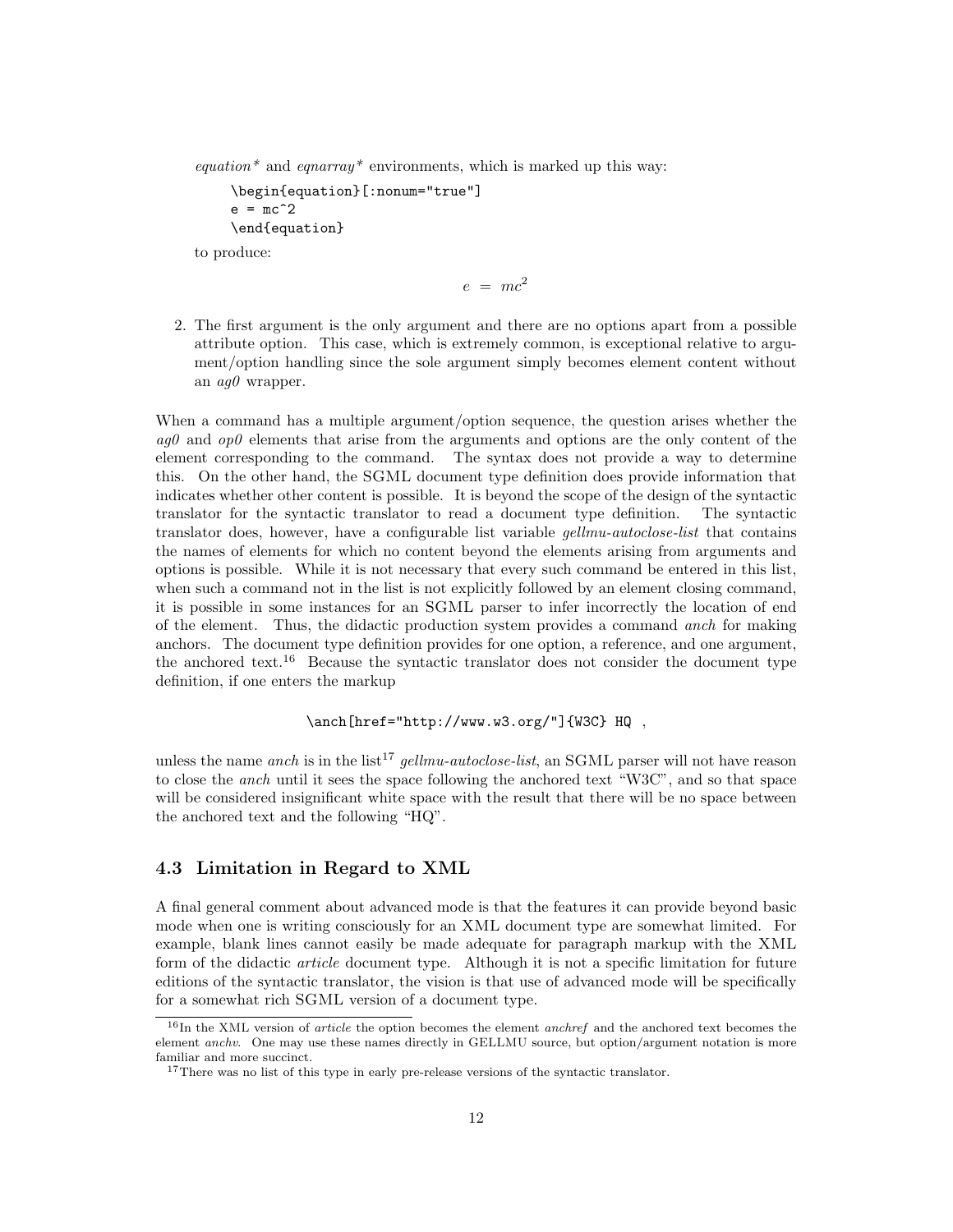# 5 The Didactic Document Type

The didactic document type is the document type underlying what is called regular GELLMU. It is the heart of the idea of GELLMU as a bridge for authors from LATEX to the world of XML. More specifically, the bridge is from the world of a  $\mathbb{A}$ F<sub>F</sub>X *article* to a document type in the world of XML, also called *article*, that has a structure and a vocabulary similar to those of the  $L^2T$ <sub>EX</sub> document class.<sup>18</sup> The techniques used in the didactic production system are extensible and can be carried over to other types of documents than articles. It is important to note that there are many features in regular LATEX which have no analogue so far in the development of this project. One might hope to get an idea of the extent of coverage by reviewing the examples in the project archive (appendix A).

When an author prepares a document as a  $\text{LFT}X$  *article*, the document is being marked up as data for a specific typesetting program: Donald Knuth's program T<sub>E</sub>X running with the main LATEX facilities loaded.

When an author prepares a document as GELLMU source, the syntactic translator provides a LATEX-like markup interface, but its output is not data for a specific typesetting program. Rather it is data for a broad class of processors. This means that multiple output formats can be obtained from a single source without the need for human intervention because XML provides a framework that makes it relatively easy to create reliable programs for translation from an XML document type to other formats. It offers, moreover, the possibility of translation to future formats free of any need for human intervention once translators from the original document type to such formats are written. The small price one pays for this advantage in moving from LATEX markup to GELLMU markup is that the author must learn a few new things. $19$ 

There are two formal constructions of the didactic document type. The name of the document type is *article*. The first construction is an SGML version of *article* that provides features convenient for authors that are not available under XML. The second is an XML version. For most non-technical purposes the two constructions should be regarded as equivalent.

The SGML construction of an *article* is derived from GELLMU source markup for a document by using the syntactic translator. The didactic document type is accompanied by a translator implemented under the Perl language framework sgmlspl by David Megginson (see the release notes in appendix B for more information) for converting the SGML version of an *article* to the XML version.

The description in this section of the manual deals primarily with source level markup for the didactic document type and with how it is handled <sup>20</sup> by the time the XML version of an article is generated. Secondarily there is comment on how it is rendered in the chief output formats

 $^{18}\mathrm{The}$  LAT<sub>E</sub>X concept of document class has only a loose correspondence with the SGML concept of document type. <sup>19</sup>It is not inconceivable that at some future point conscious writing for some XML document types using

LATEX-like markup might be subsumed in the LATEX project, but in saying this, the author is neither predicting it nor assessing the merits of the idea. He has no affiliation with the LATEX project other than as a user.

 $^{20}$ Strict discussion of an SGML document type would not allow use of the word handled. In this instance a coordinated pair of document types is being described, one SGML and the other an XML translation. For most purposes the SGML document type is the richer of the two. However, because of its use of a handful of generic elements (in its reserved namespace consisting of names that contain '0' (zero) as first numeric character) for modeling certain convenience features of LATEX, it is possible for a correct translation of a valid SGML article to yield an XML version that fails validation because the content models of the generic elements are necessarily loose.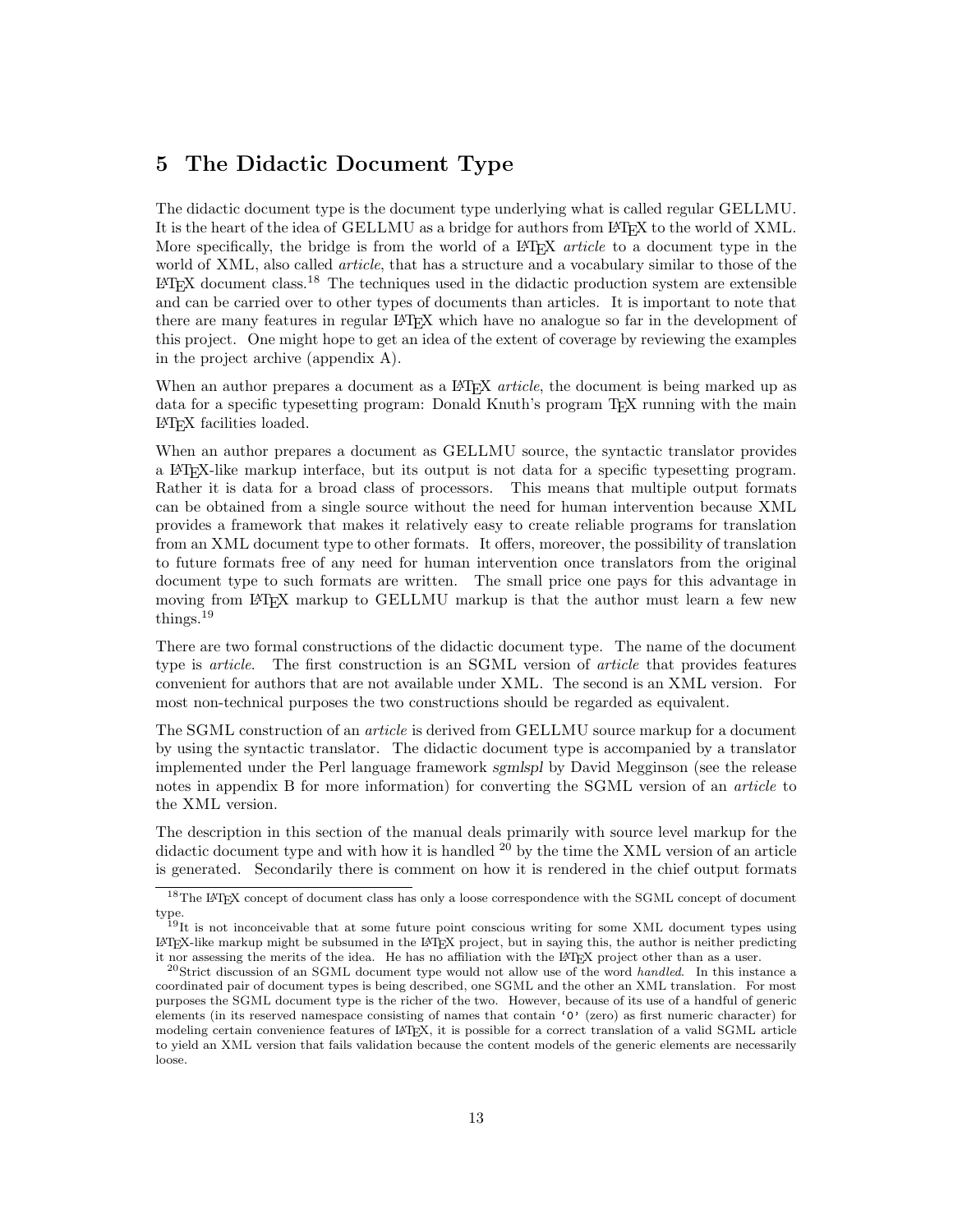of the didactic production system, which are PDF, classic HTML, and XHTML+MathML.

A quick glance at the flowchart (section 7.5.2) shows that the first XML stage — author-level XML — may be viewed as a second entry point to didactic production system processing. Some day this could become a reasonable formatting route for translations from things like Texinfo, DocBook, and, even perhaps, classical LATEX itself via a processor such as tex4ht.

## 5.1 Suggestions and Caveats

Although this is the manual for a software release, it is not a book. A document of book size would be required for a full description of the didactic production system.

Much of the markup vocabulary is copied from LAT<sub>EX</sub>. There are some instances where there is some deviation from LATEX usage, and many of those instances are mentioned here.

Definitive information about the didactic document type may be derived by consulting the document type definition. Because the didactic production system is conceived as a base for future development there are sketches in the document type definition that are not covered by the didactic processors. For example, although there is sketched code for the analogues of  $\Delta E$ <sub>TEX</sub>'s paragraph and subparagraph commands, which are sectional in nature, that is found in the translation from SGML to XML, there is no sketched code for these elements in the two formatters.

Another way to obtain information about the didactic production system is by studying examples including this manual and the examples in the project archive (appendix A).

## 5.2 Markup Fundamentals

There are several kinds of commands:

### 5.2.1 Explicitly named commands.

Apart from macro level metacommands an explicitly named command begins with a maximal string introduced by the character  $\langle \cdot \rangle$  followed by word characters, including the numerals '0', '1', ..., '9'. The notion of *word character* depends on one's locale, a concept that is formalized in GNU Emacs. In the ASCII character set the word characters are the 52 upper and lower case letters and the 10 numerals. The first numeral, if any, must not be '0' since such names are reserved for use by the syntactic translator. Command names are case sensitive.

An explicitly named command is a *container*, corresponding to an SGML *element*, if its name is immediately followed, without intervening white space, by the character  $\mathcal{F}'$ . In that case the delimited zone of containment normally ends with the subsequent balancing character  $'$  }'. (LATEX-like multiple argument/option (section 4.2) chains deserve more discussion; for now it will suffice to point out that the use of the \anch command in this document for making "anchors" is an example, and, of course,  $\langle \text{H} \rangle$ " is  $\langle \text{H} \rangle$ " is another example. For the present discussion these commands are considered to be containers.)

An explicitly named command corresponds to an SGML defined-empty element if its name is immediately followed, without intervening white space, by the character  $\cdot$ ; $\cdot$ .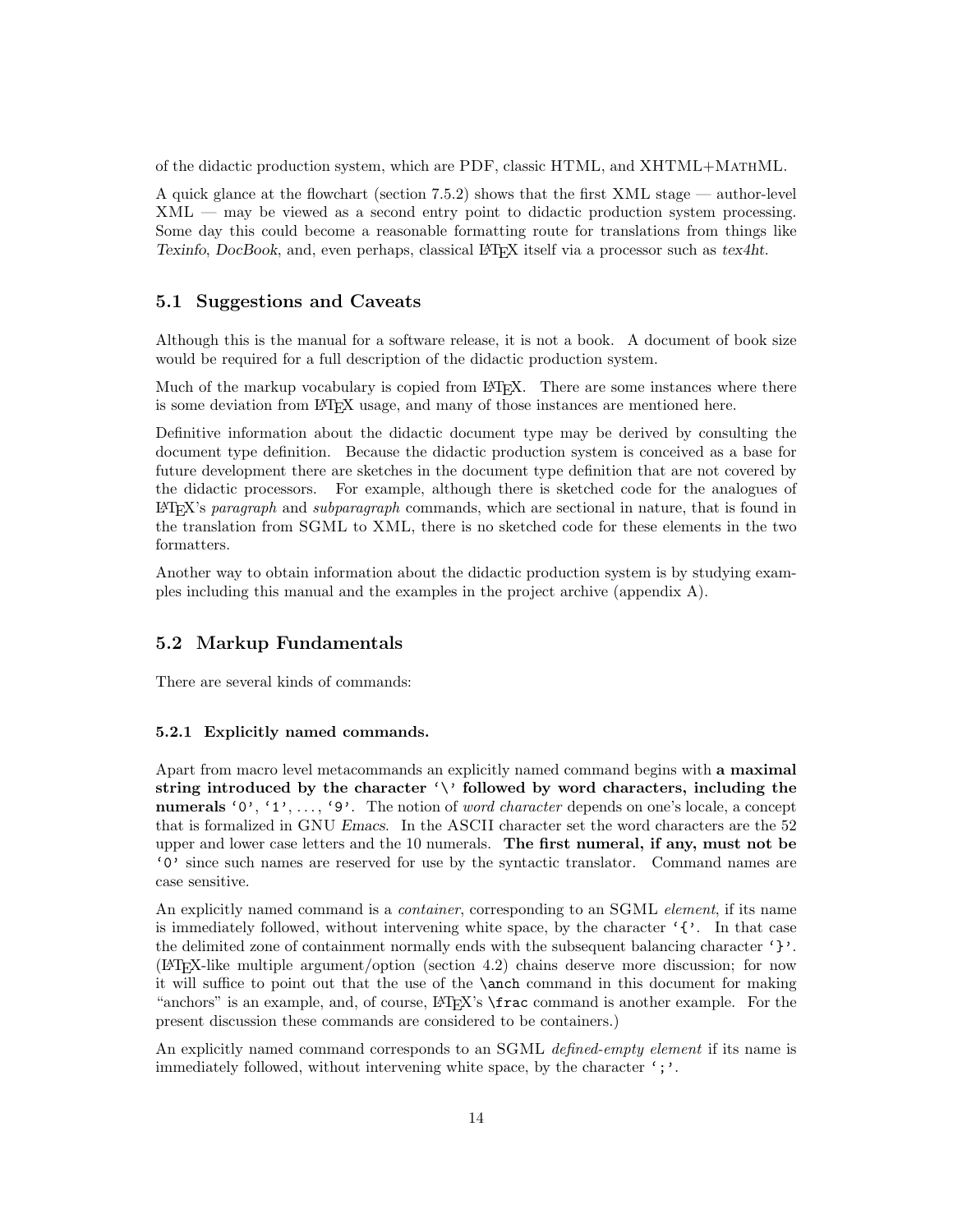An explicitly named command corresponds to an SGML element closing tag if its name is immediately followed, without intervening white space, by the character  $\cdot : \cdot$ .

The name of an explicitly named command is terminated by a non-word character. There is a small, possibly acceptable, level of syntactic ambiguity unless the name terminator is one of  $'{$ , ',',',', or '['.

In basic mode if the name terminator is '[', then that character introduces a list of SGML attribute specifications, each of the form  $name="value$ ", and the list must be terminated by the character ']'. Then if the following character is ' $\{\cdot\}$ , the named command is a container that ends with the balancing '}'. Otherwise the following character may be ';' if the named command is a defined-empty element and must be so in that case for direct editing of an XML document type.

In advanced mode if the name terminator is  $\lceil \cdot \rceil$ , then that character introduces a LATEX-like command option — part of the emulation of LATEX's multiple argument/option syntax (section  $4.2$ ) — unless it is immediately followed, without intervening white space, by the character ':', in which case the bracketed content is a list of SGML attribute specifications. (The initial ':', which may be used optionally in basic mode, is discarded.)

In any other case there is some syntactical ambiguity. The syntactic translator will produce a corresponding SGML open tag unless the logical variable  $gellmu\text{-}cml\text{-}strict$  has been set.<sup>21</sup> If the usage is consistent with the structure of the document type, an SGML parser will in many cases be able to handle the result correctly. The result of this type of syntactic ambiguity in source markup is not tolerated if one is editing directly for an XML document type. The terminator can be a blank space, but, if so, the blank space is likely to become invisible after SGML parsing much in the way that in LATEX the markup

### \LaTeX document

will be collapsed into the single word form "LAT<sub>EX</sub> document" when typeset.<sup>22</sup>

### 5.2.2 Certain single characters.

The characters '\', '{', '}', '^', '\_', '\$', '%', and '^' have command meanings that are similar to their meanings in LATEX. The characters ';' and ':' are ordinary characters that have special meaning at the end of a command name. The character '#' is also a special character used, as with LAT<sub>EX</sub>, in newcommand templates. In source for the didactic article document type any non-alphanumeric ASCII character may be escaped (referenced for itself) with a named command, e.g. '"' may be referenced for itself as \tld;. This is necessary in order to provide delayed evaluation for ultimate translation to one of many possible ultimate formats.

The following language meanings apply to both basic and advanced markup:

### 1. "\": Command introducer.

Escape in basic mode:  $\setminus \setminus$ . This escape is incorrect in advanced mode since this notation

<sup>&</sup>lt;sup>21</sup>The variable *gellmu-xml-strict* is by default unset in advanced mode.

<sup>&</sup>lt;sup>22</sup>The correct LAT<sub>E</sub>X markup is "\LaTeX{} document". In the didactic production system the name of LAT<sub>E</sub>X is "latex", which is a defined-empty element, that for the SGML version of *article* may be marked up safely either as "\latex;" or as "\latex{}".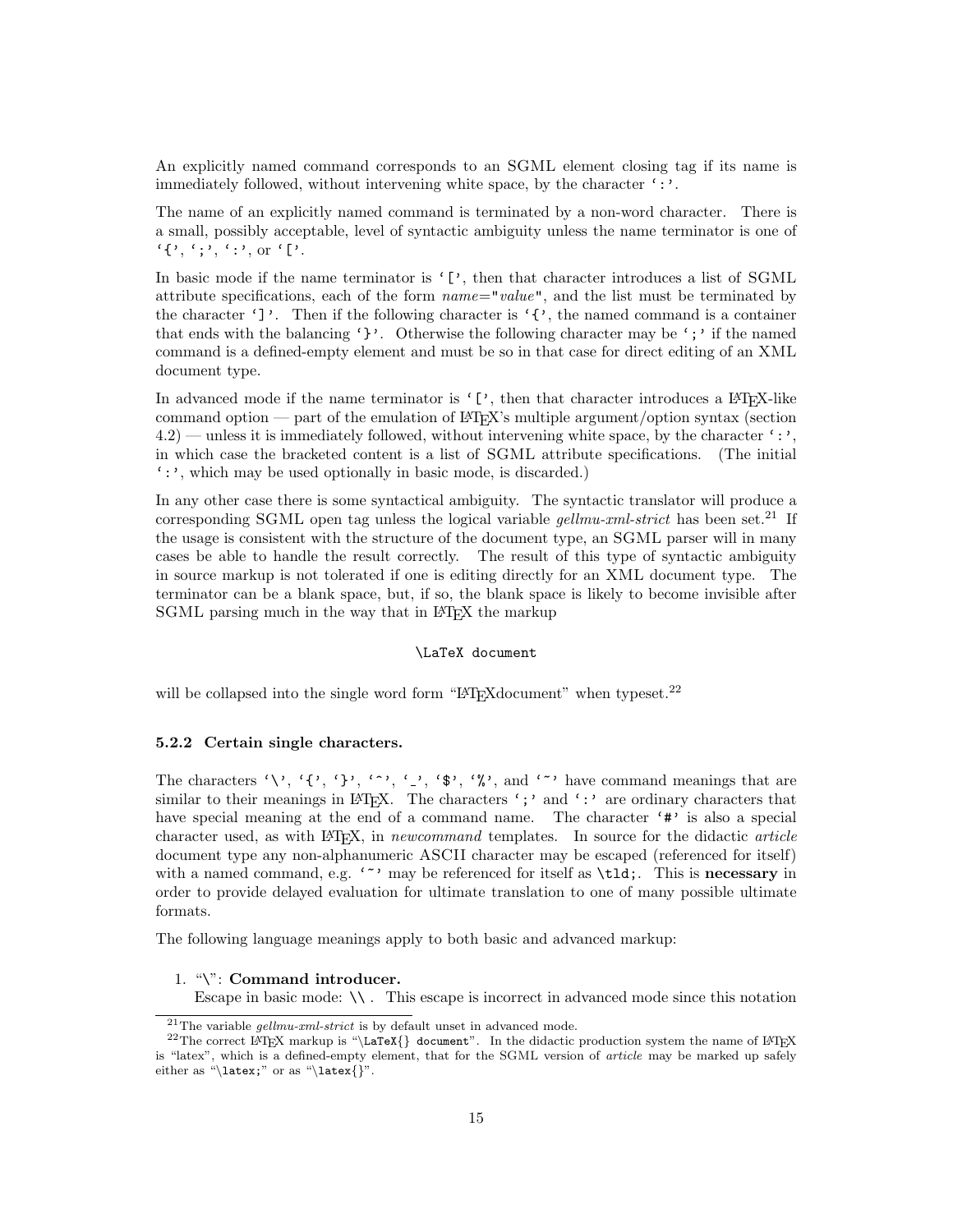has a different meaning — forced linebreak — in LAT<sub>EX</sub> itself. For the didactic *article* document type the escape is \bsl; . For other document types one may resort to an entity reference if adverse to providing a corresponding defined-empty element or if one lacks control of the document type.

- 2. "{": Command argument opener. Escape:  $\{$  or  $\text{lbr};$ .
- 3. "}": Command argument closer. Escape:  $\}$  or  $\frac{\text{r}}{\text{r}}$ .
- 4. "[": Command option opener. Escape:  $\text{lsb}$ ; (usually not necessary<sup>23</sup>).
- 5. "]": Command option closer. Escape: \rsb; .
- 6. ";": Command terminator for defined-empty tags. Escape: \scl; . Usually an ordinary character. Its use as a command terminator is invisible and may be omitted optionally in some contexts. This syntax is analogous to the use of ';' as an entity reference terminator in SGML.
- 7. ":": Command terminator for close tags. Escape:  $\chi$ ln; . Otherwise an ordinary character. Its use as a command terminator is invisible.
- 8. "%": Comment introducer, in force to end of line. Escape:  $\%$  or  $\pet$ ; .
- 9. "#": Argument marker in newcommand definitions.

Escape:  $\forall$  or  $\hbar$ ; . In the definition of a newcommand "#1" indicates the first invocation argument, "#2" the second invocation argument, etc. (There is no limit on the number of arguments.)

The following language meanings apply to advanced markup with allusion to the didactic article document type.

- 1. "~": Non-breaking interword space. Escape:  $\text{tld}; .^{24}$ Equivalent: \nbs;, cf. in HTML.
- 2. "<sup>\*\*</sup>": Superscript command. Escape: \crt; . Equivalent:  $\sup$  or, in math,  $\max$ .
- 3. ".": Subscript command. Escape:  $\cup$  or  $\text{und};$ . Equivalent: \sub or, in math, \msub.

 $^{23}$ In math '[' sometimes needs to be escaped to prevent confusion between its markup use and its ordinary use in an instance such as the markup for  $\mathbb{Z}[t]$ . The syntactic translator would need to know vocabulary — at least the argument/option pattern for  $mathbb -$  in order to elude the syntactic ambiguity.

 $^{24}$ " $\degree$ " is an example of a markup string that is defined in LATEX (for an accent) that is not defined in the didactic document type. A L<sup>AT</sup>EX user may recover a prior markup habit of this type using newcommand possibly in combination with macro. For more information see the discussion of accents (section 5.8).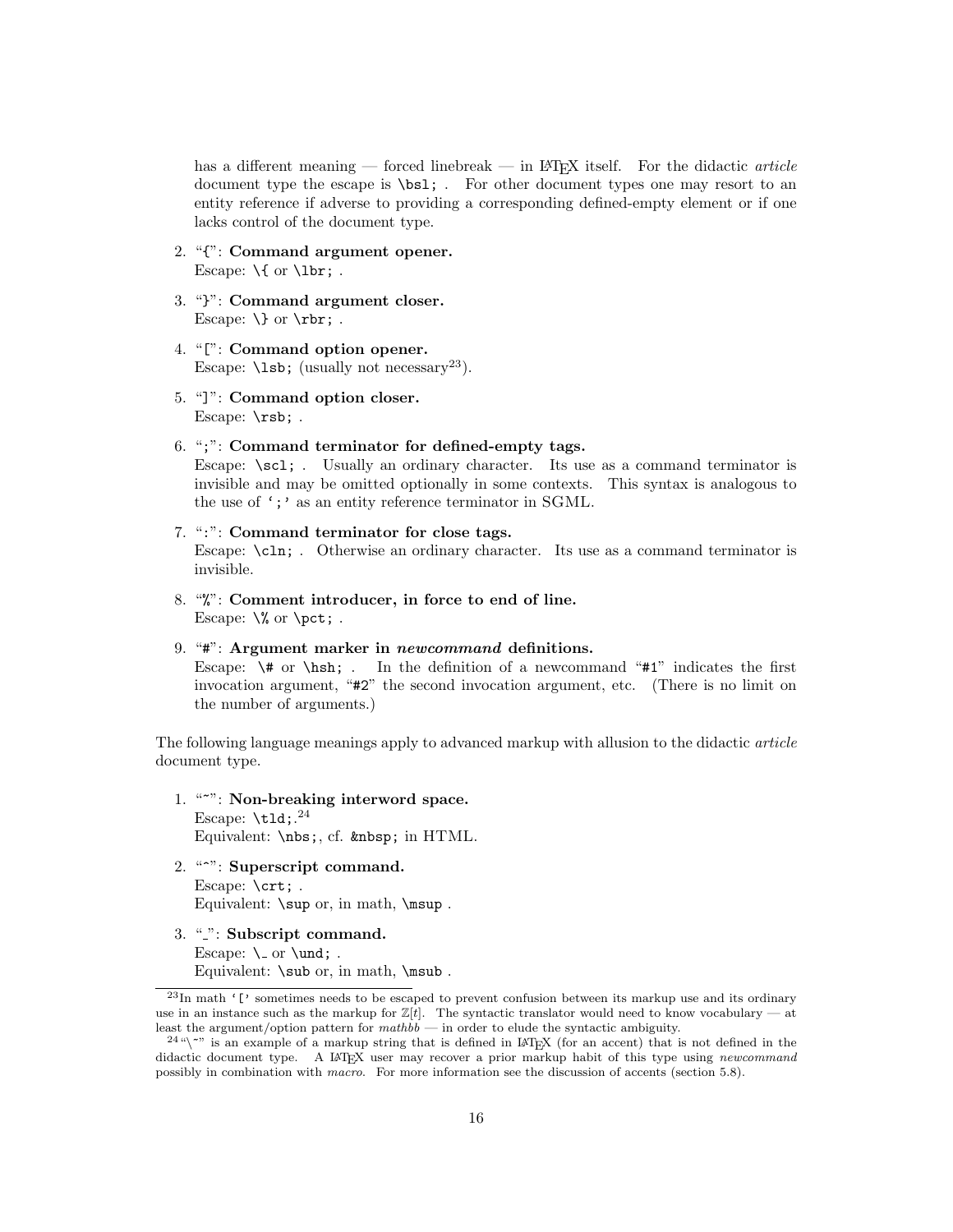### 4. "&": Dual use: tabular cells and entity introducer.

Escape:  $\&$  or  $\amp{\text{amp}}$ ; . '&' introduces an entity reference if it is followed by anything other than white space. It is used, as in  $BTRX$ , as a *tabular* cell delineator when it is followed by white space.

5. "\$": Toggle inline math mode. Escape:  $\$  or  $\delta$ .

Equivalent: "\tmath{ . . . }". Nearly equivalent: "\( . . . \)" or "\math{ . . . }".<sup>25</sup>

# 5.2.3 Certain strings

These are strings of plain text with markup significance in the didactic document type that are part of markup in L<sup>AT</sup>FX.

1.  $"--"$ 

Short dash as used with a range of numbers, e.g., 1–2. Equivalent: \rdash; .

 $2.$  "---"

**Long dash** as used for punctuation, e.g., a dash  $-$  like this. Equivalent: \pdash; .

 $3.$  " $\backslash$ "

Blank interword space. Equivalent: \spc; .

4.  $\sqrt{}}$ ,"

Small horizontal space. Equivalent: \hsp; .

 $5.$  "\\"

### Forced line break.

"\\" may be used at the end of a line of input for a forced line break. In a tabular environment (with the didactic *article* document type, as in  $\mathbb{F}(\mathbb{F}(\mathbf{X}))$  it begins a new *tabular* row. Any other use is deprecated, and will result in translation to the defined-empty element bsl corresponding to the ASCII character  $\langle \cdot \rangle$  with a warning from the syntactic translator.

Equivalents:  $\braket{\text{brk}}$  for a line break outside of a *tabular* environment.<sup>26</sup>

6. Blank line.

```
Begin new paragraph command.
Equivalent: \parb . Nearly equivalent: \par .
```
 $^{25}$ It is possible to merge the inline math and tmath zones at any level of processing beyond the syntactic translator. These are indeed the same in LATEX, but the syntactic translator resists the temptation here to go beyond syntax and merge them. With the didactic article document type the formatting to LATEX inserts the  $\text{LATEX}$  markup "\," for a small horizontal space before and after math, but not before and after tmath.

 $^{26}$ The syntactic translator simply outputs the SGML defined-empty element  $brk0$ , which belongs to its reserved name space. The dual use of  $brk0$  involves some SGML chicanery that is resolved during translation to the XML version of the article document type, where tabular is converted to table and non-tabular use of  $brk0$  is converted to brk. See also the handling of array, which is different even though the source markup, as in LATEX is similar.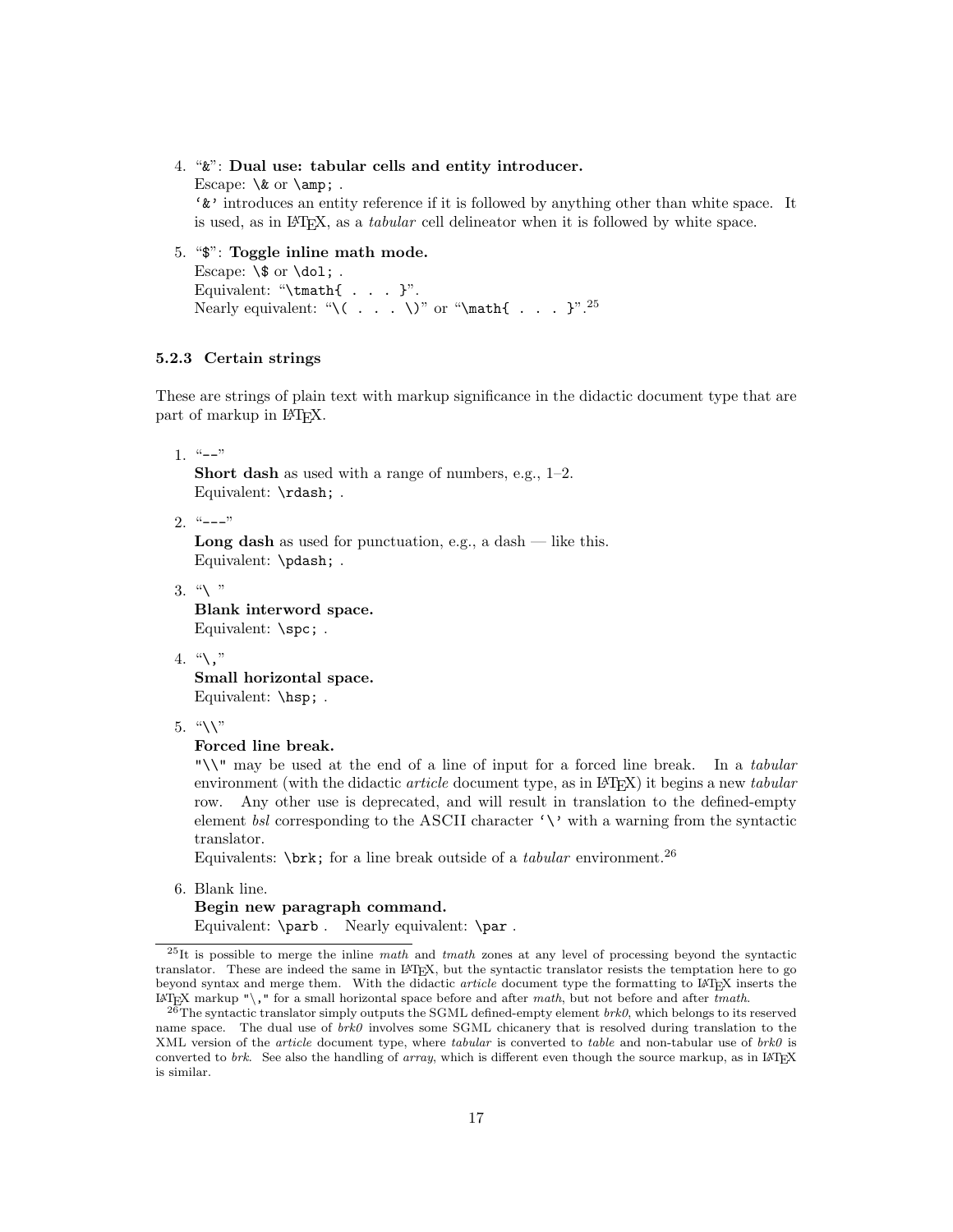$7.$  "'"

Left (double) quotation mark. Equivalent: \ldq; .

# $8.$  "'"

Right (double) quotation mark. Equivalent: \rdq; .

9.  $\sqrt[4]{(}$ 

Begin math mode command. Equivalent: \begin{math} .

 $10.$  "\)"

End math mode command. Equivalent: \end{math} .

11. " $\Gamma$ "

Begin displaymath mode command. Equivalent: \begin{displaymath} .

12. "\]"

End displaymath mode command. Equivalent: \end{displaymath} .

13. ". ", "? ", "! "

### End-of-sentence marks.

Equivalent: \eos;, \eoq;, \eoe;.

A period followed either by two blank spaces or by a newline is recorded as an end of sentence. There is similar provision for the question mark and the exclamation point. These tagged forms may be used explicitly for the corresponding punctuation inside math displays to distinguish punctuation from mathematical use of the punctuation symbols. Explicit markup for a comma is " $\text{cma};$ ".<sup>27</sup>

# 5.3 Large Structure

Overall an article consists of a preamble followed by a body. As noted previously (section 3.3) advanced mode provides a special form of usage

```
\begin{document} . . . \end{document}
```
with the paired metacommands begin and end that with an *article* delimit its body. This is enabled with the *gellmu-trans* call for the syntactic translator, and, consistent with regular LATEX usage the preamble is present without explicit tagging.

The only required markup in a *preamble* is a *title*, and it is formally correct for its content to be empty. The SGML content model for a *body* is somewhat loose, but is usually understood to consist of sections and may contain ordinary paragraphs (par, which must be marked up explicitly, or parb, which is begun with a blank line). Although a body may be entirely empty

<sup>&</sup>lt;sup>27</sup>Alternate forms "\aos;", "\aoq;", "\aoe;" of sentence ending punctuation are provided that may be used following inline mathematical markup at the end of a sentence. Similarly, "\aoc;" is an alternate form for a comma.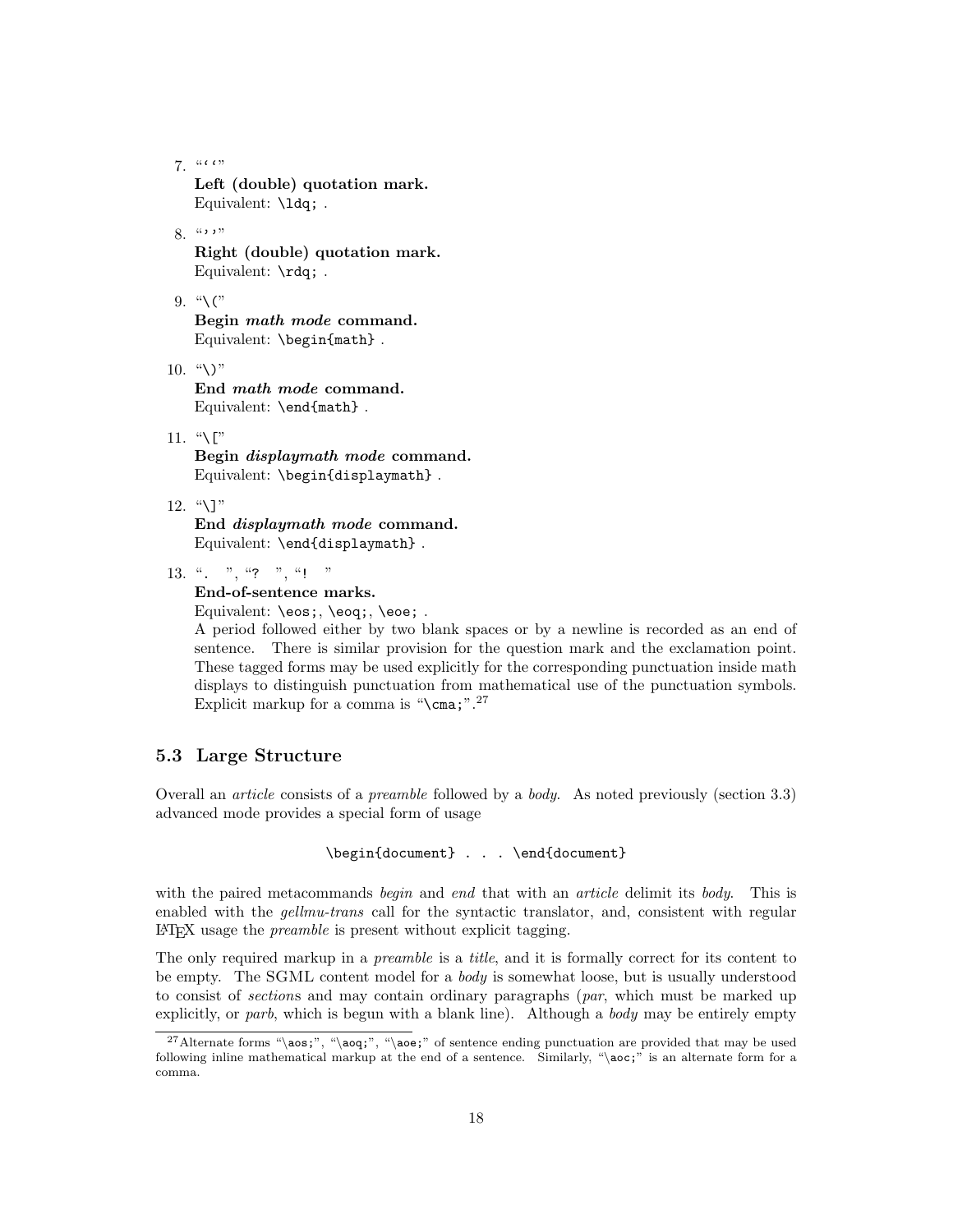(likely not useful) or may consist only of par and parb elements, all inline text must be within one of these basic paragraph containers.

For example this formally correct textless document is handled without noise by the didactic production system:

```
\documenttype{article}
\title{}
\begin{document}\end{document}
```
while the following document with text outside of a paragraph fails initial validation in the didactic production system:

```
\documenttype{article}
\title{}
\begin{document}
x
\end{document}
```
The error may be corrected by placing a blank line before the character  $x'$ .

The content model for *preamble* is tighter than that for *body*. This makes it possible to have a greater level of error-checking than would otherwise be possible. For example, a preamble must have exactly one title although it is not specified where in the preamble a title might be. There may be at most one of each of the elements *surtitle*, *subtitle*, and *date*. Although newcommand, which is a metacommand, does not affect the document type definition and may be used at different locations in the preamble, the small number of actual elements that may be multiply used in the preamble, such as mathsym (which is partly a metacommand) must be located together.

# 5.4 Sectioning

In classical LATEX one writes simply

```
\section{Some title for a section}
```
to begin a new section. While this markup specifically delineates the section title, LATEX understands that a section has begun. The section command has an option whose content is an alternate title for the table of contents, and the starred form of the command suppresses an otherwise automatic section number.

With SGML the classical approach is something along the following lines:

```
<section><sectiontitle>Some title for a section</sectiontitle>
<para> A paragraph.
<para> Another paragraph.
     . . . . .
</section>
```
Basic GELLMU markup corresponding to this would be:<sup>28</sup>

```
28Or one could use:
```
 $\setminus$ Section{ $\setminus$ sectiontitle{Some...}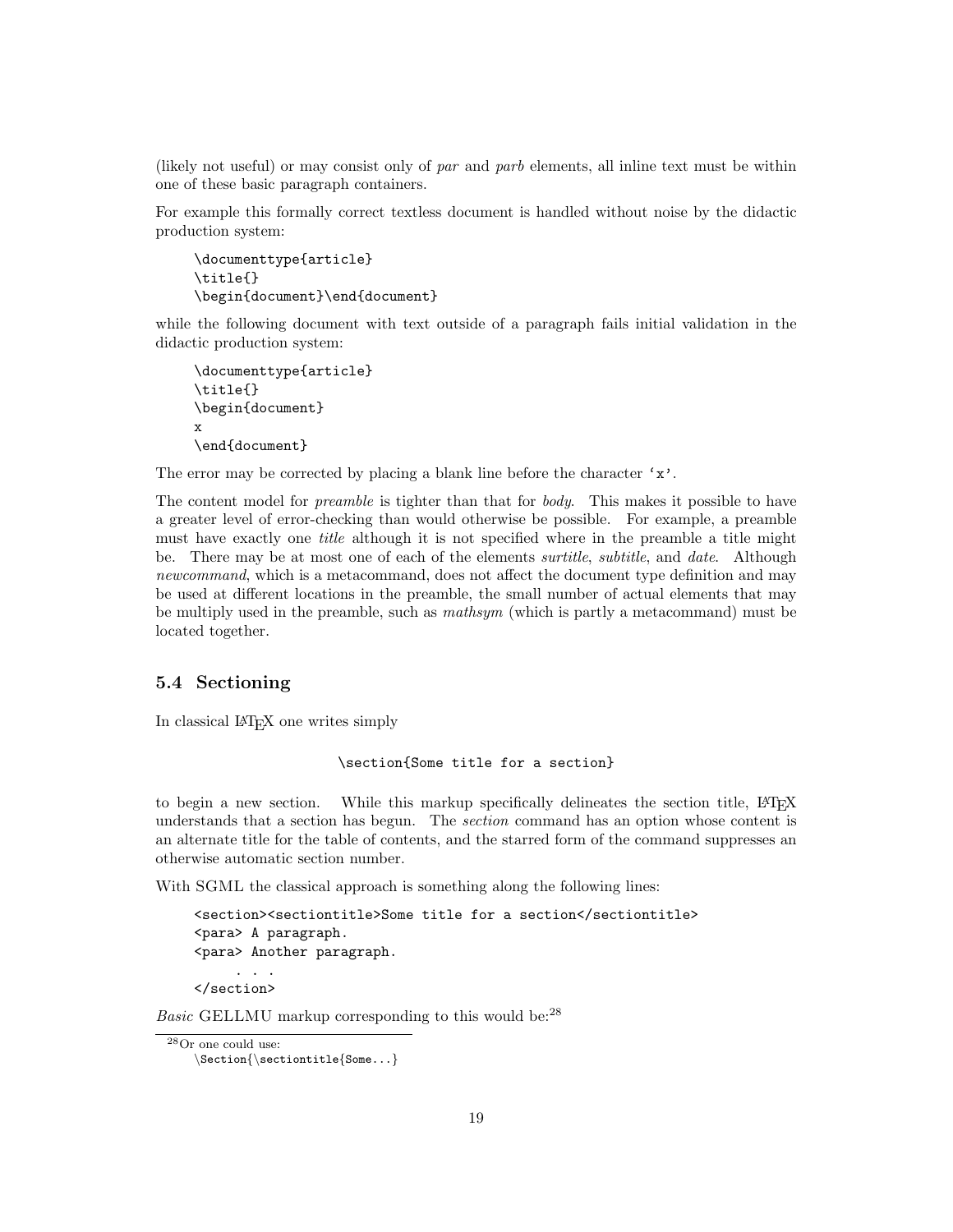```
\begin{section}\sectiontitle{Some title for a section}
\para A paragraph.
\para Another paragraph.
    . . .
\end{section}
```
If, moreover, the markup is to be well-formed XML markup, then each para tag would need explicit closure with  $\langle$  para $\rangle$ .

The main point here is that the open and close tags for a section in a classical SGML document type encompass the whole contents of a section, and separate markup is required for the section title.<sup>29</sup>

The didactic SGML document type under *advanced* GELLMU seeks to model classical LATEX as closely as possible in order to provide a bridge for authors from LAT<sub>EX</sub> to SGML (and, indeed, XML). For this reason a command *section* similar to the classical L<sup>AT</sup>EX command that delineates a section title is provided in the didactic SGML document type. At the same time this document type has a whole section container *Section* (upper case  $S$ ) that in the simplest case consists of a shead container for its title (or header) followed by any number of paragraphs. The XML form of the didactic document type supports only this latter tag, which means that the translation script that converts SGML to XML has an unambiguous way of performing the conversion from section to Section provided that the author's source leads to an SGML instance which is valid<sup>30</sup> under the didactic document type.

# 5.5 Labels, References, and Anchors

A label command may be placed anywhere that text may be placed in order to mark a location and associate a symbolic "key" with that location. A ref command may be placed anywhere that text may be placed to generate a visible allusion called its reference value, for example a section number, to the location associated with a label key. An anch command may be placed anywhere that text may be placed to provide a hypertext reference either by key to an internal location or by uniform resource identifier (URI) to an external resource.

At this point the discussion will become descriptive of of the entire didactic production system rather than simply of its document type.

### 5.5.1 Labels and Sequencing

The basic usage for label is

\label[:series=" series-name " serseq=" number " refkey=" ref-key "]{ key }

 $\langle$ para A para... . . . }

instead of using the environment-like begin/end construction.

<sup>29</sup>In fact, classical SGML document types are often even more elaborate than this.

<sup>30</sup>Caveats:

No document type definition under SGML is actually a complete language definition. A document type definition describes a document markup structurally; in particular, it does not provide definition for legal "field" values.

While the GELLMU syntactic translator is now considered as "alpha" software, the document type and the accompanying translators, which constitute the didactic production system are developmental. These materials have some support for obsolete practice and also contain sketch sections that are not fully robust.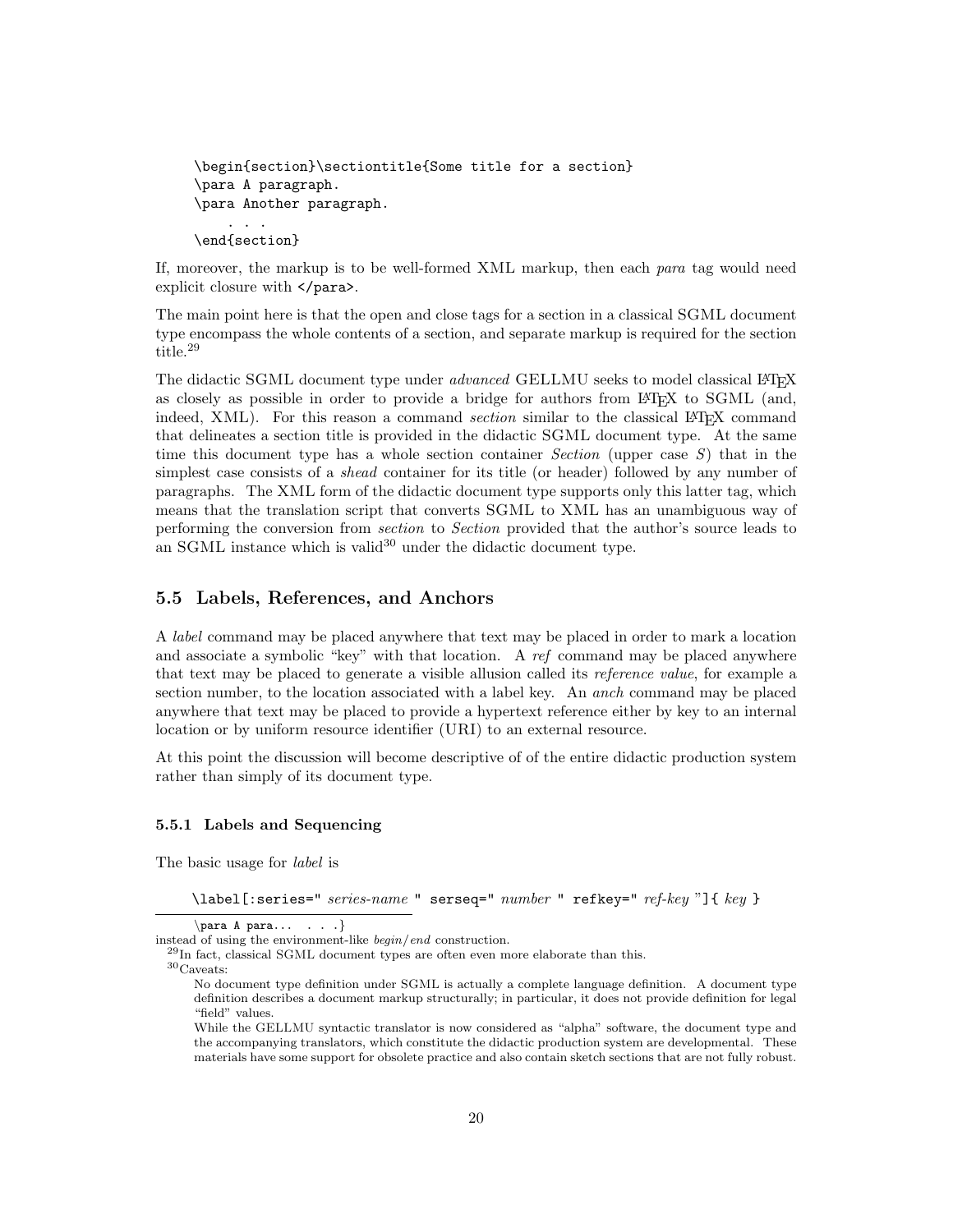where use of the attributes is optional and, moreover, the required key may be empty, i.e., the markup  $\lambda$ label{} is permitted. The key must be a case-sensitive string that is **monocase** unique.<sup>31</sup> The didactic production system will provide a unique automatically generated string value for key if none is provided by the author; this can be useful if a series name is specified as an attribute for the label.

An author should never reference a label key not provided by the author, but the empty element popkey is intended for processing evaluation as the last label key, automatic or not, preceding its location.

Sequencing<sup>32</sup> may be handled under the GELLMU didactic *article* document type using labels and references. Toward this end one makes use of three SGML attributes that are provided with the *label* tag:

- series The value is the name of a sequenced family of labels. A label may belong to at most one family, but there may be multiple labels at the same location. There is no default value of series.
- serseq The value is the sequence number of the label in its series if a series is defined. It is meaningless if no series is specified for the label.
- refkey The name of a label key from which to spawn an automatically generated value for the attribute serseq of the current label.

Every label has a reference value that is normally accessed with the ref command. This results in the creation, when the XML version is generated, of an XML entity reference with name based on the reference's key argument, that matches a CDATA entity definition at the top of the XML document. The use of indirection provided by this entity technique means that it is immaterial whether the reference is forward or backward.

The evalref command gives access to the literal value of a reference without indirection, and places that value as a literal in the XML version of an article. Thus, evalref is the name of a tag only in the SGML document type and in the author-level XML document type but not in the elaborated XML document type. An evalref invocation will be successful only with a backward reference. This is extremely useful for managing non-default numbering of sectional units. For ordinary label references its use is undesirable even though it is possible for backward references.

The reference value of a label is determined as follows:

- 1. Basic reference values are positive integers. Upper and lower case alphabetic values and upper and lower case roman numeral values may be obtained by applying the series command (not to be confused with the series attribute for the label command) to a basic reference value with type attribute of series set to one of 'A', 'a', 'I', or 'i'.
- 2. If the label is assigned to a label series and is given a *refleeu* attribute, then the reference value of the label is the reference value of the label referenced by the key that is the value

<sup>&</sup>lt;sup>31</sup>It is recommended that the characters in label key strings be restricted to lower case ASCII letters, the digits 0–9, and possibly the character '-' or the character '.' for maximal inter-operability with current and future formattings. For example, the '-' is problematical in this context.

 $32$ Although one *could* provide SGML modeling for LAT<sub>E</sub>X's counters, it would not be very much along the lines of main track SGML or XML document types.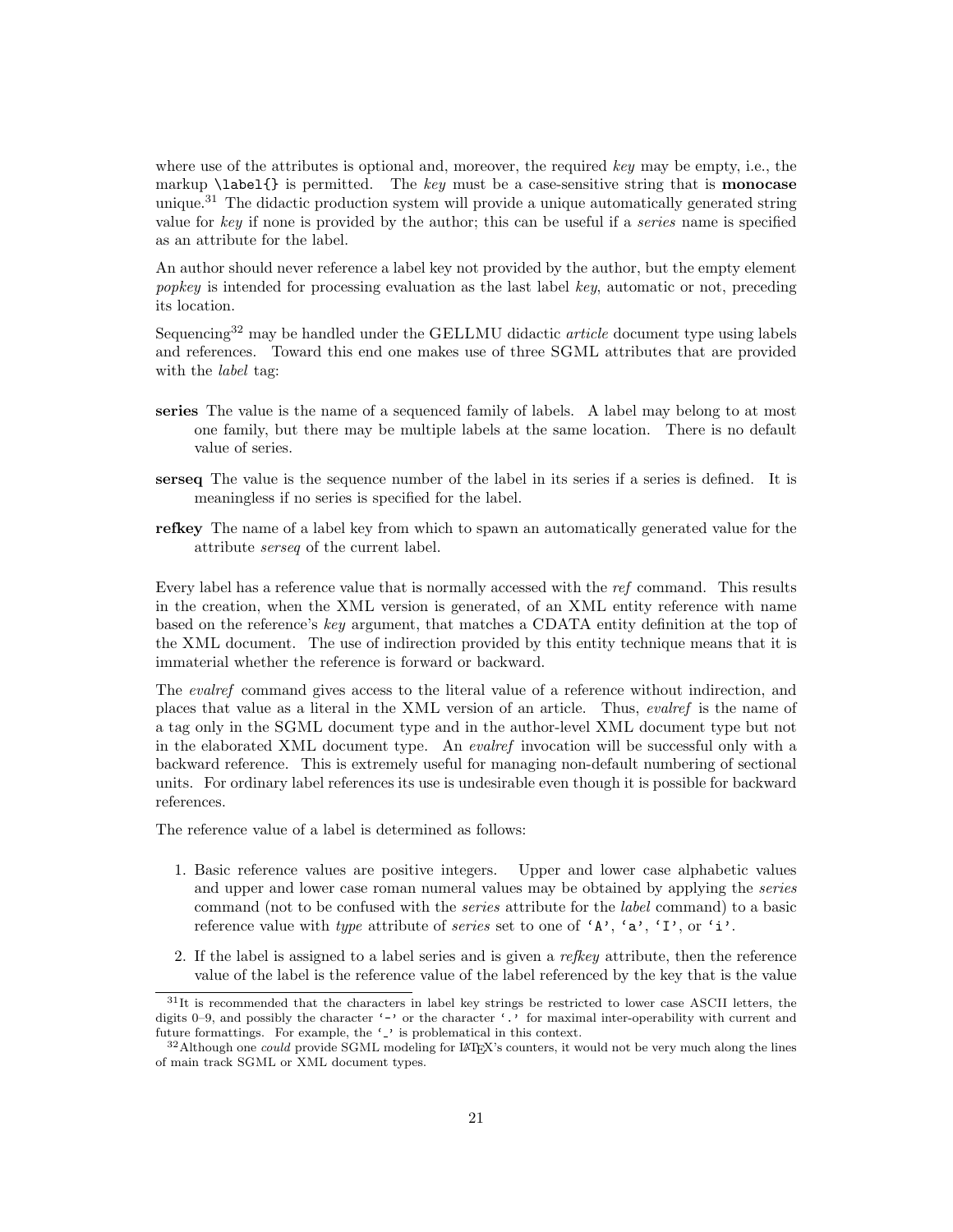of the refkey. (This mechanism is used to re-start the sequencing of the sectional unit id's at the end of this document.)

- 3. Else if the label is assigned to a label series and the author supplies an explicit literal numeric value for the *serseq* attribute, then the value of *serseq* is its reference value. (Markup — in particular, *evalref* — cannot be used in defining an attribute value.)
- 4. Else if the label is assigned to a label series, the reference value of the label is the next (positive integer) value for a label in that series. (This mechanism is used to control the sectional id of the last section of this document. It may also be used to run parallel interleaved sequences of sectional units, such as, for example, questions and answers, within a document.)
- 5. Else the reference value of the label is the sectional unit identifier, i.e., its sunit value rather than the logical value in its attribute *sid*, of the smallest sectional unit containing the label. These values may not be numeric. For example the string "A.3.2" might be a sectional unit identifier. The series command should not be used to express type conversion of a reference value that might resolve as a sectional unit identifier.

### 5.5.2 Anchors

The basic usage for anch is

\anch[ reference specs ]{ anchored text }

where the option, which is not an attribute option but rather becomes the element *anchref* in XML (while the anchor's argument — its "presented content" — becomes  $\text{anch}v$ ), is expected to contain white space separated strings of the form name="value"<sup>33</sup> with name restricted to one of the following:

### fref

A footnote reference. Value is a string that becomes the content of an automatically created footnote to the text in anchv. This usage is deprecated; use \footnote instead.

### href

A web reference as with href in HTML. That is, value is a URI. It could be of the form "#labelkey" where "labelkey" is the name of a label key that is preferably and more easily used with *iref.* (The '#' needs to be escaped, i.e., marked up as "\#".) In a non hypertext formatting the URI may be presented as a note or footnote associated with the text in anchv.

### Href

Same as href except that the author wishes to suppress any note or footnote presentation of the URI. This might be the case if, for example, the URI might be obviously deducible from the anchv content.

<sup>&</sup>lt;sup>33</sup>The value strings may contain simple markup such as, for example, "\tld;" to provide robust multiple output processing of '"' whereas an attribute option may not contain markup.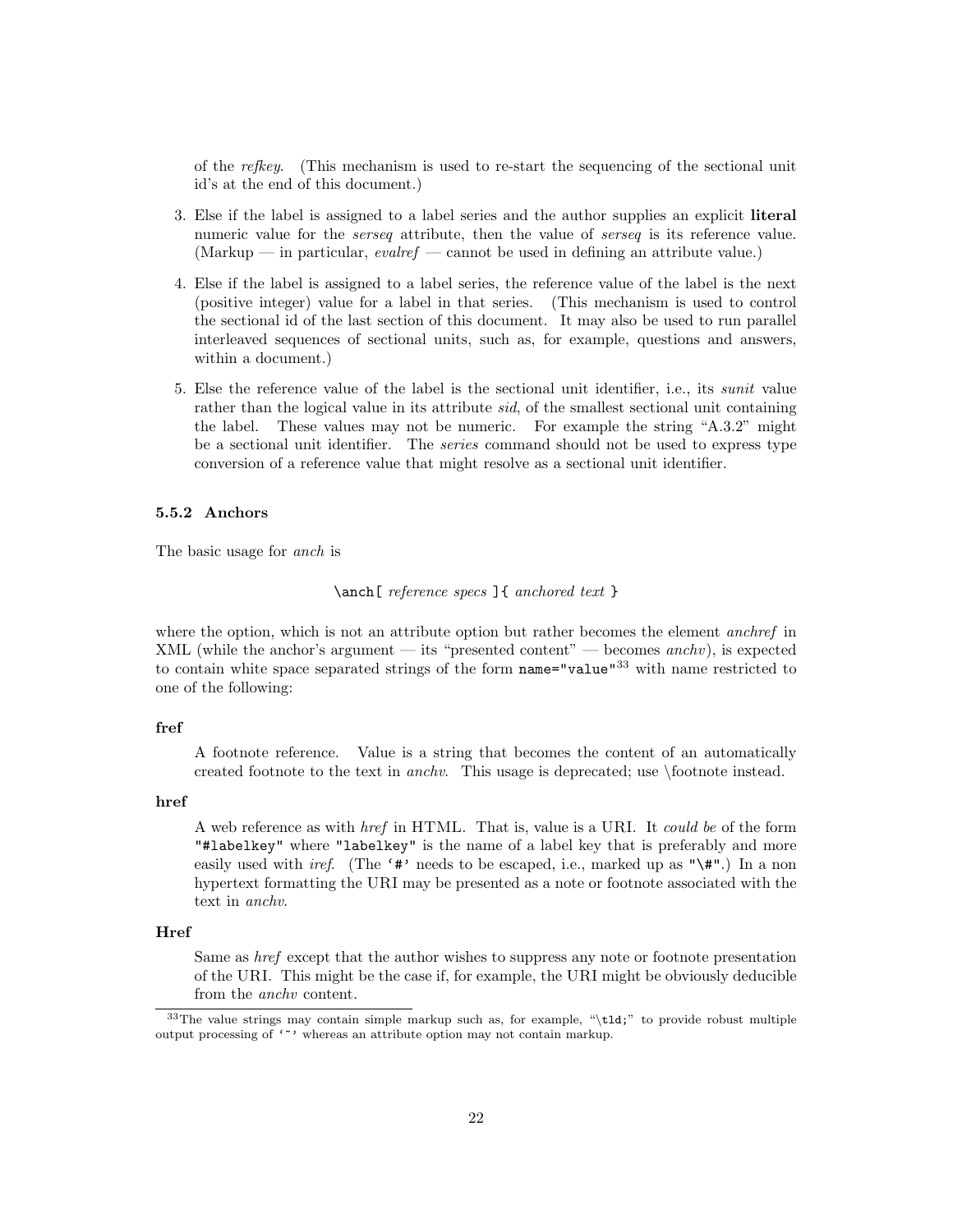An internal reference; value must be a label key arising from *label* or  $klabel<sup>34</sup>$ .

Note also that there is a command *urlanch* (probably should have been *urianch*), taking a single argument, used for URIs, which is intended to have the same effect as a newcommand with one argument for creating a web anchor with the URI as presented content.

### 5.5.3 Example Emulating a IAT<sub>E</sub>X Counter

Suppose that one wants to fashion an inline enumerated list at some point in a document. An enumerate environment is a list structure that, while it may occur in a paragraph, is not inline. The idea is to give each item a label and fashion the inline list item number by referencing that label. One writes a newcommand to ease this.

The name of a LAT<sub>EX</sub> counter is emulated with the name of the *series* attribute for one or more labels. Unless one wishes to be able to reference the items apart from the immediate reference, one need not provide a label key. The didactic production system will provide a default labelkey and the command "\popkey", which grabs the key of the last preceding label, may be used to furnish the key for the immediate reference. If one wants small Roman numerals, one wraps the "\ref" command in a "\series" command. Since *series* requires an actual number, one must use *evalref* instead of ref, which is permitted so long as the reference follows the label. Here's the markup:

```
\label[:series="foo" serseq="0"]{} % zero the counter named foo
\newcommand{\ti}{%
\label[:series="foo"]{}(\series[:type="i"]{\evalref{\popkey}})}
Hilbert's three most important contributions to algebraic geometry
are \ti<sup>~the</sup> basis theorem, \ti<sup>~the</sup> nullstellensatz, and \ti<sup>~the</sup> syzygy
theorem.
```
The rendering is this: Hilbert's three most important contributions to algebraic geometry are (i) the basis theorem, (ii) the nullstellensatz, and (iii) the syzygy theorem.

With the current didactic production system if one had used "\ref" instead of "evalref", the translator from author-level XML to elaborated XML, which resolves references, would have issued a warning in the scroll, but the build would have run to otherwise successful completion by ignoring the presence of the series command.

## 5.6 General Usage for Sectional Units

This describes the content model in the GELLMU didactic document type for the "whole" sectional units Section, Subsection, ... as fully tagged.

### 5.6.1 The Content Model

The content model for sectional units is:

#### iref

<sup>34</sup>A klabel is a "visible key" label.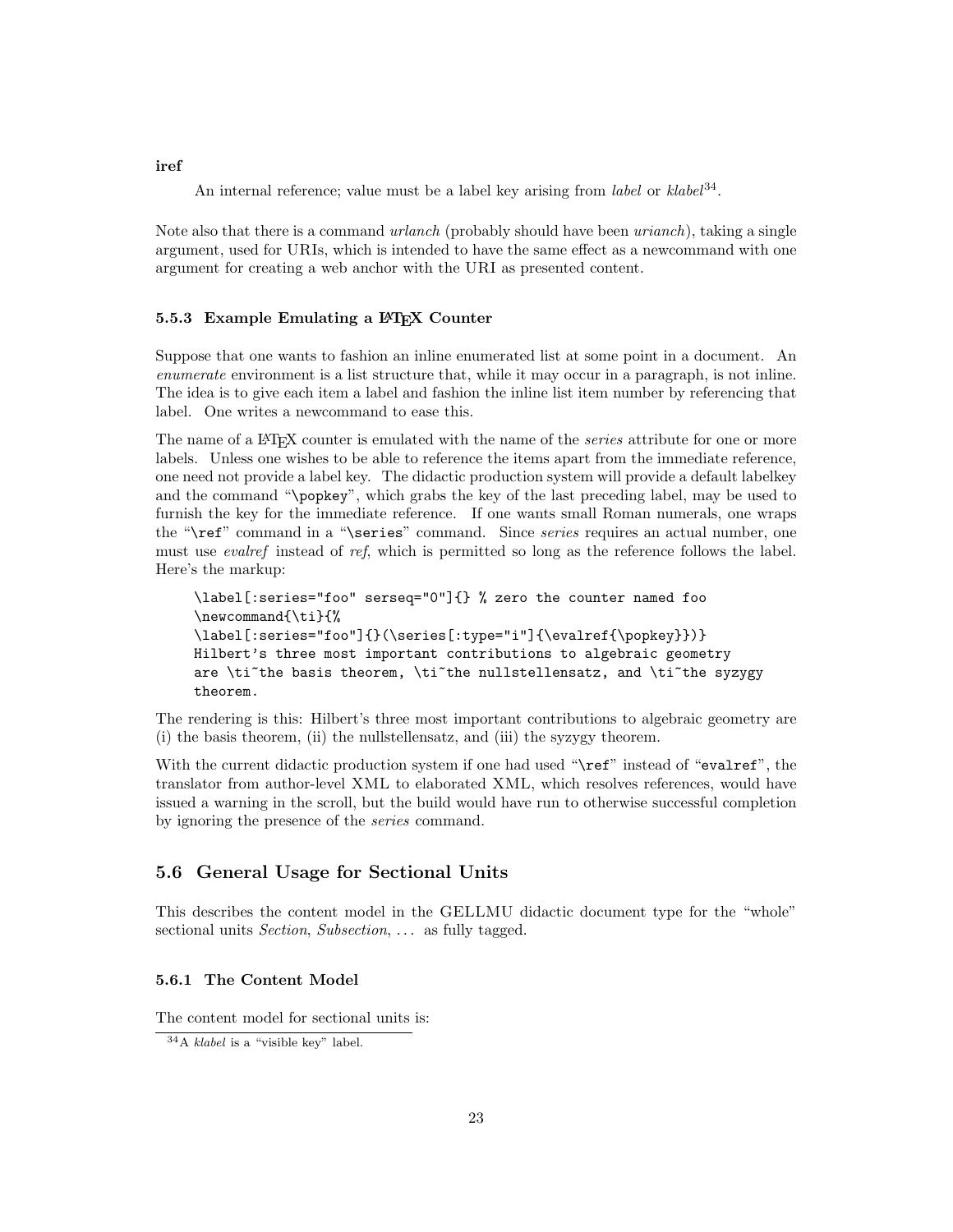### where:

### %UnitContent

refers to the subsections, loose paragraphs, and other general content that is allowed inside a section.

### shead

is the required  $35$  section header or title.

### sopt

is an optional title for use in the table of contents $36$ .

#### sprefix

is optional markup for text that is to precede the sectional unit sequence notation. For example, if the sectional unit sequence is "B" and *sprefix* is the markup string "Appendix " (ending with a blank space), then the visible indicator for the sectional unit, when consistent with the setting of secnumdepth, is "Appendix B" both at the beginning of the section and in the table of contents. Or if the sequence is "3" and the *sprefix* is "A", then the visible indicator is "A3".

### sunit

is an optional setting for the sectional unit sequence. The GELLMU didactic document type has an attribute "sid" for the sectional units *Section, Subsection, ...* that is optional (and rare for author usage) in the SGML version but required in the XML version. The translator from SGML to XML computes it in the standard way. For example subsubsection 1 of subsection 3 in section 2 acquires the sid "2.3.1". It is expected that formatters will use this value for the visible sectional unit indicator, preceded, as previously described, by any *sprefix*, unless the user provides *sunit*. While *sunit* is intended to override the visible indicator, it is not provided to override the sid attribute itself which a formatter should see as describing logical structure.

### 5.6.2 The LAT<sub>E</sub>X-Like Form of General Usage

Corresponding LATEX-like argument/option syntax can be used, as previously indicated, in GELLMU source with section, subsection,  $\dots$ . If, however, argument/option syntax is used, one must be mindful of the ordering of the options, and use empty option brackets, as necessary, to indicate the position in the sequence of an option with content. For example, a sole option is understood as sopt, the version of the sectional unit title to be used in the table of contents. To provide only sprefix with argument/option syntax one precedes the bracket sequence for sprefix with an empty pair " $[]$ " of option brackets<sup>37</sup> for sopt.

<sup>35</sup>It may be left empty, but it must be present.

<sup>&</sup>lt;sup>36</sup>The presence of *sopt* does not cause a table of contents to be produced automatically. For that one uses "\tableofcontents". Moreover, the presence of *sopt* should have no effect upon a manually constructed "\TableOfContents".

 $37$ The didactic production system offers a way to furnish a formally empty string, which is an empty element called *empty* in the document type for use in places such as the the table of contents option of a sectional unit, where it is not otherwise possible to distinguish after parsing whether deliberately empty content was specified by the author. That is, the markup " $\sqrt{\sqrt{}}$ " furnishes an empty string which, in turn, signals "no sopt", while "\sopt{\empty;}" indicates that empty content was specified for sopt.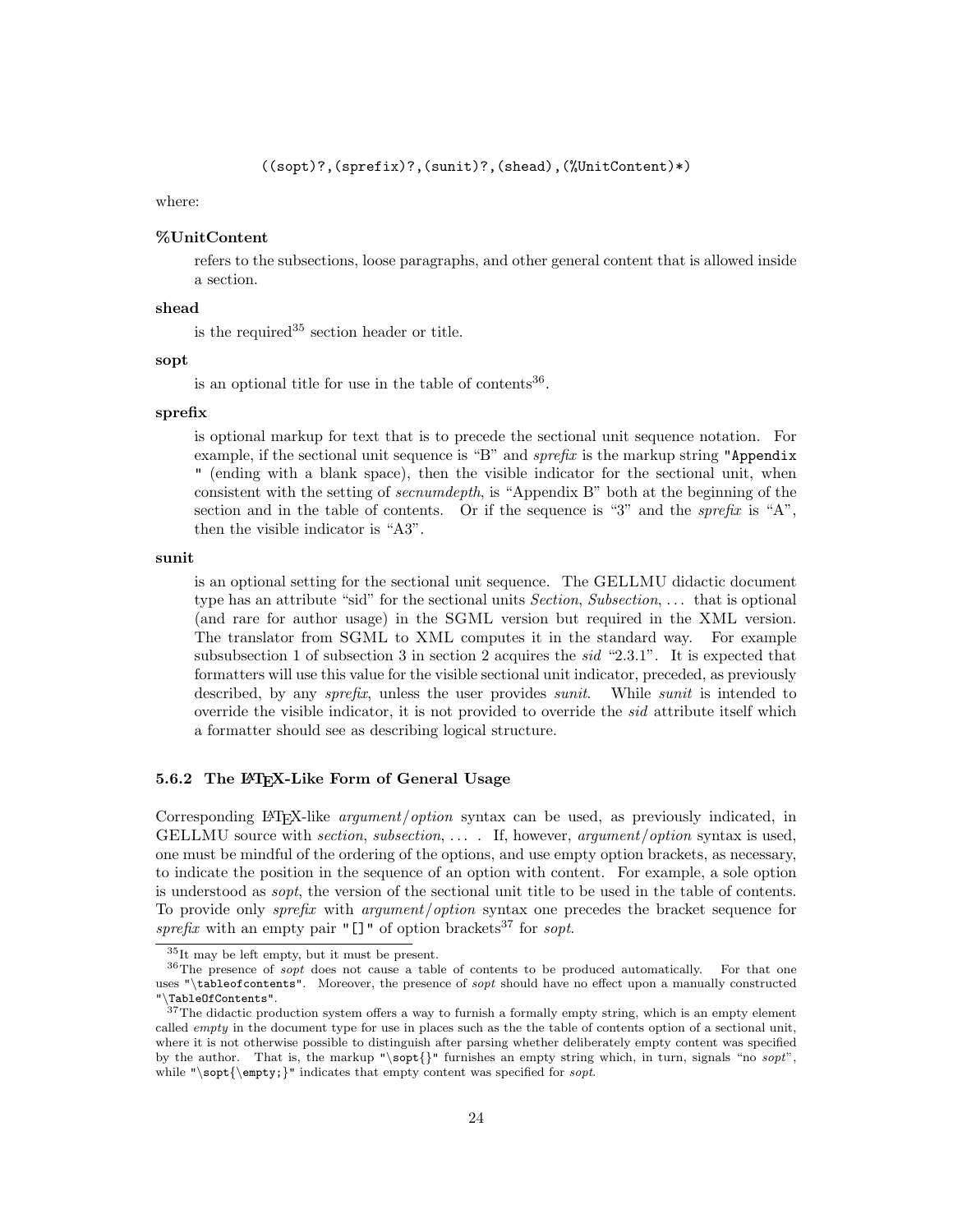### 5.7 verbatim, verblist, and manmac

The ordinary notion of "verbatim" is complicated in the context of a document type that is intended for processing toward multiple output formats. There is no special provision for verbatim markup under *basic* GELLMU<sup>38</sup>, but there are two layers, one simplistic and one sophisticated, in the didactic production system with each layer having provision for both inline and block-level verbatim markup.

The simplistic approach involves the provision of an inline element verb and a block-level element verbatim in the didactic document type. With these the author is responsible for entering special characters in ways that are safe for input source notation, safe for syntactic translator output, and safe for each output format that is envisioned.<sup>39</sup> In the simplistic layer the formatting program in the didactic production system for HTML output renders verb as an HTML kbd element and *verbatim* as an HTML *pre* element. In formatting for regular  $\mathbb{F}$ FEX output each of these SGML elements is rendered as its LATEX namesake. Neither the pre element in HTML nor the (basic) verbatim command in LAT<sub>EX</sub> is context-sensitive, and typically are formatted with left margin justification.

The sophisticated layer in the syntactic translator for verbatim is enabled by setting the variable gellmu-verbatim-clean true. If this is the case, then a user should input verbatim material literally between \begin{verbatim} and \end{verbatim} markers occupying whole lines and the syntactic translator will convert each of the 33 non-alphanumeric printable ASCII characters therein to the corresponding empty element in the didactic document type, and render each line of the converted material as a list item bearing the item name nln in a list element verblist.<sup>40</sup>

Similar arrangements pertain to the sophisticated inline analogue of verb, which is enabled in the syntactic translator by setting the variable *gellmu-manmac-bar-name* to a non-empty string value that is to become the name of the element, such as *quostr*, to contain the content, which should be delimited in source by successive '|' characters. By default the user must enter a verbatim string in "safe" form, but may enter it, apart from any occurrence of the character '|', literally if the variable gellmu-manmac-literal is true. The term "manmac" is derived from an old plain TEX package for writing documentation by that name in which the character '|' is used to delimit inline literal material for verbatim presentation. Moreover, consistent with usage observed in LAT<sub>EX</sub> documentation markup of the form

### \name|literal-text|

is translated by the syntactic translator to an element named as with simple  $"|\ldots|"$  having a setting for its attribute with name the value of the string variable gellmu-manmac-attribute, which for *quostr* in the didactic document type would appropriately be its attribute *inv*.

Variable settings to provide for the use of literal input both for verbatim as a metacommand front for the list element *verblist* and manmac configuration for the element *quostr*, as described, are default when the syntactic translator is begun with the non-default function *gellmu-latex*faq. This function also sets the variable *gellmu-squophrase-name*, which otherwise defaults to the empty string, to the value "squophrase". This causes the syntactic translator to attempt

 $38$ When editing for HTML one may, of course use HTML's *pre*, which stands for "pre-formatted text"

<sup>39</sup>With a sufficiently long list of output format candidates each of the 33 non-alphanumeric printable ASCII characters is unsafe. However, one might use an external character-to-string conversion program to prepare a large amount of verbatim material for inclusion inside the simplistic verbatim command in GELLMU source.

 $40$ To export this procedure for general *advanced* mode usage, all of the names used need to be made userconfigurable.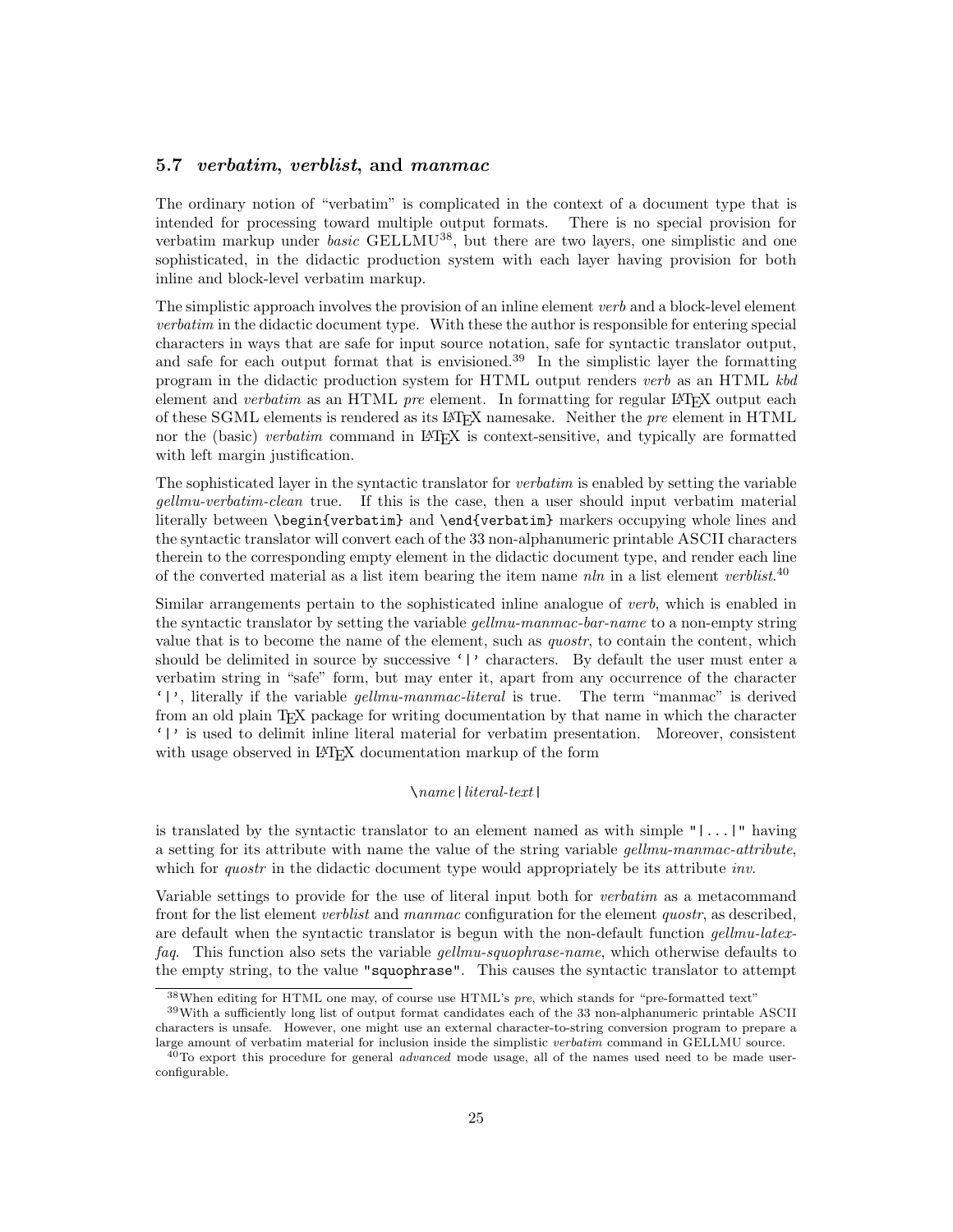to interpret balancing character pairs consisting of the character ''' and the character ''' as delimiters for the element squophrase, an alternate form along with quophrase, for "quoted phrase", with odd instances of the character ''' set as the empty element *apos*, which represents an apostrophe.

# 5.8 Accents

Traditional LATEX markup employs accent commands for modifying ASCII characters in order to produce non-ASCII characters. On the other hand characters from 16 "byte-planes" of Unicode are now available in HTML and XML as ordinary characters, with treatment as the atoms of ordinary strings of text not requiring any special attention or notice from the viewpoint of markup. It may happen that this will affect development in the LATEX project, and it is, therefore, unclear what the long term role might be of LATEX's accent commands.

Nonetheless, the didactic document type provides element names corresponding to the 14 classical LAT<sub>E</sub>X accents although it does not provide classical markup notations such as "\'", "\"", "\", ... inasmuch as names are required in syntactic translator output.<sup>41</sup> The names for the accents may be seen by locating the word "accent" in the didactic production system file gellmu.dtd and reading the following 14 lines.

An author, particularly an author residing in an English language locale, may introduce, for example, the character  $\acute{\text{e}}$  in several ways:

- 1. by using an algorithmic accent command in this case  $\acute{e}$ :  $\acute{e}$ .
- 2. by direct Unicode-based entity reference in this case  $\texttt{é}$ ; é.
- 3. by simple direct entry of the Unicode point in a file having the UTF-8 text encoding.

Note that Unicode values are numbers represented in hexadecimal notation (base 16); the digits are 0–9 and A–F. Thus, E9 is 233, and one could also use the entity reference  $\text{\#233:}$ .

While for the long term, the largely equivalent<sup>42</sup> second or third methods are superior, there are caveats for their use in 2007:

- One's LATEX back end must have a suitably robust way of handling Unicode, presumably via the inputenc package or possibly via Omega/Lambda.
- Even when fonts are available, some web browsers seem only to handle Unicode via entity references.

# 5.9 Tabular Environment Emulation

At this point (2006-7) the didactic document type is able to accomodate emulation of  $\langle \text{ATRX} \rangle$ s tabular environment with "l", "c", "r", and "p" column cell specifiers with, where robust CSS support is available for HTML, "|" indicators for vertical cell rules and "\hline" commands

 $41$  Familiar short forms may be introduced by a user using the *macro* facility.

<sup>42</sup>For the third method one's GELLMU driver script must provide appropriately for the text encoding of the source file.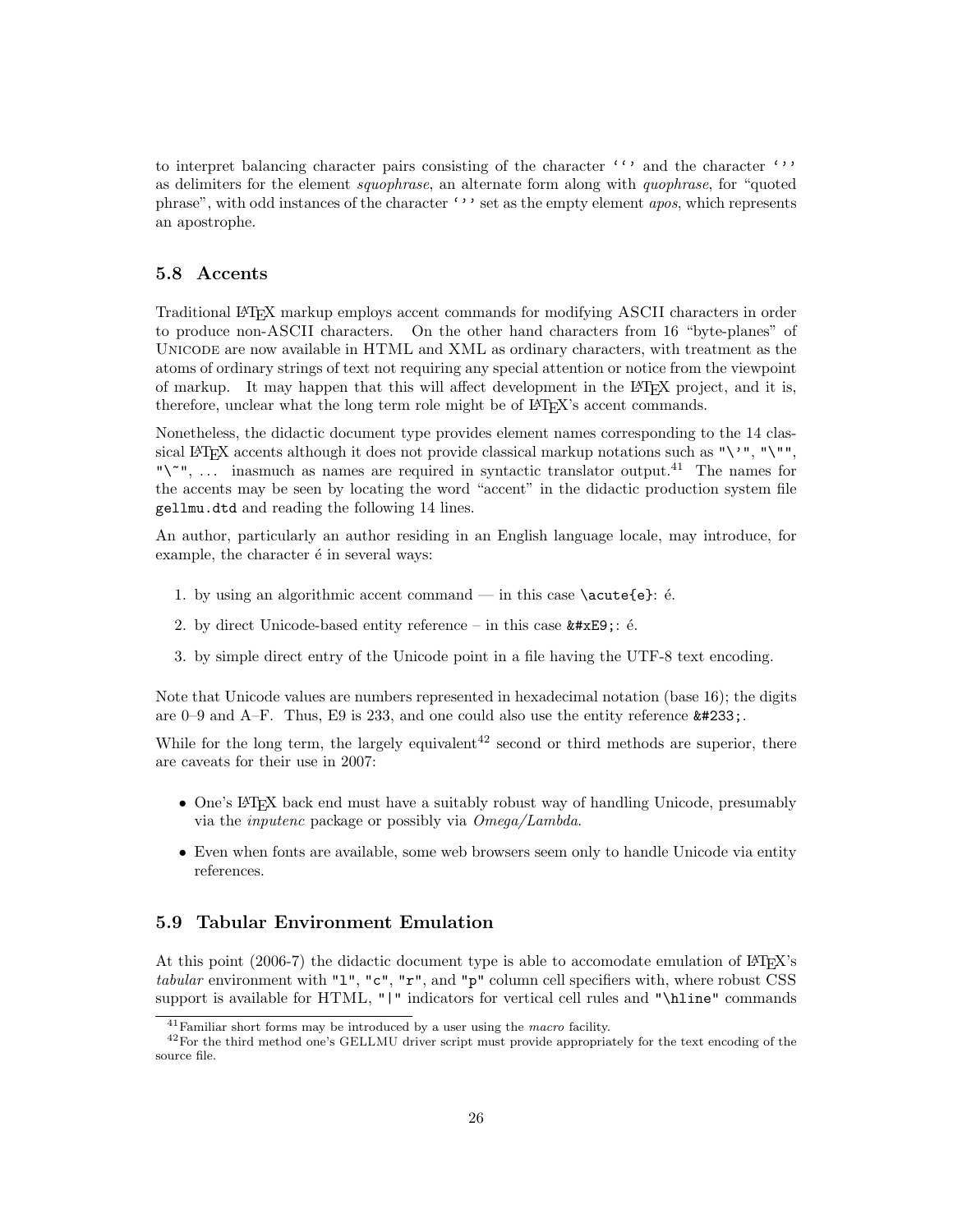for horizontal rules between rows. While *multicol*, and *multirow* are not modeled, cells may contain other *tabulars* recursively.

A "p" column specifier optionally takes a decimal argument that represents the fraction of available width to be made available for the cells in that column. When is no fractional width specifier, the default fractional width is  $\frac{1}{n+1}$  where n is the total of number of columns.

What may be viewed as a shortcoming of the *tabular* emulation is that in each *tabular* row the first cell must contain some markup in order for the document to be structurally correct. This arises from a rule associated with SGML document types that might be overcome if GELLMU source were processed by a monolithic program. Instead, however, it is an assemby of separate components (appendix 7.5.2) in which the first stage has knowledge of syntax but not of the markup vocabulary.

One thing to keep in mind with tabular is that in the current, though probably not future, design of HTML tables are not allowed in paragraph content. The didactic production system works hard to deal with this. In most web browsers there will be a line break before an HTML table and again after an HTML table. (One way to finesse that is to place a table in a cell in a sur-table, which is abuse of markup.) This author generally places a tabular inside a display, which is the GELLMU object corresponding to LAT<sub>EX</sub>'s *center*.

The document type does not offer "floating" objects, and, therefore, the name table is not used as as in LATEX.

The name table is used for emulation in regular GELLMU source of HTML tables. A table, like a tabular, takes a required argument consisting of column specifiers. In the didactic production system at the point where an article is spun to the elaborated XML version of *article*, there is no longer a distinction between tabular and table.

There is also *array*, which, as in L<sup>AT</sup>EX, is the in-math version of *tabular*, except that in GELL-MU its emulation of LAT<sub>EX</sub>'s array survives translation to the XML version of *article*. An array has only "1", " $r$ ", and " $c$ " cells.

Example: The markup for the table of DTD's in Appendix B.2.2 is this:

```
\begin{display}
\begin{tabular}{l|cc}
                     & Latin-1 \& \abbr{UTF-8} \\
\hline
First stage \abbr{SGML} & \quostr{gellmu.dtd} & \quostr{ugellmu.dtd} \\
Author Level \abbr{XML} & ~ \& \quostr{axgellmu.dtd} \\
Elaborated \abbr{XML} & \quostr{xgellmu.dtd} & \quostr{uxgellmu.dtd}
\end{tabular}
\end{display}
```
Because the one horizontal divider and the one vertical divider rely on CSS support in HTML, these dividers might not be seen in a web browser with weak CSS support.

# 5.10 Graphic Inclusions

There is basic support for graphics inclusions suitable for the HTML backend and the L<sup>AT</sup>EX backend with both DVI and PDF outputs. The arrangements are not unlike those required for the use of the *includegraphics* command provided by LAT<sub>EX</sub>'s *graphicx* package. This means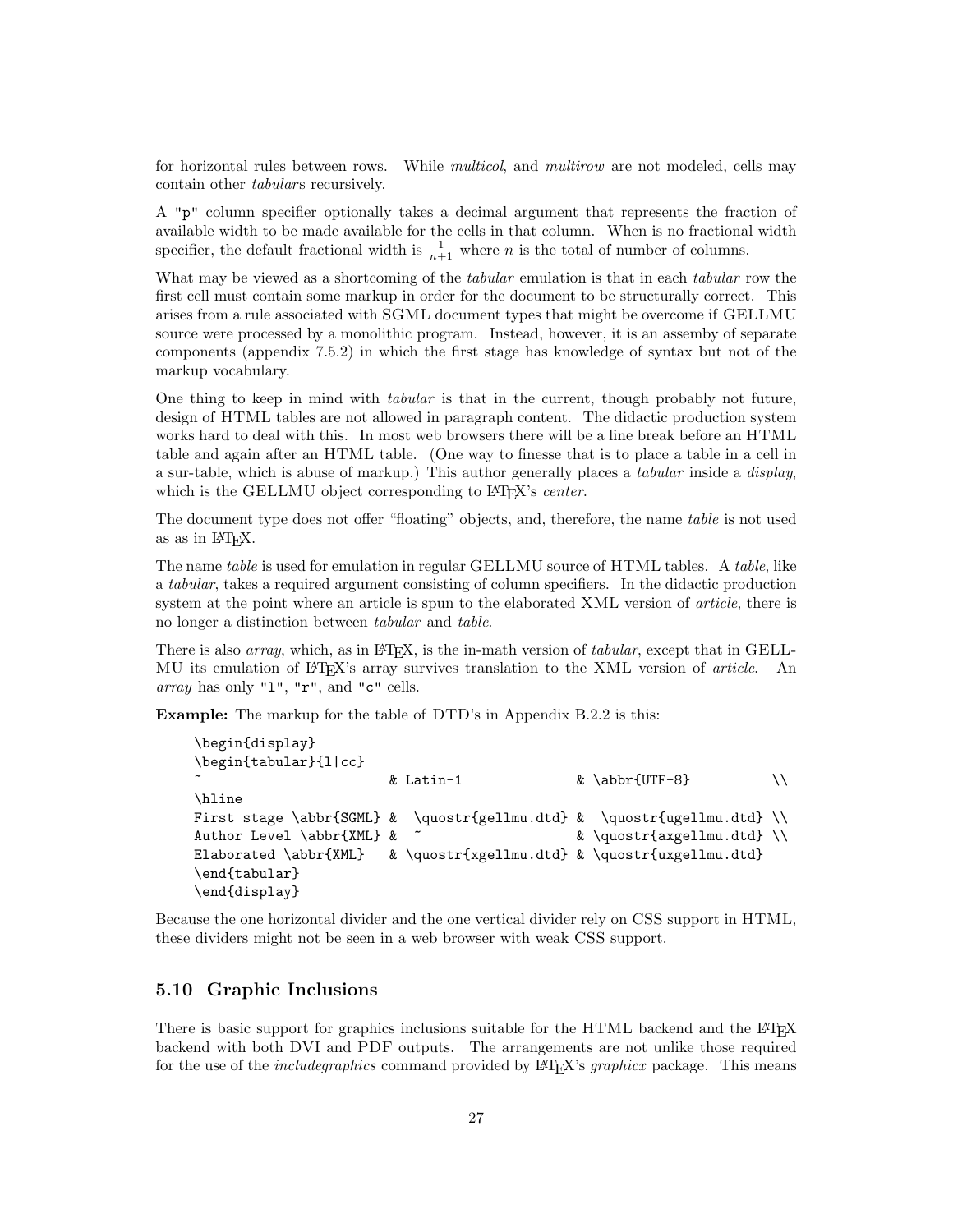that, apart from the didactic production system's chain of processors, one needs to provide several different versions of a given graphic object in order to accommodate the needs of the three different output formats (HTML, PDF, and DVI). A reliable graphics format converter such as that provided by ImageMagick (http://www.imagemagick.org/) or the netpbm utilities (http://netpbm.sourceforge.net/) and a broad TEX support environment similar to that provided by TUG's  $T\llbracket K\llbracket$  are essential for work with included graphics.

For example, if one begins with an encapsulated PostScript image glmy.eps made, say, with Metapost, then one might run the commands

epstopdf glmy.eps convert glmy.pdf glmy.png

before making PDF with pdflatex and PNG (for inclusion in HTML). In this case the PDF version of the graphic should be regarded as best for use with pdflatex, and so one wants to have the PNG version out of view from pdflatex when building the GELLMU source glman.glm for this document. With the new mmkg drivers one may prepare a tiny file glman.prx that is a list of names of image files, one file per line, that should be out of view at the point in the pipeline when pdflatex is active. Thus, a line in the file glman.prx should contain the name glmy.png.

In glman.glm one has the code:

```
\begin{quotation}
  Sometimes a picture is worth a thousand words.
   \display[:frame="1.1"]{\includegraphics[:scale="0.2"]{glmy}}
\end{quotation}
```
which yields:

Sometimes a picture is worth a thousand words.



In this markup one sees, first of all, two uses of SGML attributes — frame and scale. Attribute options are opened with "[:" rather than simply with "[". Whereas options generally may contain markup, attribute options may not.

The meaning in this example of scale is that the width of the graphic in DVI and PDF outputs will be the result of multiplying the *scale* by L<sup>AT</sup>EX's value of  $\text{Textwidth}.<sup>44</sup>$  The HTML formatter will link to the PNG without a width specification. Thus, the brower window width of the graphic will be the actual width of the PNG image unless, perhaps, it's too large for the browser's window. The meaning of frame is that for print outputs the graphic image will be surrounded by a LATEX *framebox* with diameter that is 1.1 times the diameter of the

<sup>43</sup>URI: http://www.tug.org/texlive/

<sup>&</sup>lt;sup>44</sup>This meaning of scale differs from the meaning of scale with includegraphics under LAT<sub>E</sub>X's graphicx package. New controls of this type may be introduced in a future version.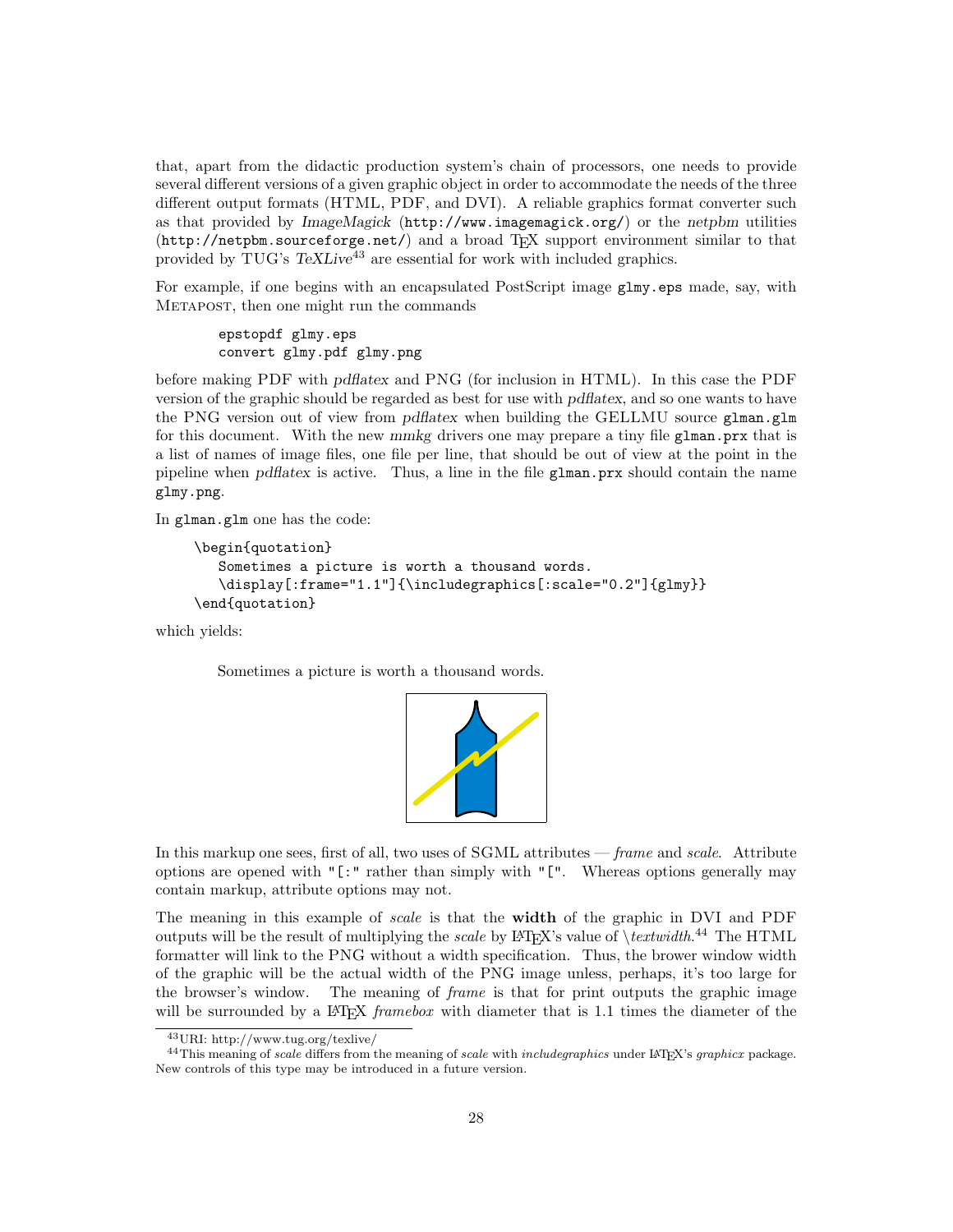display's content. In the current HTML formatter no use is made of the numeric value of frame although a default frame is constructed via an HTML attribute giving values for the CSS properties border and padding. When image framing is desired, another approach is to incorporate framing in the graphic itself.

# 6 Mathematics in article

# 6.1 General

There was previous mention of the basic mathematical container element tmath in the discussion of single string (section 5.2.2) markup and the math and displaymath elements in the discussion of certain strings (section 5.2.3) of special markup significance.

The markup used inside these containers is very similar to that which is used in LAT<sub>EX</sub> although far from all of LATEX's math markup, as extended by the amsmath package, has any analogue in the didactic production system.

There are a few things that deserve short mention:

### $\sum, \int,$  and  $\prod$

are all similar to their LATEX namesakes except that each requires explicit closure. For example,

$$
\{ \sum_{0}^{\infty} \frac{x^k}{k!} \sum: \}
$$

produces

$$
\sum_{0}^{\infty} \frac{x^k}{k!}
$$

.

### \regch, \mbox, and \text

The didactic document type provides regch, for "regular character" that is a one character version of mbox provided for separating from general mbox matter the content to which a non-math algorithmic accent (section 5.8), may be applied. For example,

\newcommand{\Q}{\regch{\bold{Q}}} % intended for use in math \newcommand{\galQ}{\mbox{Gal}(\ovbar{\Q}/\Q)} % only in math \$\galQ\$\aos;

produces  $Gal(\bar{\mathbf{Q}}/\mathbf{Q})$ .

Both regch and mbox should be used only for symbols. Note that "Gal" in the foregoing is a symbol. The command \text is provided for the use of text phrases – usually conjunctive in nature – inside math zones. For example, the markup

```
\[ \absval{x} = \lbalbr{\begin{array}{rl}
             x & \text{\ if\ } x \geq 0 \\
            -x & \text{\ if\ } x < 0
            \end{array}} \]
```
produces

$$
|x| = \begin{cases} x & \text{if } x \ge 0\\ -x & \text{if } x < 0 \end{cases}
$$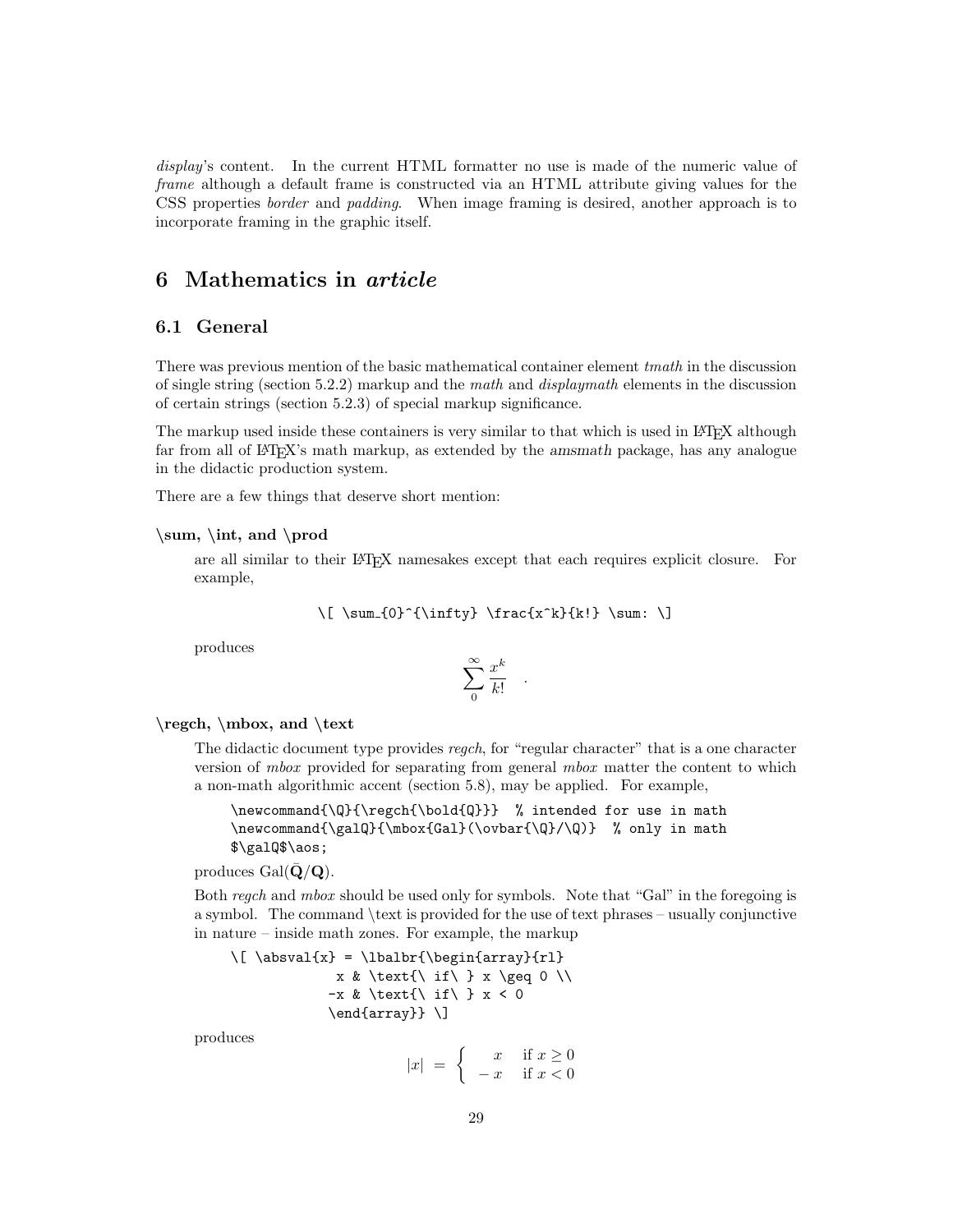In this example note that the command name *lbalbr* stands for "left **balanced brace**". It corresponds to the use of **\left\{** ... **\right**. in  $\mathbb{P}X^{45}$ .

### $\aos; \ aoc; \ aog; \ and \ aoe;$

are the named forms of the LAT<sub>EX</sub> space adjustment commands " $\Diamond$ .", " $\Diamond$ ,", " $\Diamond$ ?", and "\@!", which provide correct placement of inline punctuation immediately following inline mathematical markup. There is now also default provision in the didactic production system for the more LATEX-like " $\mathcal{Q}$ " usage. Note that the use of  $\Diamond$  is seldom necessary.

# 6.2 Assertions: Near Emulation of LAT<sub>EX</sub>'s Theorem-Like Environments

### 6.2.1 Examples

The container element  $\setminus assertion$  is used in the didactic document type for the creation of its analogue under SGML of theorem-like environments. As a first example of the near emulation of a LATEX theorem-like environment, here is markup to give LATEX-like meaning to "\begin{theorem}" and "\end{theorem}".

\newcommand{\begin{thm}}[1][]{% \begin{assertion}[#1][theorem]{Theorem}[\evalref{\popkey}]} \newcommand{\end{thm}}{\end{assertion}}

For a first instance it is invoked without supplying the optional first argument, which is for a label key.

**Theorem 1.** The continued fraction expansion of a real number is finite if and only if the real number is a rational number.

This is just text to follow the statement of a theorem.

If we do the same thing again, the theorem number should go up by 1 since in the didactic production system this usage is equivalent to using the default counter associated with a label series name *theorem*.<sup>46</sup>

**Theorem 2.** The continued fraction expansion of a rational number is eventually periodic if and only if the real number is an irrational number that is the root of some quadratic polynomial with rational coefficients.

### 6.2.2 Usage for assertion

The general usage of assertion is the following:

```
\begin{assertion}[key][series ]{name}[id]
```
. . .

 $^{45}$ Note that the use of *lbalbr* in this instance is insufficiently semantic for translation to content MATHML while it is meaningful for translation to presentation MATHML. Adequate enhancement might be had by providing mml="cases" (using a name from *amsmath*) as an attribute for *lbalbr* with this example.

<sup>46</sup>There is also a default counter that is used when no label series name is present. That counter simply is the position of the underlying assertion in the list of all assertions.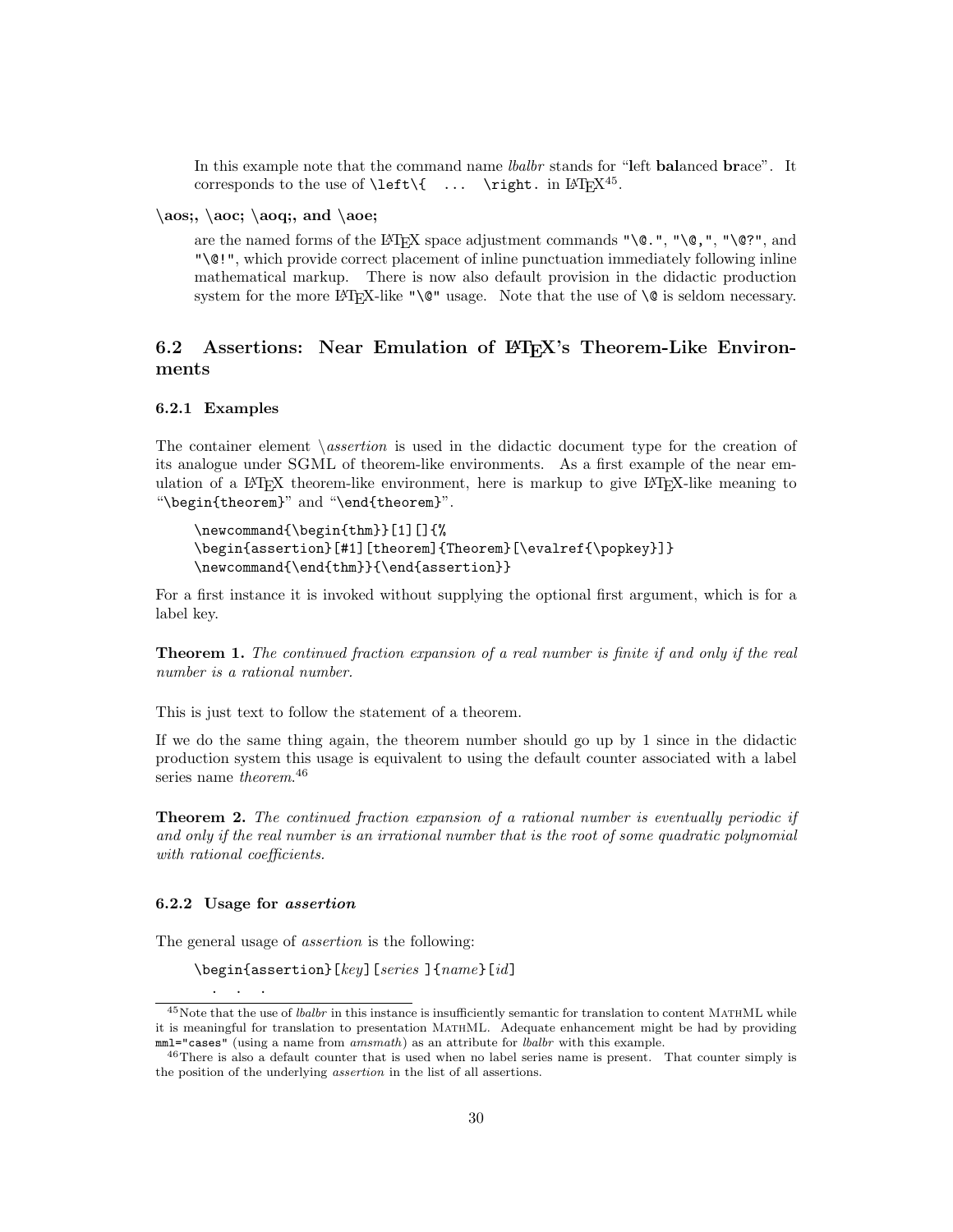\end{assertion}

The options key and series represent the same things as the corresponding *label* (section 5.5.1) options. The  $id$  option is for explicit customization of the visible identifier, e.g., theorem number, as illustrated with one of the examples later in this section. One may use the id option, which must follow the name argument, without using either of the other options. But in order to use the series option, a key option, which may simply be empty, must be present.

There is also a fully named way to proceed:

```
\begin{assertion}
\asstkey{. . .}\asstser{. . .}\asstname{. . .}\asstid{. . .}
  . . .
\end{assertion}
```
Here order is important, but any of the options may simply be omitted. For example, we may write

```
\newcommand{\begin{Thm}}[1]{%
\begin{assertion}\asstser{#1}\asstname{Theorem}%
\asstid{\sref;.\evalref{\popkey}}%
}
\newcommand{\end{Thm}}{\end{assertion}}
\begin{Thm}{XXseries}
If \{ n_1, n_2, \ldots \} is an infinite continued fraction, then
its sequence of convergents always has a limit.
\end{Thm}
```
to obtain:

**Theorem 6.2.2.1.** If  $[n_1, n_2, \ldots]$  is an infinite continued fraction, then its sequence of convergents always has a limit.

Notice that the *asstid* argument is merging the reference value for (the new) series XXseries with the visible id of the current sectional unit.

## 6.3 Equations and Equation Arrays

The general usage for equation is the following:

```
\begin{equation}[key][series]
    . . .
\end{equation}
```
The options key and series represent the same things as the corresponding *label* (section 5.5.1) options. In order to use the series option, a key option, which may simply be empty, must be present. The use of "equation\*" as a name for an equation display that is not numbered is not permitted, but one may instead use the *nonum* attribute as follows:

```
\begin{equation}[:nonum="true"] . . . \end{equation} .
```
General usage for an equation array (name *eqnarray*) is: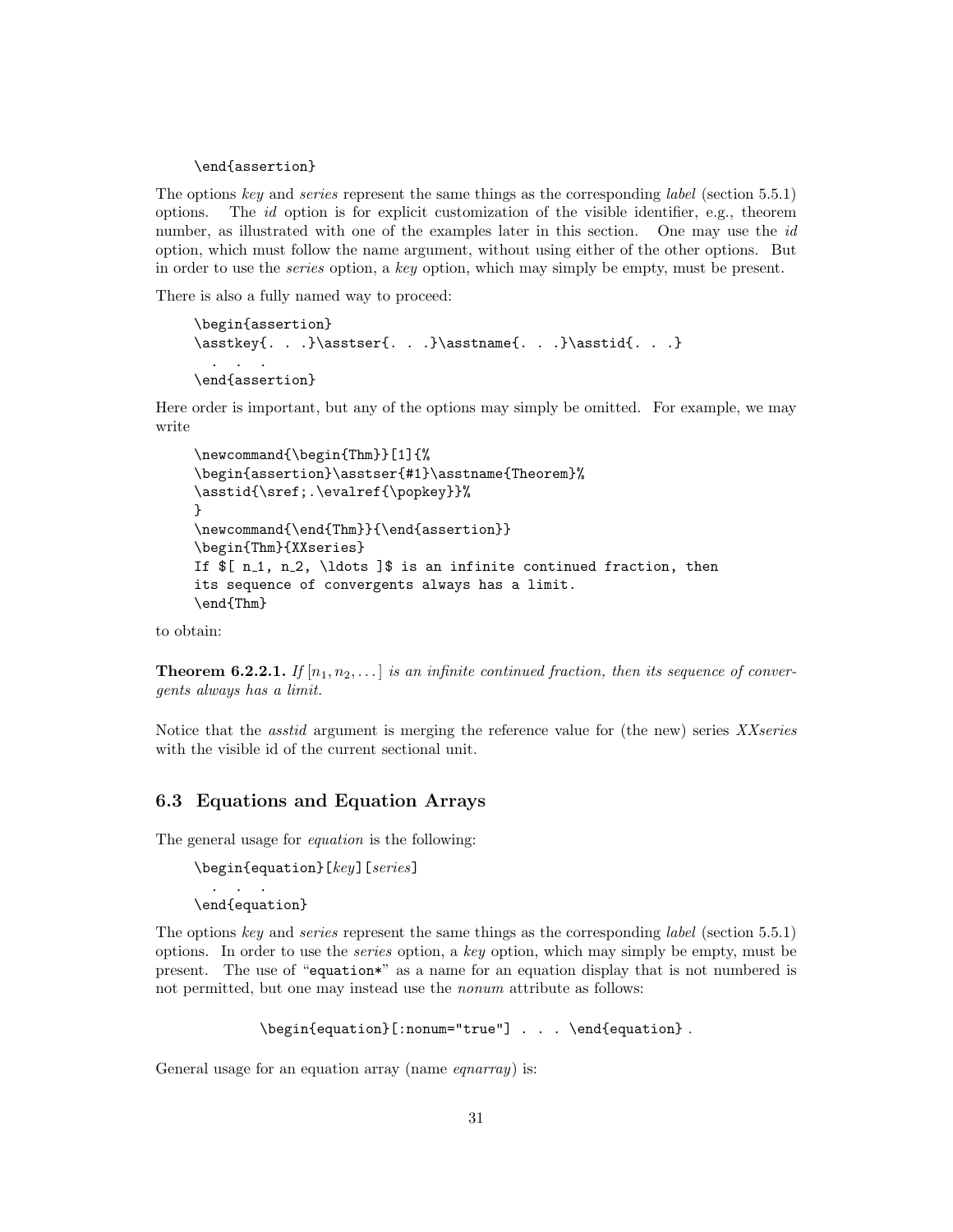```
\begin{eqnarray}[key][series]
 . . .
\end{eqnarray}
```
where the content is an *eqnabody* consisting of *eqnrow*'s, each row may be terminated in LAT<sub>E</sub>Xlike markup, as in LATEX, with the string " $\setminus\$ " and consists of three parts, corresponding to elements equality equality equality equality equality that may be separated in L<sup>AT</sup>FX-like markup with the character '&'.

Support for numbering in eqnarrays is only minimally developed although there is suggestive sketching in the didactic document type that is not supported in the formatters. By default the equations in equation arrays are numbered consecutively throughout an article. This behavior can be altered by using the *series* attribute of an *equarray*. If that is done, then, as things have been sketched, numbering applies to whole arrays rather than to the equations within arrays. Numbering in an equation array may be suppressed by setting its attribute nonum to the string "true".

# 6.4 The \mathsym Metacommand

mathsym is a macro substitution metacommand that is available in the didactic production system for enabling an author to declare that a macro name represents a mathematical symbol. It is a formal way of recording statements commonly made by authors in introducing notation.

Unlike regular metacommands, which may appear at any point in GELLMU source, mathsym may only appear in the preamble of an article, or, equivalently with defaults in the syntactic translator, mathsym may only appear before the LAT<sub>EX</sub>-like "\begin{document}".

Its usage is:

\mathsym{ symbol-name }{ symbol-rendering }[symbol-meta-info ] .

Here symbol-name is an alphanumeric string (case-sensitive) beginning with a letter. The second argument is the presentation rendering of the symbol in GELLMU markup. It is like the definition of a *newcommand* except that it may not involve arguments.<sup>47</sup> The optional third argument symbol-meta-info is an alpha-numeric string that might also include possibly a few other string characters such as '/', '-', ',', '.', '\*', etc. Its exact structure depends on the typing system. (No typing system is part of the didactic production system.) For example, it might consist of (name, value) pairs for conveying meta-information about the symbol.

The syntactic translator replaces each invocation of a given mathsym with the specified rendering and writes for each *mathsym* definition a corresponding element in the SGML output whose content consists solely of the declared symbol name if there is no meta information but otherwise consists of the symbol name followed by a blank space and then whatever string of meta information is provided in the optional argument. Additionally, each invocation is wrapped in a rendering-inert  $Sum$  element whose key attribute reveals the name given to the symbol at the point of declaration (and by which the symbol is invoked). This makes it possible for a downstream authoring platform processor that has remembered the list of declared symbol names to match each invocation of a declared symbol with its associated meta information, if any, provided by the author in the symbol declaration.

<sup>&</sup>lt;sup>47</sup>However, a declared math symbol may be invoked in a *newcommand* that takes arguments.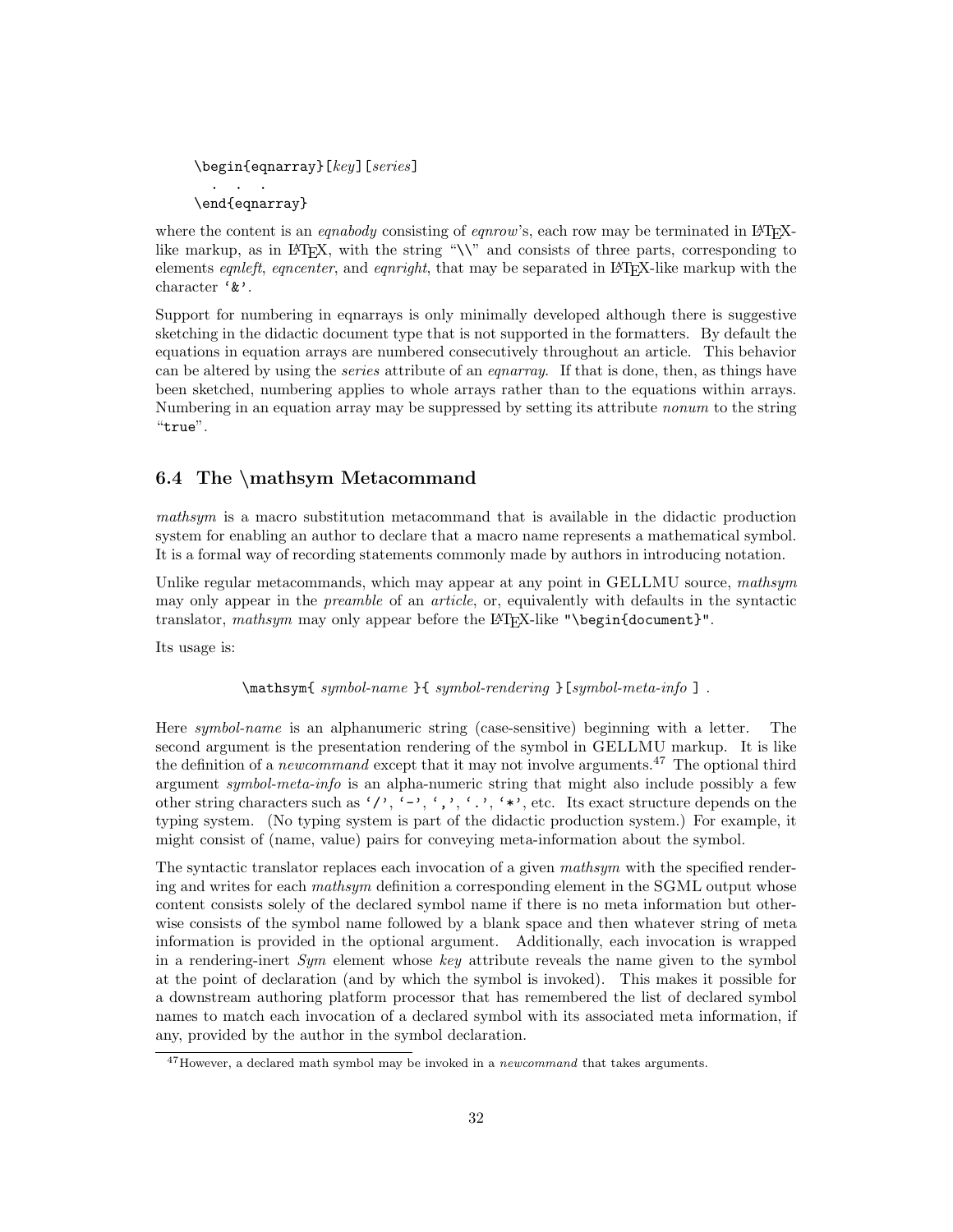A related feature in the didactic GELLMU document type is the mlg tag for marking mathematical logical groups. This is somewhat akin to the  $\log t$  tag for T<sub>E</sub>X-like logical groups, traditionally created in T<sub>EX</sub> markup with braces that are not attached to a command.<sup>48</sup> As with  $\log$  there is no obvious evidence of an mlg tag in a typeset rendering, but the presence of such a tag is intended as a signal to downstream mathematical parsers that the contents of the tag be given grouping priority as, say, with visible parentheses. Furthermore, the  $mtype$ and mml attributes of the mlg tag may be used to pass semantic information about the tag's contents to a processor.

# 7 The Didactic Production System

The didactic production system is the suite of processors and technical support files underlying what is called regular GELLMU.

# 7.1 Permission

The items of the didactic production system are copyrighted free software released under the GNU General Public License<sup>49</sup>.

## 7.2 Materials

The release contains everything originating with the author that is currently used in "building" GELLMU documents.

It also contains a slightly modified version<sup>50</sup> of David Megginson's Perl module "SGMLS.pm" based on another slightly modified version that was furnished to me by Dave Holden in a very quick early 1999 response to my posted request for a modification that handles the labels provided (optionally) by nsgmls for SGML elements that are defined empty. A similar slight modification was also supplied a few days later by Vassilii Kachaturov and had been available at his web site.

Although the materials offered in this package aside from the syntactic translator pertain only to the didactic document type and the didactic production system, it should be understood that the larger design for GELLMU envisions other parties, on the one hand, building in various ways to extend the functionality of the didactic system, and, on the other hand, applying the methods of the didactic system to other document types and other formatting programs for those document types.

The basic items originating with the author, aside from the document type definition files (section B.2.2) are:

 $g$ ellmu.el  $^{51}$  the GELLMU syntactic translator, which makes SGML

<sup>&</sup>lt;sup>48</sup>Such unattached braces in GELLMU markup lead to an  $lq0$  tag in the output of the syntactic translator that is translated to an lgg tag in the XML version of the didactic document type.

<sup>49</sup>URI: http://www.gnu.org/copyleft/

<sup>50</sup>URI: ../perllib/SGMLS.pm

<sup>51</sup>URI: ../gellmu.el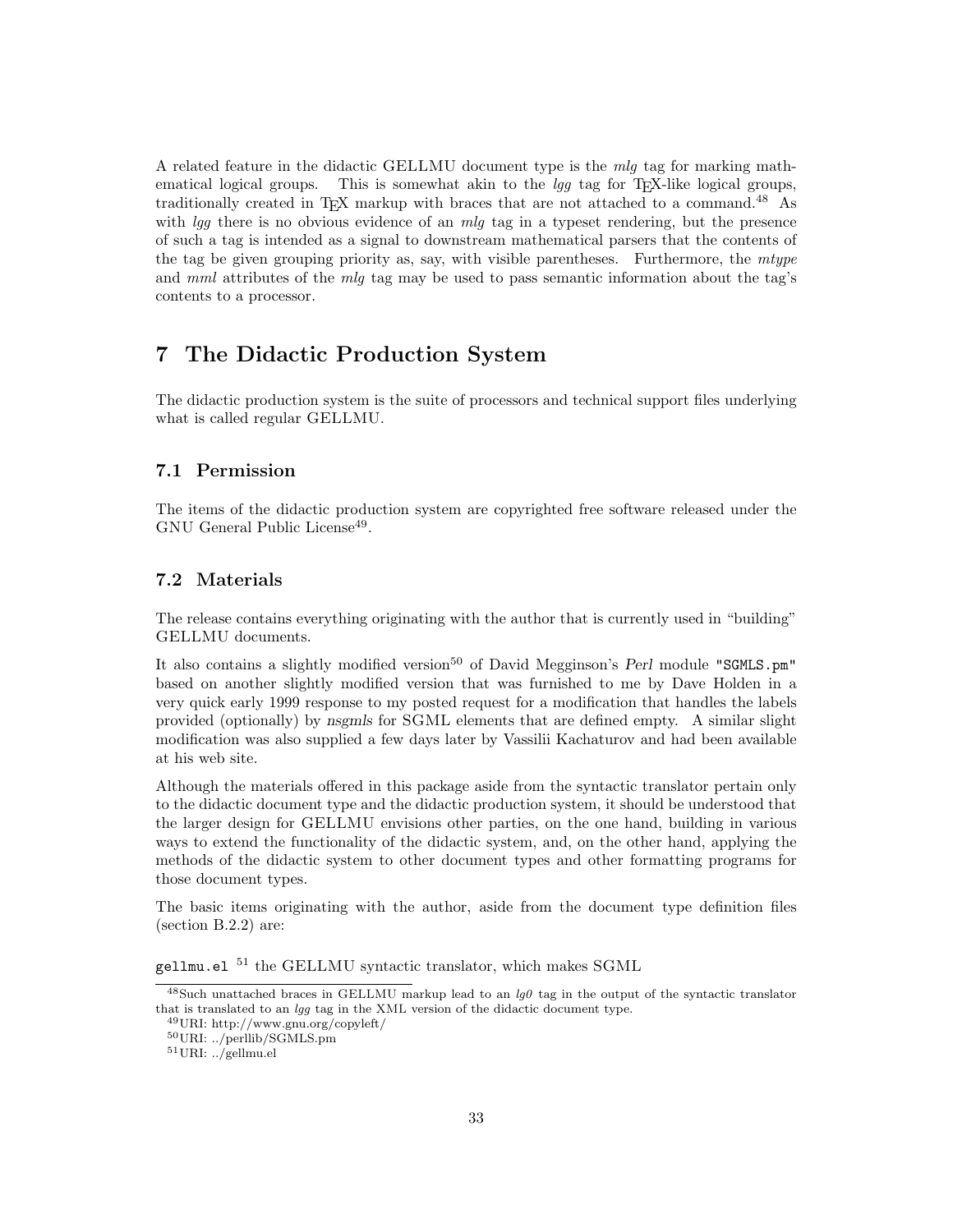xplaingart.pl  $52$  converts SGML to author-level XML

xmlgart.pl <sup>53</sup> converts author-level XML to elaborated XML

ltxgart.pl  $^{54}$  translates elaborated XML to L<sup>4</sup>T<sub>F</sub>X

htmlgart.pl  $^{55}$  translates elaborated XML to classical HTML and translates specially prepared XML to XHTML+MathML

mathcdata.pl  $^{56}$  first of two special preparations for translation toward XHTML+MATHML

mathprep.pl  $57$  second of two special preparations for translation toward XHTML+MATHML

mval.pl  $^{58}$  check for certain types of MATHML errors

Since some users will only be interested in the syntactic translator, additional description of these materials is found below in "Using the didactic production system" (section 7.5) and in the Release Notes (appendix B).

## 7.3 Other Required Software

To make use of the GELLMU syntactic translator a user must have or separately acquire  $Emacs^{59.60}$  ("Windows" users should look at the special  $FAQ^{61}$ .) Emacs is commonly found on GNU/Linux systems and on \*ix systems. It may be found on other systems when provided by system managers.<sup>62</sup>

To make use of the didactic production system beyond the syntactic translator a user must have or acquire the following items of free cross-platform software

- an ESIS generating SGML parser such as found in the cross-platform package  $SP^{63}$  by James Clark, which has stood the test of years, or the newer variant  $OpenSP^{64}$ , which is internationalized, from the OpenJade Team.
- Perl at CPAN $^{65}$ .

<sup>52</sup>URI: ../xplaingart.pl

<sup>53</sup>URI: ../xmlgart.pl  $^{54}\rm{URI:}$  ../ltxgart.pl

 $^{55}\rm{URI:}$  ../htmlgart.pl

<sup>56</sup>URI: ../mathcdata.pl

 $^{57}\rm{URI:}$  ../math<br>prep.pl

<sup>58</sup>URI: ../mval.pl

<sup>59</sup>URI: http://www.gnu.org/software/emacs/

 $60$ Version 20 or later should be adequate. Although the author began this project using version 19, he is no longer able to run tests with that version.

<sup>61</sup>URI: http://www.gnu.org/software/emacs/windows

 $62$ It is an embarrassment of the business world in the years since 1985 that many business computing installations do not provide general purpose cross-platform programming systems despite the widespread availability of excellent free robust systems such as Emacs (for Lisp), gcc (for C), and Perl. This new phenomenon apparently arises not so much from lack of organizational interest but from the fact that the responsibility for maintenance cannot be passed beyond the local system manager to a vendor.

<sup>63</sup>URI: http://www.jclark.com/sp/

<sup>64</sup>URI: http://openjade.sourceforge.net/

<sup>65</sup>URI: http://www.cpan.org/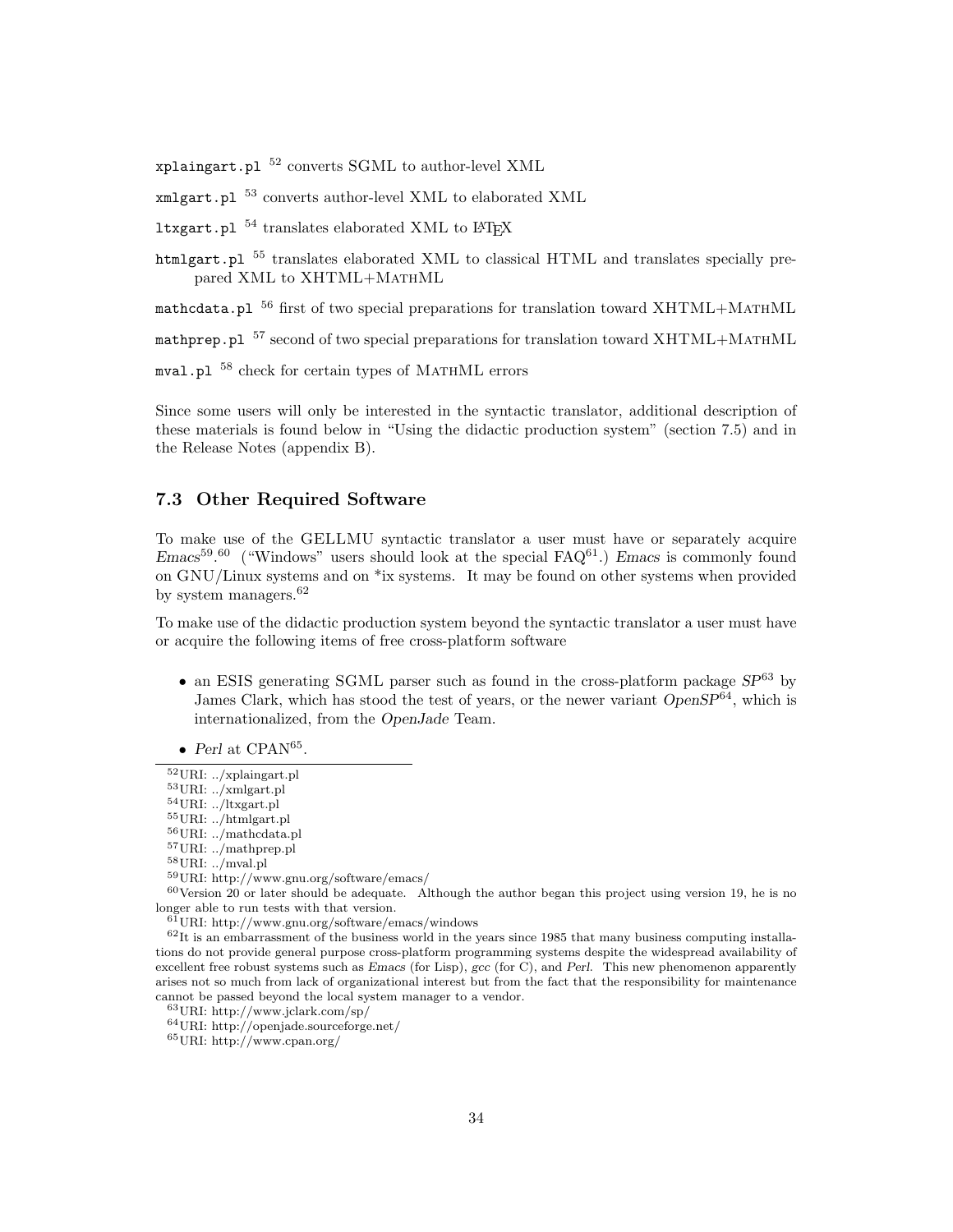- a complete TEX system, for which one may look to The TEX Users Group  $(TUG)^{66}$  or The Comprehensive T<sub>E</sub>X Archive Network (CTAN<sup>67</sup>).
- xmlwf a basic utility that is part of the release of James Clark's  $\exp at^{68}$ .

### 7.4 Using the syntactic translator

This explains how to use the syntactic translator, which is the Emacs Lisp program contained in the file gellmu.el $^{69}$ .

### 7.4.1 Operation in Batch Mode

For linux and the other \*ix a script like  $bin/$ linux/g2s<sup>70</sup> will be adequate if your working directory is the distribution directory<sup>71</sup>.

Usage:  $g2s$  stem-name [ function-call ]

For example, if "foo.glm" is the name of the source file, then the first argument should be "foo". The optional second argument function-call is the name of the function in the Emacs Lisp package "gellmu.el" that is to be used. The function call defaults to "gellmu-trans", which is the correct name for LAT<sub>EX</sub>-like usage under the didactic document type (section 5).

There are also parallel scripts "g2h" and "g2x".

"g2s" will byte compile "gellmu.el" if "gellmu.elc" is not present.

"g2h" runs the function *gellmu-html* for the case where the GELLMU file has been written directly for HTML. The file ghtml.glm and the derived file ghtml.html are examples.

"g2x" runs the function *gellmu-xml* for the case where the GELLMU file has been written directly for XML.

The directory "bin/win32" contains parallel, though more complicated, batch files for use in a "DOS" command line under "Windows".

### 7.4.2 Interactive Operation

Open GNU Emacs interactively on the GELLMU source file. When finished editing the source, save it but keep Emacs open. Then do

M-x load-file gellmu.el

and

 $^{66}\rm{URI:}$  http://www.tug.org

<sup>67</sup>URI: http://www.ctan.org

 $^{68}\rm{URI:}$ http://expat.sourceforge.net/

 $^{69}\rm{URI:}$  ../gellmu.el

<sup>70</sup>URI: ../bin/linux/g2s

<sup>71</sup>None of the enclosed scripts either for linux or for win32 should be used without prior examination and verification for suitability.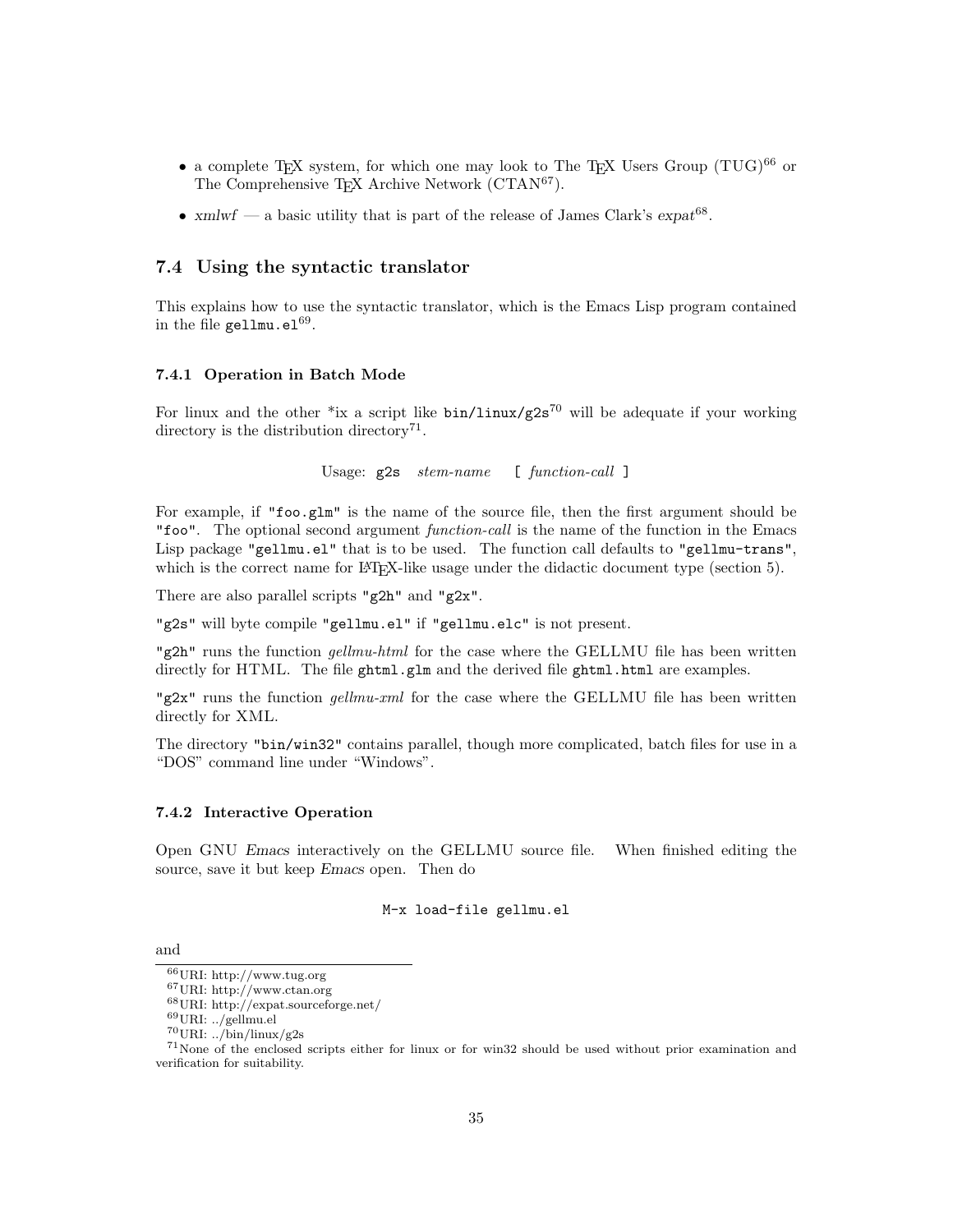### M-x gellmu-trans .

(It is better to have byte-compiled "gellmu.el" and if the byte-compiled version "gellmu.elc" is in your Emacs load-path, then

### M-x load-library gellmu

is faster.)

The SGML output should come up in a second buffer. Save that buffer to save the output.

Make any corrections or changes in the GELLMU source buffer and re-run

### M-x gellmu-trans .

As with batch operation the functions *gellmu-html* and *gellmu-xml*, may be handled parallel to gellmu-trans.

There are a number of other functions besides these three for obtaining syntactic translation from GELLMU source to SGML. Each of these is, in fact, a front for calling gellmu-trans with various combinations of variable settings. There are a great many user configurable variables in the syntactic translator. Notable among these for regular GELLMU (section 4.1) are  $(1)$  gellmu-parb-nogo and  $(2)$  gellmu-autoclose-list. See the variable documentation text, available interactively when the GELLMU library is loaded in Emacs with the key combination qquostrC-h C-h v, for more information. For a list of the names of all user configurable variables see the variable documentation for *gellmu-public-vars*.

For example, setting *gellmu-verblist* true causes a sequence of lines beginning with the line "\begin{verbatim}" and ending with the line "\end{verbatim}" to be considered verbatim as in LATEX, i.e., without requiring escaped forms of special characters, and then to be set as a simple verblist, which is in most circumstances superior to GELLMU's version of pre-historic verbatim. 72

### 7.4.3 Interrupting the Syntactic Translator

Interruption of the GELLMU syntactic translator will be necessary in the event that the combined use of newcommand, macro, Macro, and mathsym (advanced mode only) leads to infinite recursive loops. Users should avoid the use of macro and Macro unless such use is absolutely necessary since these metacommands present greater looping risks.

Inasmuch as there are two ways to invoke the syntactic translator, there are two different procedures for interrupting it should that be necessary.

 $^{72}\mathrm{The}$  main reasons that this version is not the default with a call to  $gellmu\text{-}trans$  are:

<sup>1.</sup> It breaks the paradigm under which a GELLMU command name is the name of an SGML element.

<sup>2.</sup> It breaks backward compatibility with earlier versions of the syntactic translator, i.e., breaks older documents.

<sup>3.</sup> It is felt that the user invoking verblist this way should be aware of what is being done.

Note that direct invocation of *verblist* requires escaping special characters. Thus, using the function call gellmu-verblist converts the name verbatim from a command name to a meta-command name.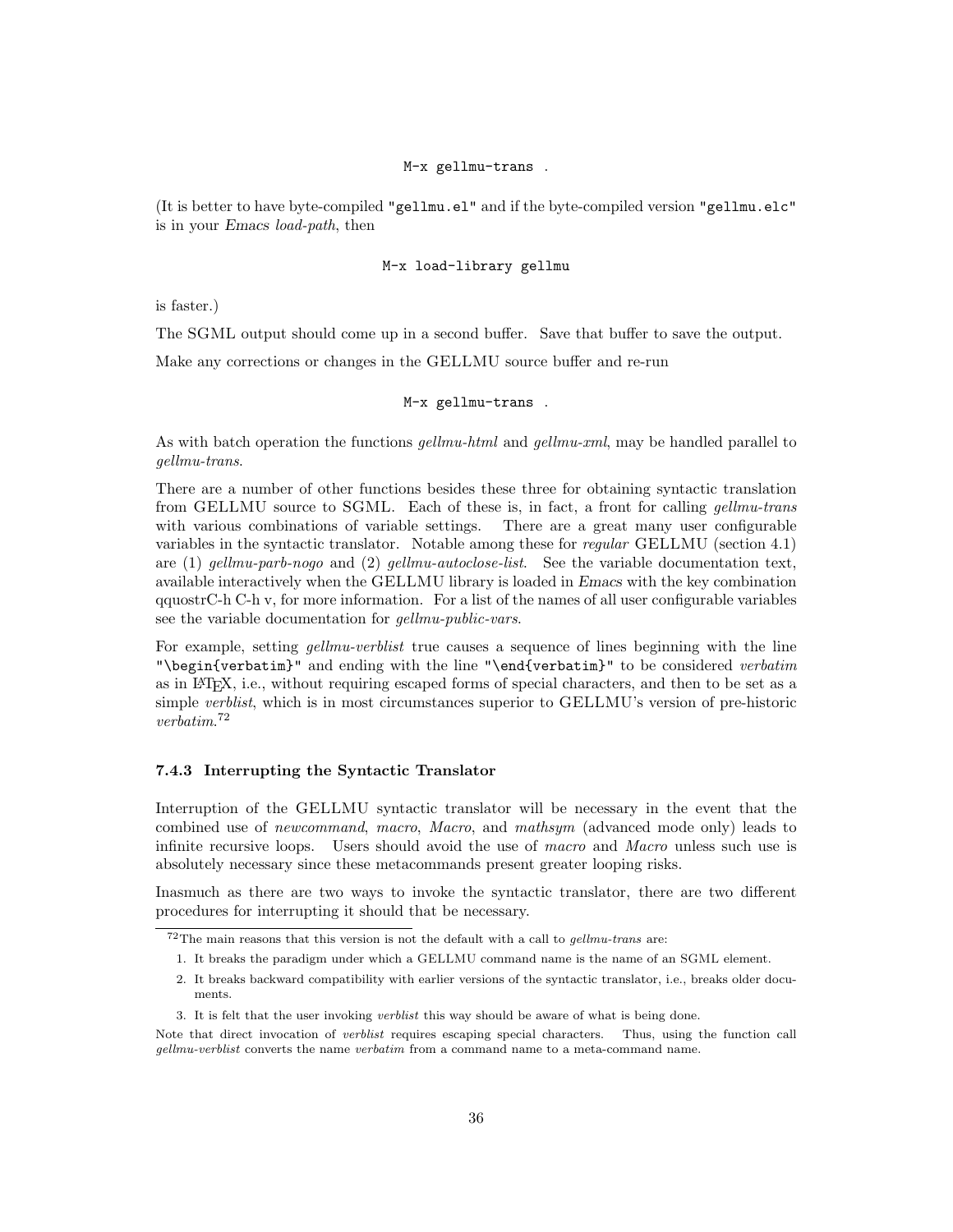- Batch mode invocation This is the case when GNU Emacs is launched in batch processing mode to run the syntactic translator. To interrupt the syntactic translator in this case one must interrupt the Emacs process. The author does not know of any case when Emacs does not respond to standard interrupts. For example, on linux systems pressing "Control-C" when the process was launched from a shell provides a standard interrupt. If the processed was launched in some other way, a normal "kill" addressed to the process should have the same effect.
- Interactive invocation This is the case when the syntactic translator is launched from within the GNU Emacs editing interface. Use the standard Emacs function "quit", accessed with the key " $C-g$ " (Control-G) to interrupt the syntactic translator.

## 7.5 Using the didactic production system

### 7.5.1 Staged Design

The items in the didactic production system are components for use with staged processing. The document type may be used with any SGML system. Of course, one may not use a parser that is limited to XML with the SGML version of the document type. Moreover, if one makes use of features in the SGML version such as the positional argument and option elements, then one might want to provide translation to the XML version of the document type.

No particular processing system is required for the XML version of the document type. For example, one might profitably write an  $XSLT<sup>73</sup>$  sheet for translation to some other format and then submit the document and the XSLT sheet to an XSLT engine such as xt, xsltproc, or saxon.

### 7.5.2 Default Staging

The release includes  $bin/linux/Imkg^{74}$  and  $bin/linux/mmkg^{75}$  as example driver scripts for running the following sequence. (The  $bin/win32^{76}$  directory contains old driver scripts for the MS Windows command line that might someday be worth updating.) The behavior of these driver scripts depends on the way they are called though the specific of this are somewhat different for lmkg than for mmkg. The older lmkg scripts do not generate XHTML+MATHML at this point they are provided primarily for backward compatibility.

The mmkg scripts by default make XHTML+MATHML but not if called by a name, e.g., via a symbolic link, without the substring "mm". If an mmkg script is called with a name ending in the string "froms" or "fromx", then it will take as starting point, respectively, an SGML, i.e., ".sgml", or author-level XML, i.e., ".xml", version of the document. Thus, for example, mmkgfromx might be used to operate on a document that is an author-level XML translation from a non-GELLMU source.

Caution. These scripts, like all shell scripts, should be examined for file system locations, system environmental variables, and other platform-specific and location-specific issues. The

<sup>73</sup>URI: http://www.w3.org/TR/xslt

<sup>74</sup>URI: ../bin/linux/lmkg

 $^{75}$ URI: ../bin/linux/mmkg

<sup>76</sup>URI: ../bin/win32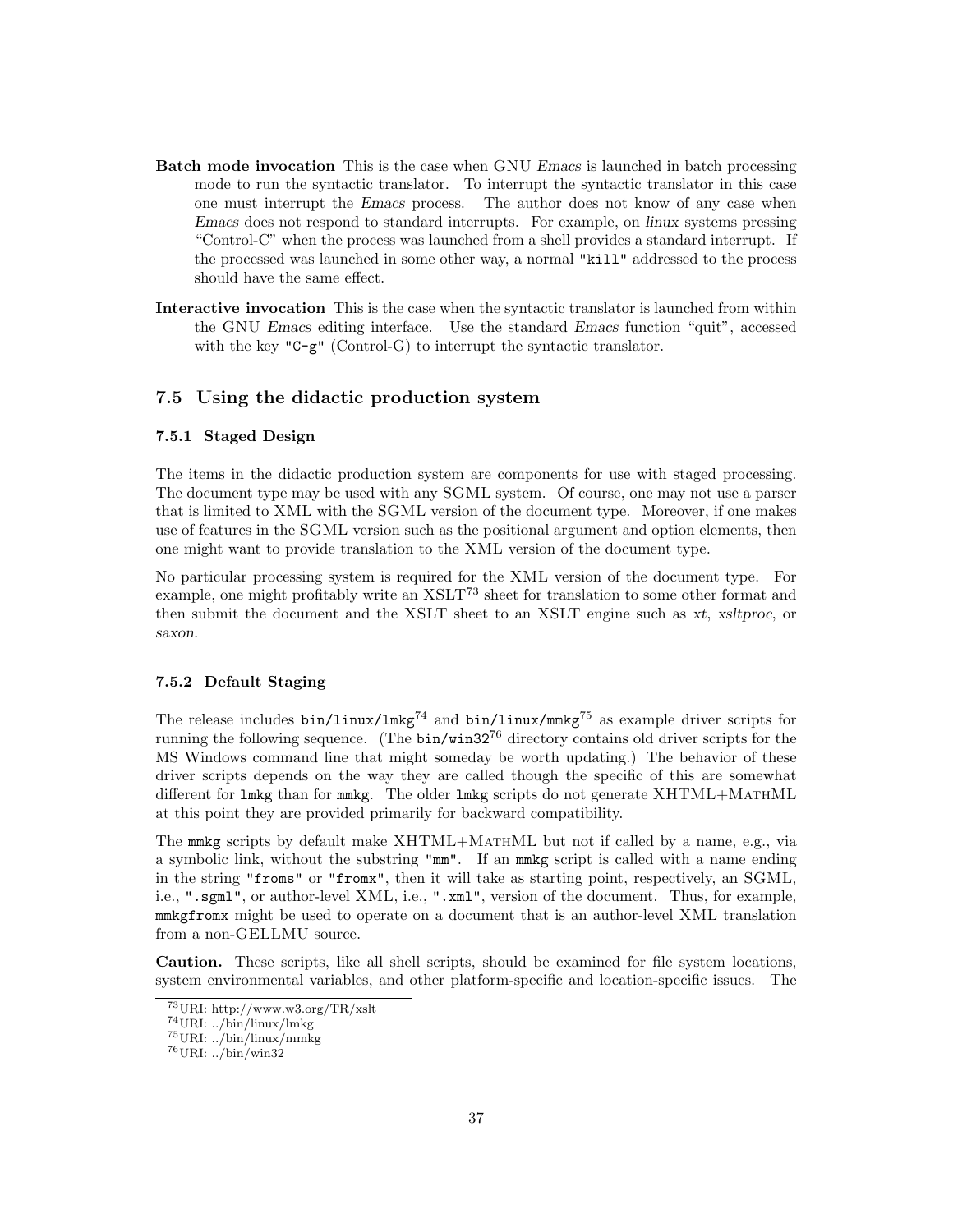user who introduces a script on a platform should understand the script. A user who does not understand a script should not attempt to introduce it on a local platform.

Flow in the didactic production system is portrayed in the following diagram:



These are the stages in the didactic production system pipeline:

- 1. Prepare GELLMU source using a text editor.
- 2. Process the source with the syntactic translator to obtain an SGML document under the didactic document type.
- 3. Use nsgmls to validate the SGML document and obtain an ESIS for it as output.
- 4. Submit the SGML ESIS as input<sup>77</sup> to the *Perl* program sgmlspl with the script xplaingart.pl<sup>78</sup> as file argument, obtaining an author-level XML document.
- 5. Use nsgmls to validate the author-level XML document and then submit its ESIS as input to to sgmlspl with the script  $xmlgart.p1^{79}$ , obtaining an elaborated XML document.

 $^{78}\rm{URI:}$  ../xplaingart.pl

<sup>77</sup>Specifically, this mention of "input" refers to what is called "standard input" in a command line situation. There may be a challenge here on platforms that do not provide a command line.

<sup>79</sup>URI: ../xmlgart.pl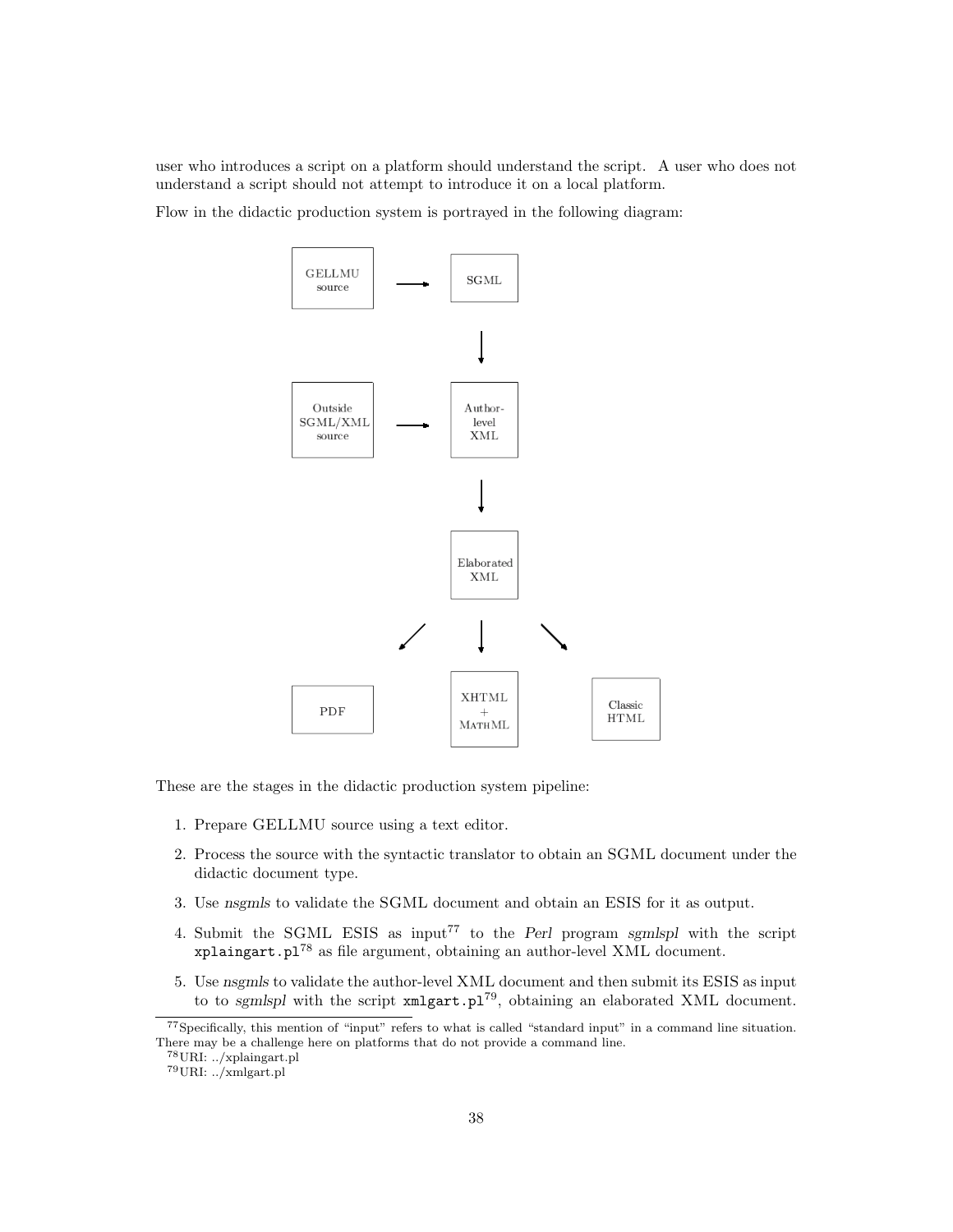This document, which is accompanied by several auxiliary files  $80$ , has things such as sectional unit numbers and cross references fully resolved so that there will be consistency in these across the various output formats.

- 6. Use nsgmls to validate the elaborated XML document and submit its ESIS as input multiply to sgmlspl:
	- (a) with the script htmlgart.pl<sup>81</sup> to obtain a classical HTML document that then will be validated if an HTML validation program is identified in the driver script.
	- (b) with the script  $ltxgart.p1^{82}$  as file argument, obtaining a LATEX document. The <sup>L</sup>ATEX document is then built with latex to make a DVI file and with pdflatex to make a PDF file.
	- (c) for a pipeline using successive runs of sgmlspl with 3 scripts, mathcdata.pl<sup>83</sup>, mathprep.pl<sup>84</sup>, and htmlgart.pl<sup>85</sup> (called in a special way) to make a  $XHTML+MATHML$ file that is then checked for XML well-formedness using xmlwf, checked for certain kinds of MATHML errors using sgmlspl with  $mval.p1^{86}$ , and validated if a suitable validation program is identified in the driver script.

### 7.5.3 Parsing with nsgmls

The program nsgmls is part of the  $SP^{87}$  package, which includes extensive documentation. Those familiar with it will want to ignore these hints.

Since for both the SGML and the XML versions of the didactic document type SP requires non-default SGML declarations, it is recommended that the user employ SGML catalogs, one for SGML and another for XML. The file system location of a catalog is conveyed to nsgmls as the value of its command line argument immediately following the argument "-c".

Each catalog should contain an SGMLDECL directive that is the file system location of an SGML declaration. Aside from that a catalog may contain a number of three string lines of either of the following forms

PUBLIC formal-public-identifier quoted-pathname SYSTEM quoted-system-identifier quoted pathname

where the quoted pathname, which may be relative to the location of the catalog, should for this context in each case be that of a DTD file.

It is recommended in each case that nsgmls be run with arguments "-l" (for propagating line number references) and "-oempty" (for flagging defined-empty elements). For processing the XML version of the didactic document type one should additionally use the argument "-wxml".

Additionally, a user may wish to make locally-specific arrangements for the handling of character sets.

<sup>80</sup>Formally, two of these auxiliary files are considered part of the elaborated XML document.

 $^{81}\rm{URI:}$  ../htmlgart.pl

<sup>82</sup>URI: ../ltxgart.pl

<sup>83</sup>URI: ../mathcdata.pl <sup>84</sup>URI: ../mathprep.pl

<sup>85</sup>URI: ../htmlgart.pl

 $^{86}\rm{URI:}$  ../mval.pl

<sup>87</sup>URI: http://www.jclark.com/sp/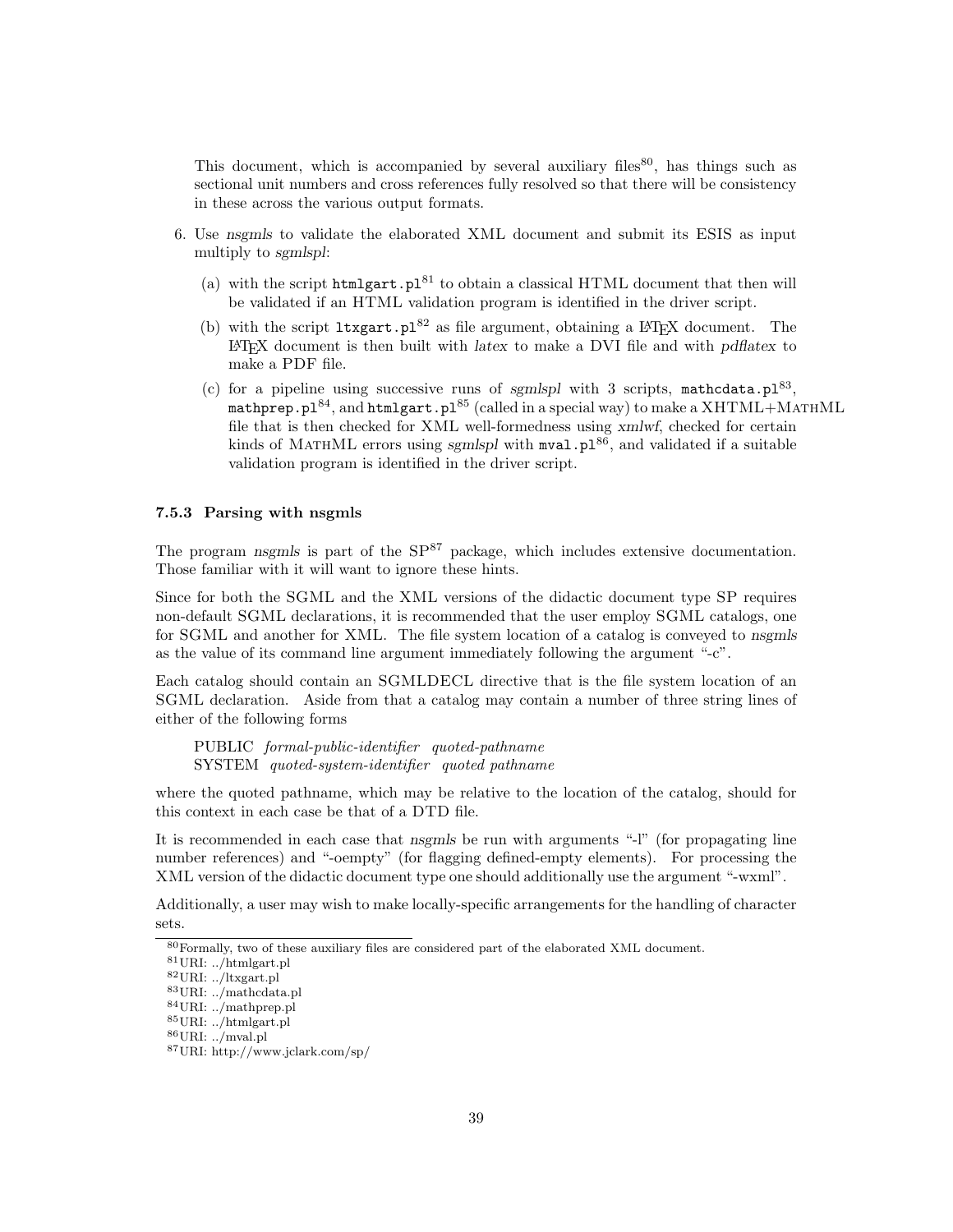### 7.5.4 Processing with sgmlspl

The program sgmlspl is part of David Megginson's SGMLSPM package. Megginson's extensive documentation for it may be found in the (December 1995) release found at CPAN<sup>88</sup>.<sup>89</sup>

One uses sgmlspl by calling the Perl program sgmlspl with an ESIS as input and a script as argument. Additional arguments become arguments for the script.

Although some operating systems provide a way for dealing with a Perl program, which is stored in a text file, as an executable object, in other cases one must explicitly call the Perl engine as a program with an ESIS as input, the system name of sgmlspl as first argument, and (the system name of) a script as second argument. In both cases one will want to arrange, perhaps with an environmental variable or perhaps with the "-I" argument to the Perl engine, for the directory containing "SGMLS.pm" and its supporting module "SGMLS/Output.pm" to be in its path array @INC.

### 7.5.5 Environmental Variables

There are a number of environmental variables that affect processing in the didactic production system. The names all begin with the string "GELLMU<sub>-</sub>". Of course, the names are casesensitive.

Many of these variables are set in the distributed driver scripts. When that is the case, the distributed driver scripts commonly check for a previous setting (which may, therefore, be easily placed in a fronting script that makes a setting and then just calls the distributed driver).

Setting environmentals can be difficult in a non-Unix-like operating system environment. This is one reason why the author generally recommends that Windows users install GELLMU under Cygwin<sup>90</sup>.

### GELLMU\_Dir

The top of the directory tree where GELLMU is installed.

### GELLMU StyleDir

URI or directory location of CSS and XSLT style sheets that is used by the didactic production system in writing links in XML, HTML and XHTML+MathML files. The value usually has a different meaning under the eye of a web server than in a local file system. A relative URI or path is usually best. A value like "../webstyle" can often be made to work both ways.

### GELLMU CSSName

Name, relative if given relative syntax, to the value of GELLMU StyleDir, of the CSS stylesheet written by the didactic production system in HTML and XHTML+MathML files.

<sup>88</sup>URI: http://www.cpan.org/

<sup>89</sup>At the time of this release there was discussion in the UseNet newsgroup news:comp.text.sgml about a proposed revision of SGMLSPM by another party. The code for "SGMLS.pm" included in this GELLMU release contains a very small modification of Megginson's 1995 release.

<sup>90</sup>URI: http://www.cygwin.com/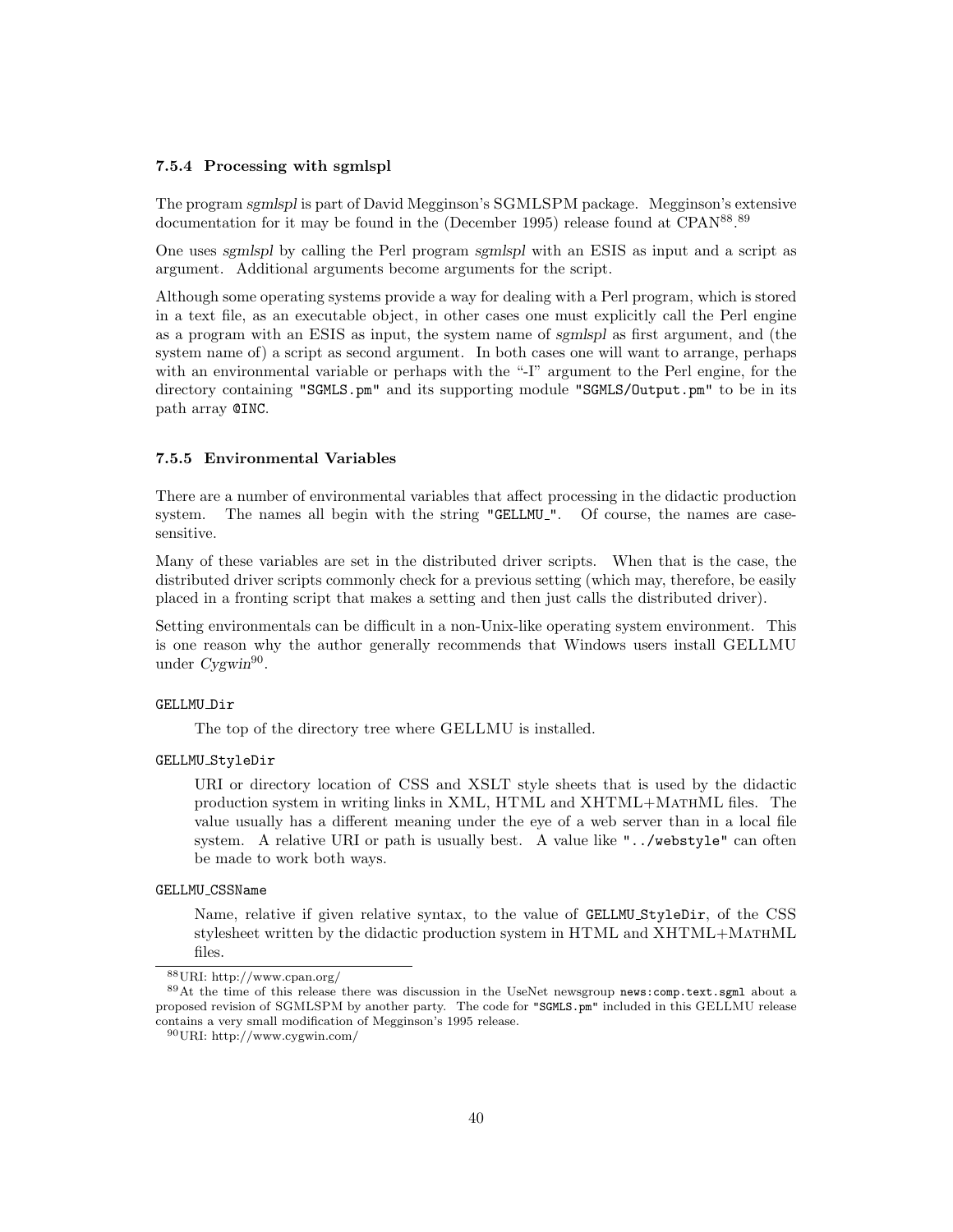### GELLMU XhtmlSuffix

Suffix given to XHTML or XHTML+MATHML files written by htmlgart.pl.

### GELLMU\_NoUMSS

Value 0 or 1: if 1, signals to htmlgart.pl that it should not link to  $W3C$ 's UMSS<sup>91</sup> XSLT stylesheets.

### GELLMU\_UTF8

Value 0 or 1: signals to sgmlspl scripts that Perl's handling of the UTF-8 text encoding should be invoked. The meaning is subtly different between Perl versions 5.6 and 5.8.

### GELLMU Encoding

String value for text encoding that is set by the xplaingart.pl in writing authorlevel XML and by xmlgart.pl in writing elaborated XML. (HTML, XHTML, and XHTML+MathML are always written with the UTF-8 encoding.)

### GELLMU LaTeXUTF8

Value 0 or 1: signals to latex and pdflatex to expect the UTF-8 encoded text in their input.

#### GELLMU LaTeXStyle

Pathname for LATEX stylesheets that latex and pdflatex should use when such stylesheets are not properly positioned for T<sub>E</sub>X system KPSE-based location. (It's better to use a local or personal TDS tree.)

### GELLMU PAPER

String value for the paper used in printing; becomes an option for the documentclass command in the output LAT<sub>EX</sub> file.

### GELLMU Memoir

Value 0 or 1: if 1, use the *memoir*, rather than *article*, documentclass in the output LAT<sub>E</sub>X file.

### GELLMU DefaultEmptyEqncenter

Experimental. String value consisting of a small bit of LATEX wrapped as a Perl string to use in tweeking the L<sup>AT</sup>EX-rendered appearance of a GELLMU *equarray* (which is rendered in L<sup>AT</sup>EX using either *align* or *aligned*, depending on numbering arrangments) in the case of an empty middle cell (*equienter*). The current default value used in in the case of an empty middle cell (*eqncenter*). ltxgart.pl is the string " \qquad ". Be mindful of how such a string can be entered as a literal string in Perl or as part of an on-the-fly environmental setting from a command line shell.

#### GELLMU XLink

Value 0 or 1. How to handle links in MATHML output when writing XHTML+MATHML. Such links, which are currently illegal inside XHTML+MATHML math zones, are confined to  $\text{text}, \ldots$  areas in GELLMU. If the value is 1, use XLink; otherwise, switch into the HTML namespace and write an HTML anchor. (Firefox handles both, while more of the other browsers seem to choke on the namespace switch than choke on the necessarily cumbersome use of XLink.)

<sup>91</sup>URI: http://www.w3.org/Math/XSL/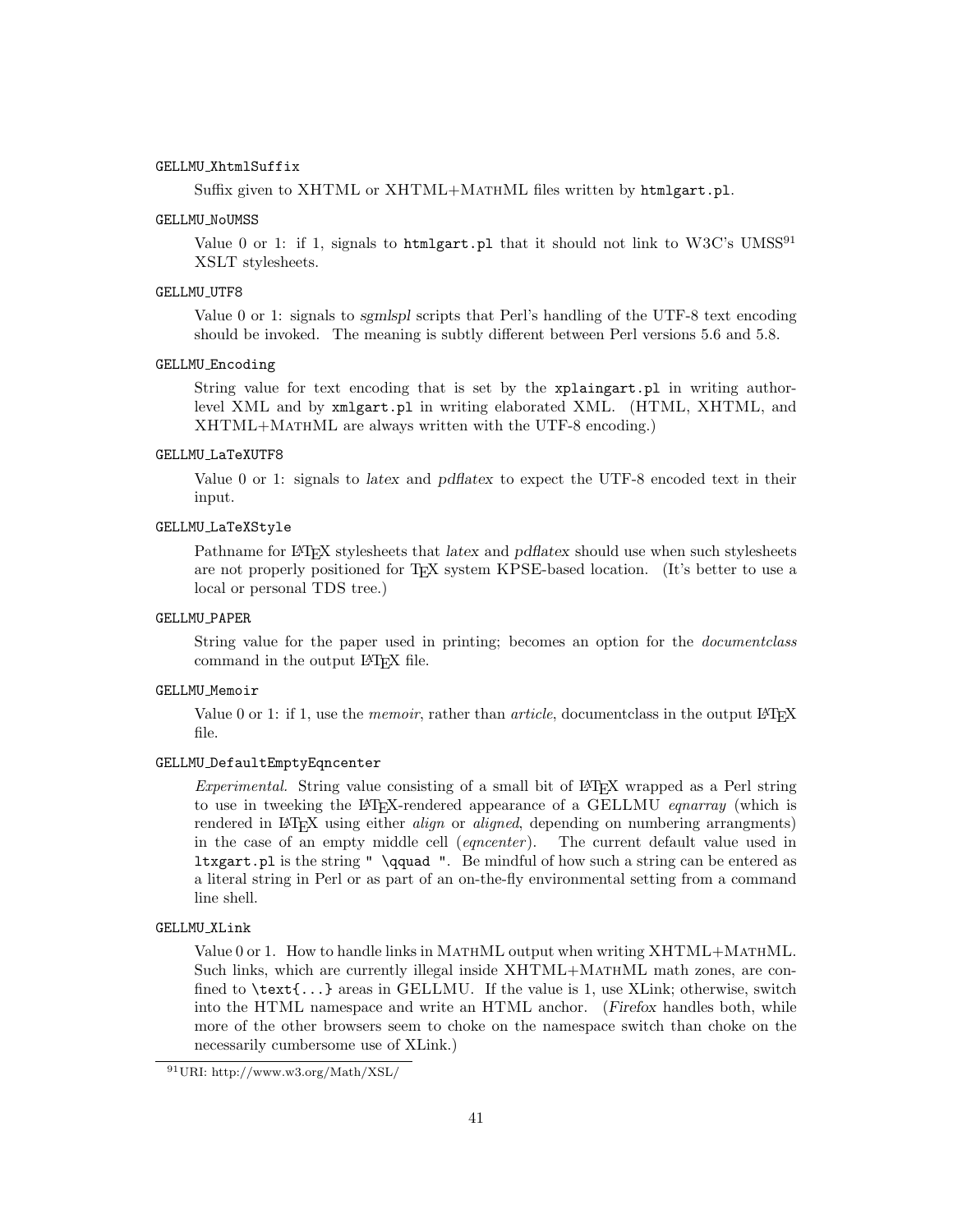### GELLMU OriginLabel

Name for an automatic label key, chiefly of occasional value for HTML and XHTML+MATHML outputs, that, when this variable is present in the environment, places a link target, with id the value of this variable, at the top of the document.

# Appendix A The GELLMU Archive

The GELLMU Archive is the web site http://www.albany.edu/~hammond/gellmu/.

It is the source for late breaking information about GELLMU. Among other things, it houses a largely uncommented archive of examples $92$ . This is provided in the belief that the study of examples is one of the quickest ways to learn a markup language.

Of course, this document, which is furnished with the release, is also an example.

Another item, also an example, that is housed in the archive is The GELLMU FAQ<sup>93</sup>.

# Appendix B Release Notes

This version of the manual was prepared for release 0.8.5 in July 2007. The GELLMU materials (section 7.2) consist of:

- 1. The manual, which is this document.
- 2. The GELLMU syntactic translator, a Emacs Lisp program, which is the only item of software required for those who simply wish to use GELLMU markup for the conscious preparation of HTML documents or documents under some other classical SGML or XML document type for which the user is otherwise equipped.
- 3. The GELLMU didactic production system, which consists of an SGML document type called article, an XML document type also called article, and three separate collections of Perl functions for the well-known Perl SGML processing framework sgmlspl by David Megginson94. A very slightly modified version of Megginson's Perl library SGMLSpm that provides a method for detecting defined-empty SGML elements, as flagged in an SGML parse stream in ESIS format, is included as part of the didactic production system. Since it is by size 60% of the software content of the Megginson package on CPAN<sup>95</sup>, the rest of the package, licensed under the GNU General Public License<sup>96</sup> is distributed with the didactic production system as well, though without its documentation. The distribution includes 7 scripts for use with sgmlspl in the didactic production system pipeline. For more on this see "Using the didactic production system" (section 7.5).

<sup>92</sup>URI: http://www.albany.edu/˜hammond/gellmu/examples

 $^{93}\rm{URI:}$ http://www.albany.edu/~hammond/gellmu/examples/gfaq.html

<sup>94</sup>URI: http://www.megginson.com/

<sup>95</sup>URI: http://www.cpan.org/

<sup>96</sup>URI: http://www.gnu.org/copyleft/gpl.html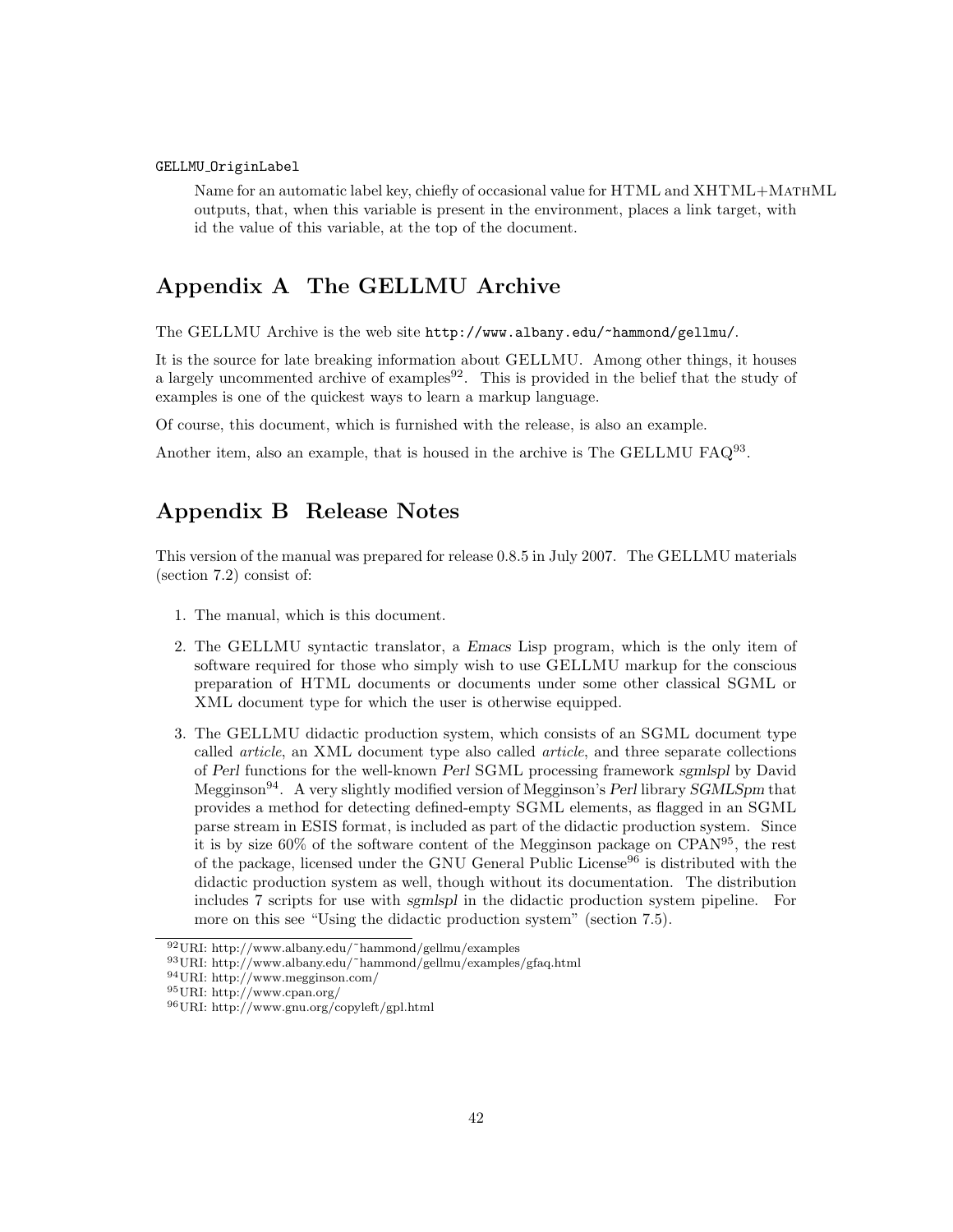## B.1 Comments on the Syntactic Translator

The GELLMU syntactic translator is more mature than the other components. The following comments pertain to it.

### internationalization

Internationalization has a considerable and evolving level of support in Emacs. The concept is that an author resides in a locale. When the author enters a character from a locale, it gives rise in Emacs to a somewhat complicated multibyte entity that can have "properties". Particularly relevant variables in Emacs are: coding-system-for-write and buffer-file-coding-system. GELLMU provides the user variable gellmu-sgml-default-coding, which should be properly coordinated via driver script settings with one's SGML parser.

# inclusions

It is not actually a limitation that a GELLMU source file cannot be included in another. The primary reason is that one should make use of the inclusion mechanism of SGML. For that one needs to define the included pieces as entities in the direct internal subset <sup>97</sup> of the source file and then reference each as an entity, e.g., " $\&$ sect2;" at the appropriate location in the source file where it is to be included. Because the inclusion happens at the SGML level there are two points to observe:

- 1. Macro information is local to each source file.
- 2. The situation is optimal for the location of validation errors provided that one's parser reports such errors by filename and line number since the syntactic translator provides line number alignment between source and generated SGML.

A second reason is that source inclusion would disturb line number alignment between source and SGML output. This is important for the interpretation of SGML validation error messages. Such validation is considered routine, and plays an important role in detecting an author's mistakes. Some author errors are diagnosed in the syntactic translator.

A third reason, which at the same time might be considered also a disadvantage, is that all of GELLMU's macro facilities are local to each source file. This adds both robustness and flexibility at the price of the inconvenience of physical inclusion of common macro definitions.

### variable management

This refers to the management of user variables in the syntactic translator. These are Elisp variables. One who is familiar with Elisp should be able to provide values in batch

 $97$ The direct internal subset is the content of the optional argument of the *documenttype* metacommand that follows its required argument. It should be noted in the didactic production system that the direct internal subset cannot be propagated to the XML form of article because it is digested by any standard SGML parser and, hence, by any translation based on a standard parsing. Thus, any pieces are merged in the XML form of an article although the translator xmlgart might be modified to construct an internal declaration subset there and provide partitioning of the XML version among filesystem pieces based on document structure.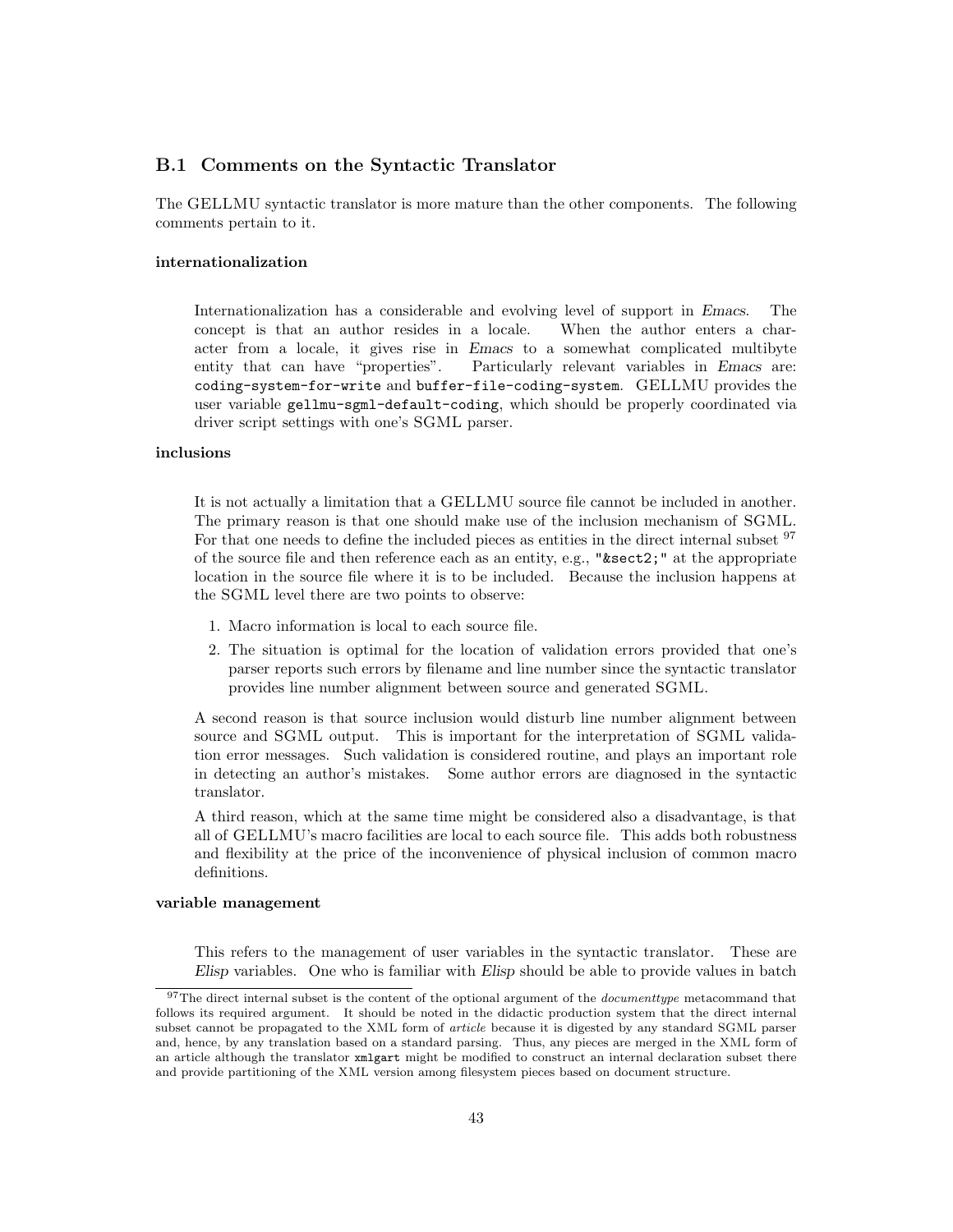mode without making changes in the Elisp source.<sup>98</sup> Setting values interactively in the Emacs editing interface can be done easily using "M-x set-variable".

With a future release it is likely that additionally a user resource file for custom variable settings without the need for writing Elisp code will be provided.

### Bugs

No serious existing problem is known in the GELLMU syntactic translator at the time of this release. Of course, as stated in source code comments, there is no warranty of any kind. Please report bugs to the author: hammond@math.albany.edu .

- Reserved element names. The GELLMU syntactic translator reserves for its own internal use all SGML or XML element names in which the first numeric character in the range "0–9" is the character "0".
- Limitation on braces in macros. Unbalanced braces are not permitted in either the name or the value field of any form of macro metacommand.
- First cell limitation. In the LAT<sub>EX</sub>-like emulation of an *array* or *tabular* environment the first cell in each row must have something other than whitespace. Of course, sometimes no content is wanted, and then \empty (for nil markup, not to be confused with the mathematical \emptyset) is one way to handle it, but this author usually uses something that is mostly inconsequential like " $\sim$ " or "\,". Another way to handle it is to invoke the names of the SGML elements, i.e., \firstcell{} for tabular or \firstacell{} for array.
- Concept of advanced GELLMU immature. Inasmuch as didactic article is the only document type for which the idea of advanced GELLMU has been implemented, the general concept of advanced GELLMU is not fully developed in the GELLMU syntactic translator. Basic GELLMU is characterized in the GELLMU syntactic translator by the evaluation of the Boolean variable *gellmu-straight-sgml* to "true". This automatically make the Boolean variable *gellmu-regular-sgml* true. Full LaTeXlike support for the didactic production system is realized only by both of these Booleans being false. Thus, advanced GELLMU will need to evolve in the space in between, probably after the introduction of further such Boolean variables, some public and some private. This technique will make it possible for the code to continue performing as now when the variable *gellmu-straight-sgml*, the flag for basic GELLMU, is true and also when both of these flags are false.
- Reserved strings. The strings "<<" and ">>" have been reserved as future notation for mathematical objects. Although it might seem at first glance that this type of short hand has no place apart from the fully L<sup>A</sup>T<sub>E</sub>X-like environment of the GELLMU syntactic translator in the context of the didactic production system, in which they have not yet been used, it is actually not so clear that one could not make sensible use of such notation in the context of "XHTML plus MathML" under advanced GELL-MU along with other features such as blank lines for new paragraphs and many other mathematical shortcuts. It awaits the further development of advanced GELLMU, and reserving this notation is necessary to ensure backward compatibility.

<sup>98</sup> Please observe the rules of the LATEX project regarding filenames as well as the license rules of the GNU General Public License if you wish to distribute a modified version of the Elisp source. Alternatively, the author is always interested in learning of suggestions for change.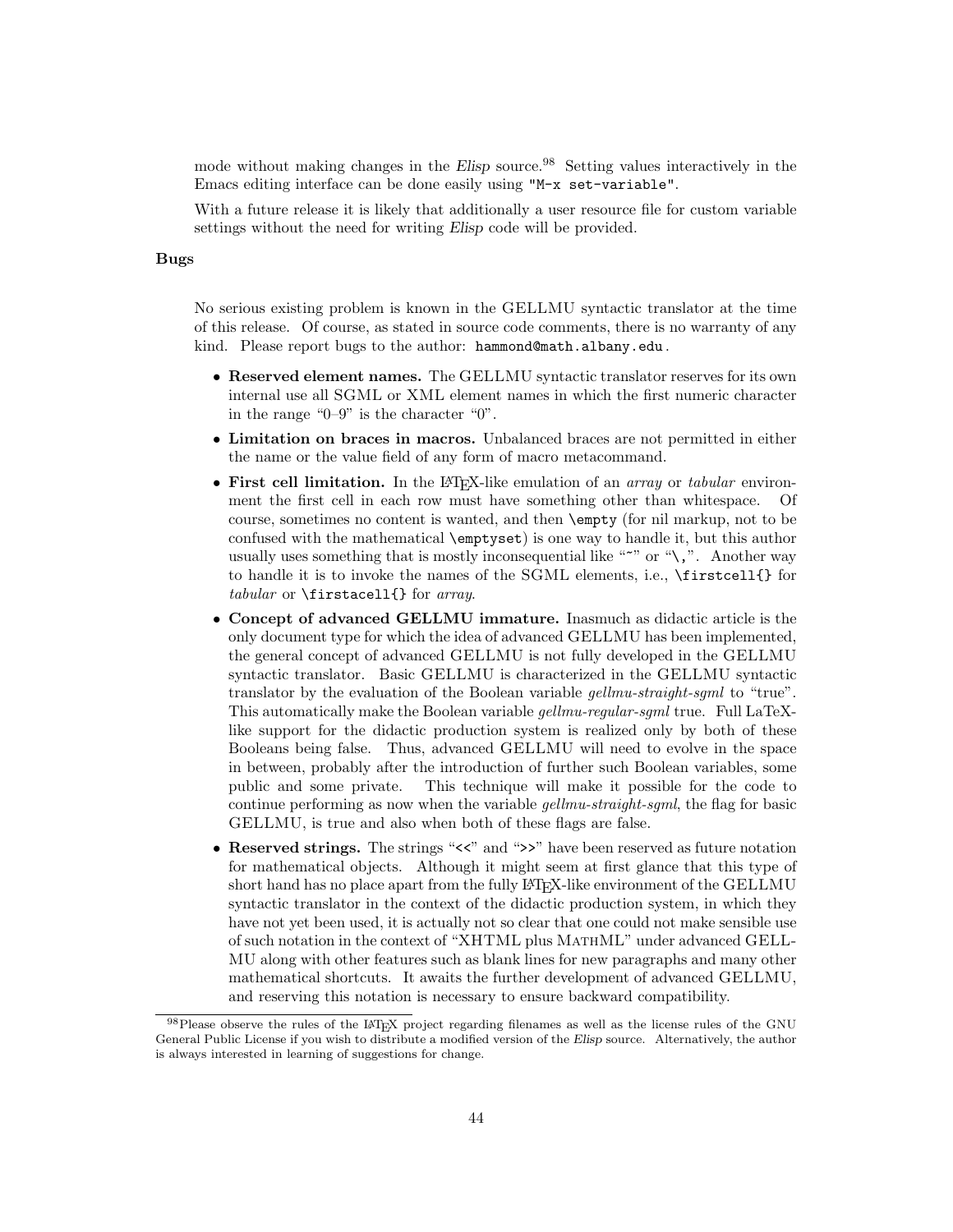Consequently, for example, entering " $\langle \langle \times \rangle$ " is problematical, because only the first "">" will be converted to something appropriate. In basic mode " $\&1$ ";" and " are one-step ways of circumventing this when these entities are available, which is guaranteed for any form of HTML as well as for any form of XML. In the didactic production system one should use "\ltc;" and "\gtc;". For other cases the one-step circumvention is to use entity references to the numeric character codes, e.g., in ASCII " $\&\#3C$ ;" and " $\&\#3E$ ;", and for convenience these may be brought up as macros, perhaps " $\lt t$ " and " $\gt t$ ".

### B.2 Comments on the Didactic Production System

The didactic production system is to be understood as a potential base for development. As such it is not intended ever to offer everything that might be imagined. The following comments pertain to it.

### B.2.1 Internationalization

Internationalization has been a concern of the project. It is possible, for example, to use the ISO-Latin-1 character 'é' in the name of an element. The didactic *article* document type offers, for example, an element  $\acute{e}tale$ , which is a style, parallel to *bold*. Use of the character ' $\acute{e}$ ' as a raw word character data with the didactic production system is less robust than the more careful "\acute{e}"<sup>99</sup> construction, which is desirable for translation of article to formats that do not support latin1. For that matter, the exact extent of LATEX's support of latin1 is a bit tricky, and the whole matter of internationalization is currently under review in the L<sup>A</sup>T<sub>E</sub>X project.<sup>100</sup>

### B.2.2 Document Type Definitions

Currently the project has one SGML document type definition and two XML document type definitions. Files under the various document types are suffixed as follows:

| First stage SGML | .sgml |
|------------------|-------|
| Author Level XML | .xml  |
| Elaborated XML   | .exml |

Additionally, in the three steps of processing to generate an XHTML+MATHML file from an elaborated XML file there are two intermediate XML files generated, the first with suffix ".yml", which lives under the document type definition for an elaborated XML document, and the second with suffix ".zml", an XML file for which there is no extant formal document type definition.<sup>101</sup>

<sup>99</sup>The corresponding usage in IAT<sub>E</sub>X would be "\'e"; this could be brought into GELLMU source using \macro, but it must be resolved to a name in the output of the GELLMU syntactic translator where everything that is markup needs a name. Rather than using a general container acute, the document type could have provided a name for the specific character.

<sup>100</sup>Alternatively LATEX source can be submitted to the program lambda which is the LATEX format for the program omega that is now under development as a substitute for Knuth's TEX, the program, with internationalization as a stated goal.

<sup>101</sup>There is no formal document type definition for a ".zml" file because such a file is endowed via XML attributes with information about tree structure for mathematical zones.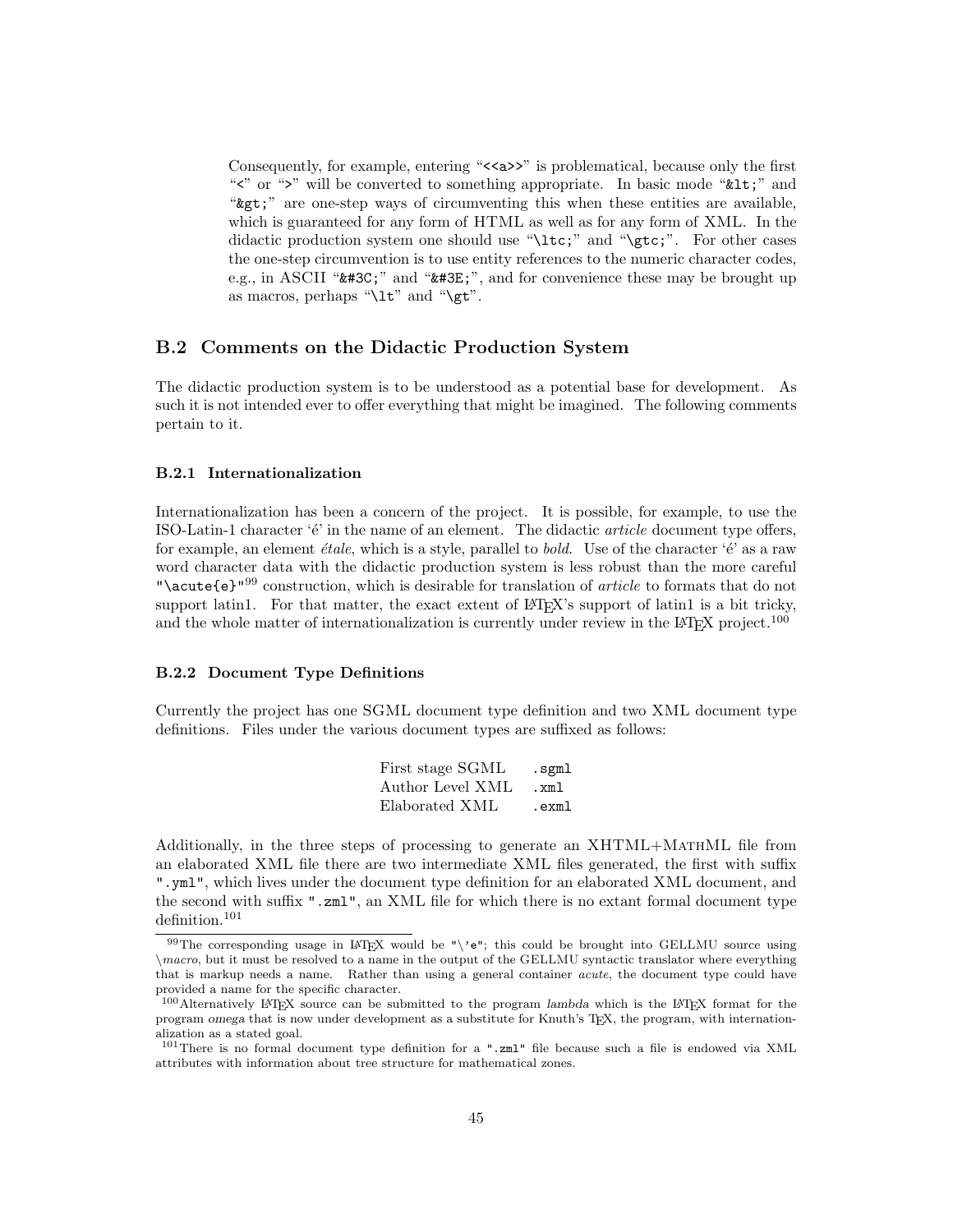The author-level XML document type is formalized by the DTD "axgellmu.dtd", while the elaborated XML document type is formalized by a modification that is found in the DTD "uxgellmu.dtd". (The latter was the only XML document type used with the regular GELLMU production stream prior to October, 2006.)

The document type represented by "uxgellmu.dtd" is now called the elaborated XML document type.

The author-level XML document type is suitable as a translation target from other markups. The elaborated XML document type should not be used as a translation target other than from the GELLMU author-level XML document type.

All document type definitions are available under the UTF-8 text encoding. The two older document type definitions will continue to exist for a while under the Latin-1 (ISO-8859-1) text encoding. The text encoding of a so-called DTD file (not quite the same thing as a document type definition) is significant in regard to the names of SGML/XML entities and elements rather than in regard to document instances which might be processed. The names of the DTD files are:

|                  | Latin-1     | UTF-8        |
|------------------|-------------|--------------|
| First stage SGML | gellmu.dtd  | ugellmu.dtd  |
| Author Level XML |             | axgellmu.dtd |
| Elaborated XML   | xgellmu.dtd | uxgellmu.dtd |

### B.2.3 Translation to XML

Presently the author-level XML files link to a CSS stylesheet that provides primitive rendering. One could go further in this direction, but the rendering of mathematics will be limited without more development in that direction of CSS.

### B.2.4 Translation to HTML

- Math in classic HTML The classic HTML output does not use graphic images for mathematical zones in the manner of programs like *latex2html*. Instead it uses pseudo-T<sub>F</sub>X notation for math. There are a number of reasons:
	- 1. Well typeset mathematics is available in the modern form of HTML that is more precisely called XHTML+MATHML.
	- 2. Graphical images completely block accessibility in the sense of the World Wide Web Consortium's Web Accesibility Initiative<sup>102</sup>.
	- 3. The present classical HTML output files may be deciphered in terminal window browsers.
	- 4. The present classical HTML output files may be "dumped" to plain text using a program such as lynx or w3m for various sometimes useful purposes.
- Style. HTML and XHTML+MathML made with the didactic production system now rely on CSS, even, for some things, level 2 CSS.

<sup>102</sup>URI: http://www.w3.org/WAI/